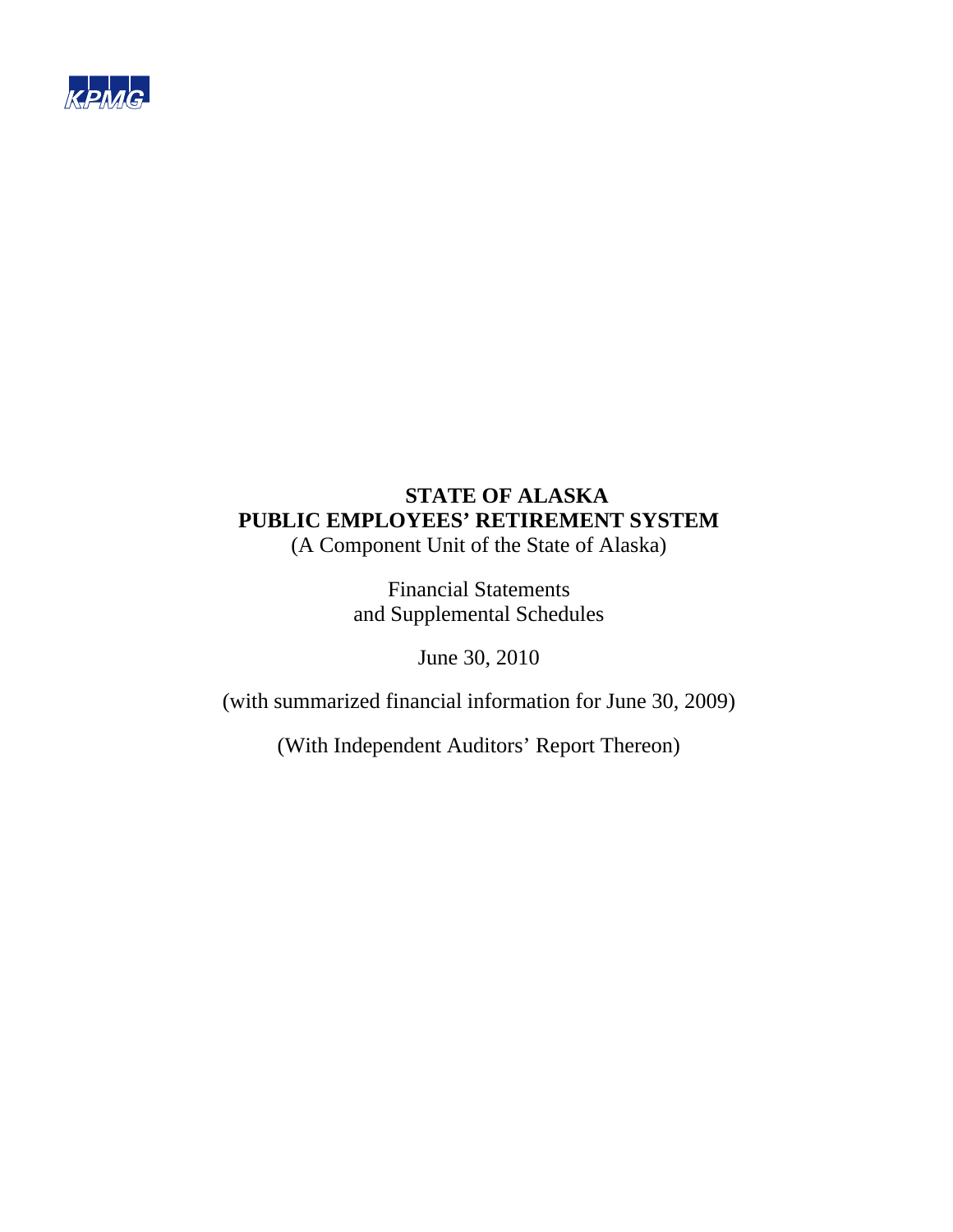(A Component Unit of the State of Alaska)

# **Table of Contents**

|                                                                                                                                                 | Page(s)   |
|-------------------------------------------------------------------------------------------------------------------------------------------------|-----------|
| <b>Independent Auditors' Report</b>                                                                                                             | $1 - 2$   |
| Management's Discussion and Analysis                                                                                                            | $3 - 12$  |
| <b>Financial Statements:</b>                                                                                                                    |           |
| <b>Statements of Plan Net Assets</b>                                                                                                            | 13        |
| Statements of Changes in Plan Net Assets                                                                                                        | 14        |
| <b>Notes to Financial Statements</b>                                                                                                            | $15 - 44$ |
| <b>Required Supplementary Information</b>                                                                                                       |           |
| GASB Statement No.'s. 25 and 43:                                                                                                                |           |
| Schedule of Funding Progress – Defined Benefit Retirement Pension Benefits                                                                      | 45        |
| Schedule of Funding Progress - Defined Benefit Retirement Postemployment Healthcare<br><b>Benefits</b>                                          | 46        |
| Schedule of Funding Progress - Defined Contribution Retirement Occupational Death and<br><b>Disability Benefits</b>                             | 47        |
| Schedule of Funding Progress – Defined Contribution Retirement Retiree Medical Benefits                                                         | 48        |
| Schedule of Contributions from Employers and the State of Alaska – Defined Benefit<br>Retirement Pension and Postemployment Healthcare Benefits | 49        |
| Schedule of Contributions – Defined Contribution Retirement Occupational Death and<br><b>Disability Benefits</b>                                | 50        |
| Schedule of Contributions – Defined Contribution Retirement Retiree Medical Benefits                                                            | 51        |
| Notes to Required Supplementary Information                                                                                                     | $52 - 60$ |
| <b>Supplemental Schedules</b>                                                                                                                   |           |
| Schedule of Administrative and Investment Deductions - Defined Benefit Plan                                                                     | 61        |
| Schedule of Administrative Deductions - Defined Contribution Retirement Trust Plan                                                              | 62        |
|                                                                                                                                                 |           |

Schedule of Payments to Consultants Other than Investment Advisors 63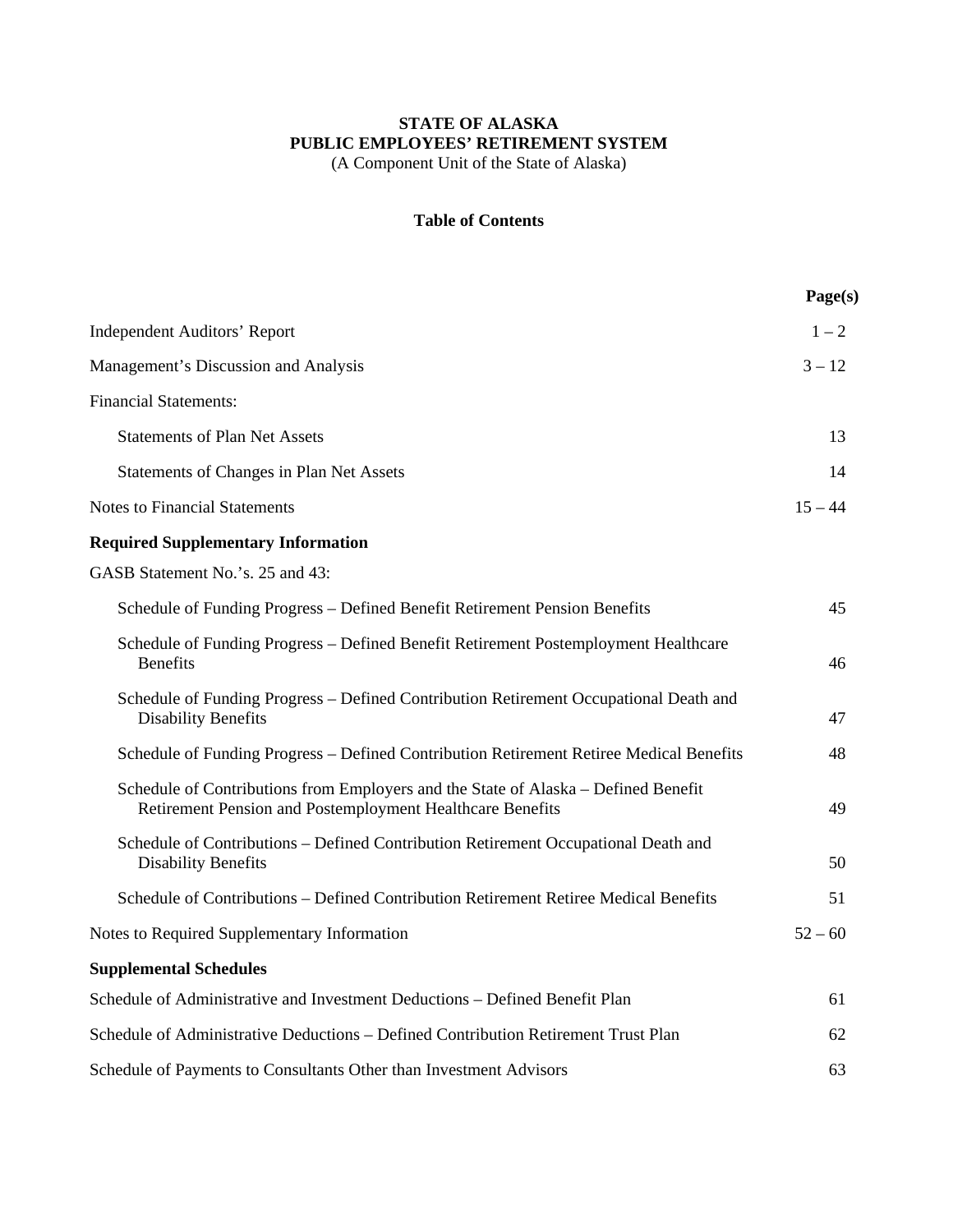

**KPMG LLP** Suite 600 701 West Eighth Avenue Anchorage, AK 99501

# **Independent Auditors' Report**

Division of Retirement and Benefits and Members of the Alaska Retirement Management Board State of Alaska Public Employees' Retirement System:

We have audited the accompanying statement of plan net assets of the State of Alaska Public Employees' Retirement System (Plan), a Component Unit of the State of Alaska, as of June 30, 2010, and the related statement of changes in plan net assets for the year then ended. These financial statements are the responsibility of the Plan's management. Our responsibility is to express an opinion on these financial statements based on our audits.

We conducted our audit in accordance with auditing standards generally accepted in the United States of America. Those standards require that we plan and perform the audit to obtain reasonable assurance about whether the financial statements are free of material misstatement. An audit includes consideration of internal control over financial reporting as a basis for designing audit procedures that are appropriate in the circumstances, but not for the purpose of expressing an opinion on the effectiveness of the internal control over financial reporting. Accordingly, we express no such opinion. An audit also includes examining, on a test basis, evidence supporting the amounts and disclosures in the financial statements, assessing the accounting principles used and significant estimates made by management, as well as evaluating the overall financial statement presentation. We believe that our audit provides a reasonable basis for our opinion.

In our opinion, the financial statements referred to above present fairly, in all material respects, the plan net assets of the State of Alaska Public Employees' Retirement System as of June 30, 2010, and the changes in plan net assets for the year then ended in conformity with accounting principles generally accepted in the United States of America.

Management's Discussion and Analysis and Schedules of Funding Progress and Schedules of Contributions from Employers and the State of Alaska are not a required part of the financial statements, but are supplementary information required by the Governmental Accounting Standards Board (GASB). We have applied certain limited procedures, which consisted principally of inquiries of management regarding the methods of measurement and presentation of the required supplementary information. However, we did not audit this information and express no opinion on it.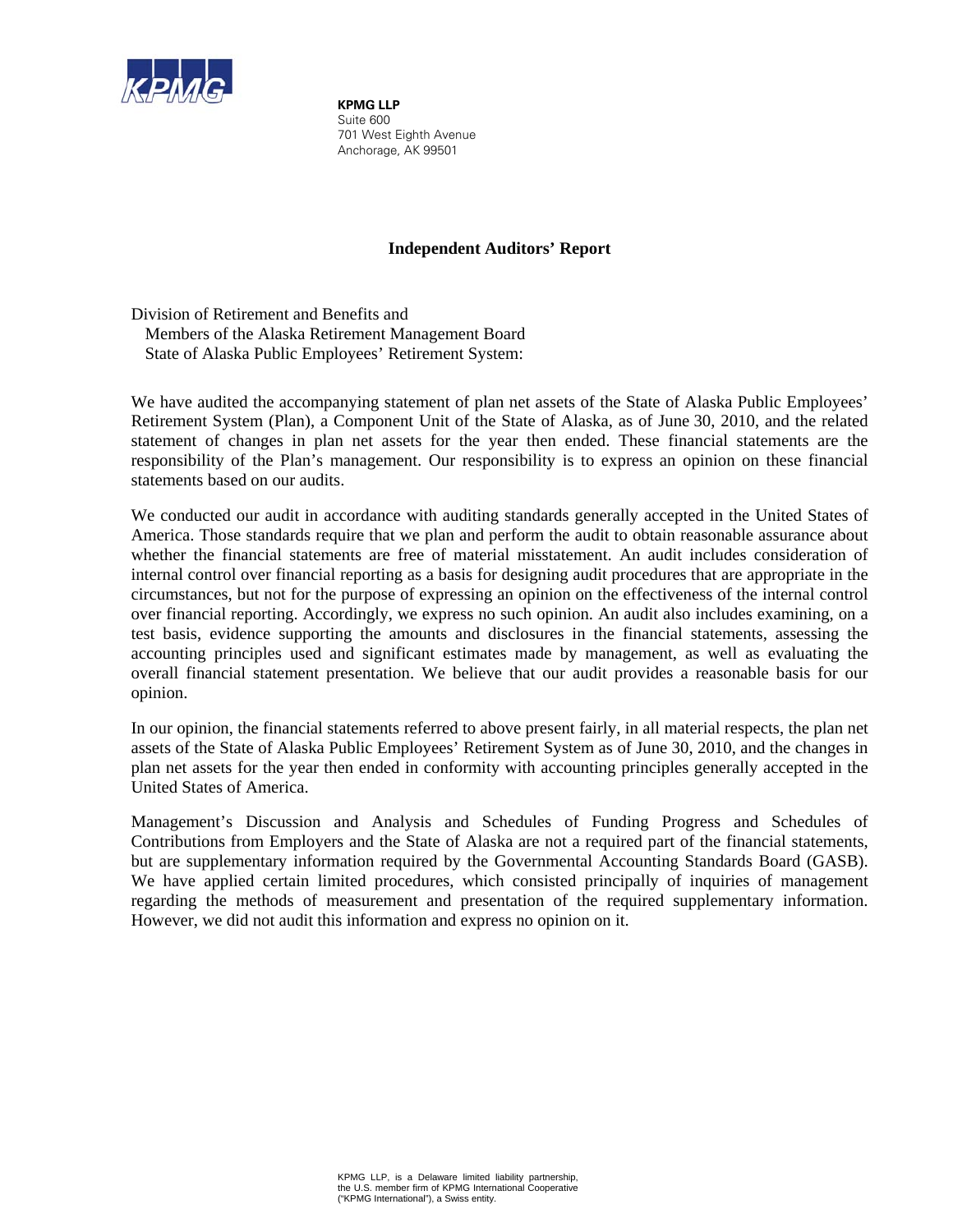

Our audits were conducted for the purpose of forming an opinion on the basic financial statements taken as a whole. The supplemental schedules presented on pages 61-63 are presented for purposes of additional analysis and are not a required part of the basic financial statements. Supplemental schedules are the responsibility of the management of the Plan. This information has been subjected to the auditing procedures applied in our audits of the basic financial statements and, in our opinion, is fairly stated in a material respects when considered in relation to the basic financial statements taken as a whole.



October 29, 2010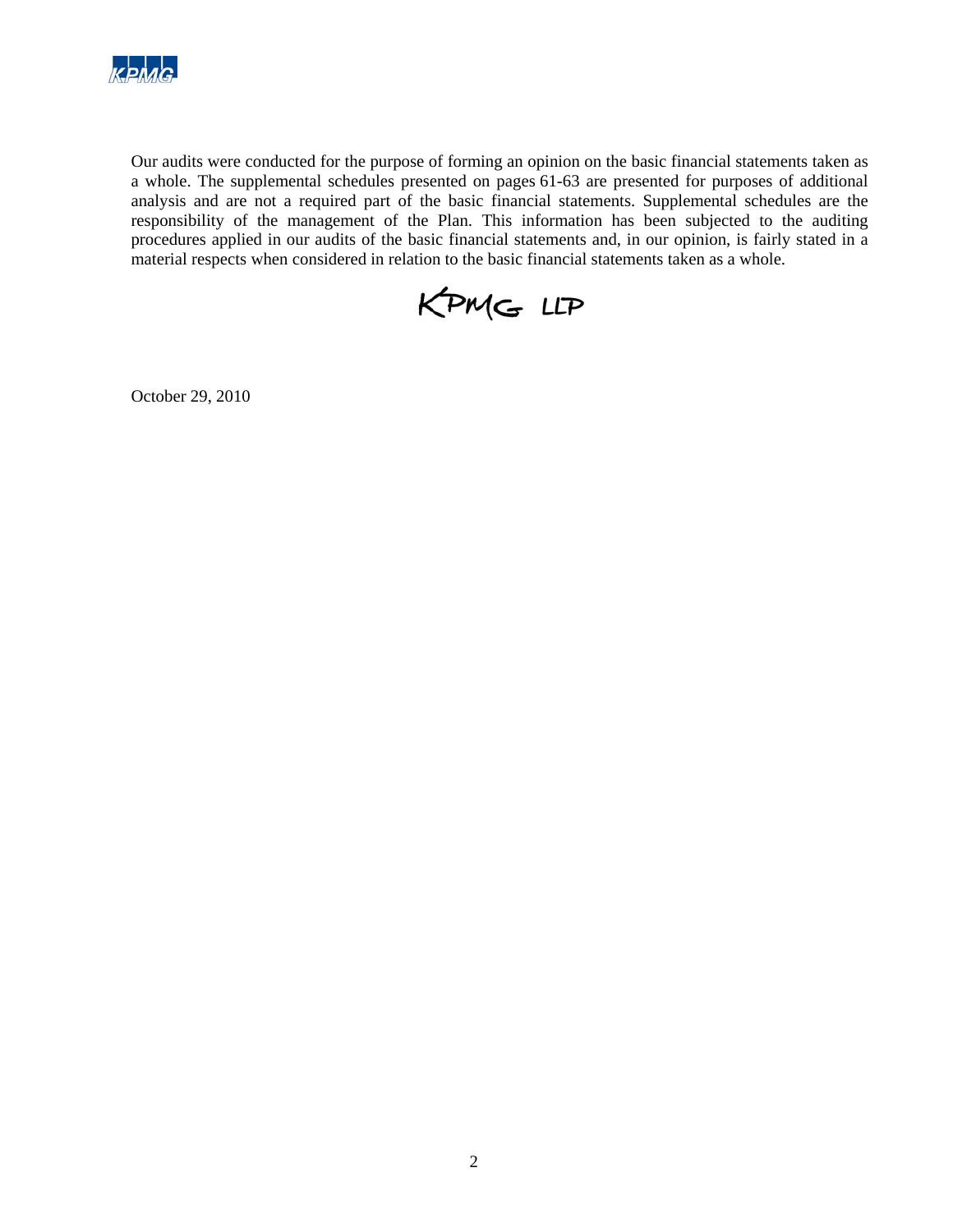(A Component Unit of the State of Alaska)

Management's Discussion and Analysis

June 30, 2010 and 2009

This section presents management's discussion and analysis (MD&A) of the Public Employees' Retirement System's (System) financial position and performance for the year ended June 30, 2010 and 2009. This section is presented as a narrative overview and analysis. Please read the MD&A in conjunction with the financial statements, notes to financial statements, required supplementary information and supplemental schedules to better understand the financial condition and performance of the System during the fiscal years ended June 30, 2010 and 2009. Information for fiscal year 2008 is presented for comparative purposes.

# **Financial Highlights**

The System financial highlights as of June 30, 2010 were as follows:

- The System's net assets held in trust for pension and postemployment healthcare benefits increased by \$1,104.1 million during fiscal year 2010.
- The System's plan member and employer contributions increased by \$32.7 million during fiscal year 2010.
- The State of Alaska directly appropriated \$108.0 million during fiscal year 2010 as statutorily required.
- The System net investment income increased \$3,075.6 million to \$884.1 million during fiscal year 2010.
- The System's pension benefit expenditures totaled \$496.0 million during fiscal year 2010.
- The System's postemployment healthcare benefit expenditures totaled \$312.9 million in fiscal year 2010.

### **Overview of the Financial Statements**

This discussion and analysis is intended to serve as an introduction to the System's financial statements. The System's financial statements are comprised of three components: (1) statement of plan net assets, (2) statement of changes in plan net assets, and (3) notes to financial statements. This report also contains required supplementary information and other supplemental schedules.

*Statement of Plan Net Assets* – This statement presents information regarding the System's assets, liabilities, and resulting net assets held in trust for pension and postemployment healthcare benefits. This statement reflects the System's investments at fair market value, along with cash and short-term investments, receivables, and other assets less liabilities at June 30, 2010 and 2009.

*Statement of Changes in Plan Net Assets* – This statement presents how the System's net assets held in trust for pension and postemployment healthcare benefits changed during the fiscal year ended June 30, 2010 and 2009. This statement presents contributions earned and investment income (loss) during the period. Deductions for pension and postemployment healthcare benefits, refunds, and operating deductions are also presented.

The above statements represent resources available for investment and payment of benefits as of June 30, 2010 and 2009, and the sources and uses of those funds during fiscal year 2010 and 2009.

*Notes to Financial Statements* – The notes to financial statements are an integral part of the financial statements and provide additional detailed information and schedules that are essential to a full understanding of the System's financial statements.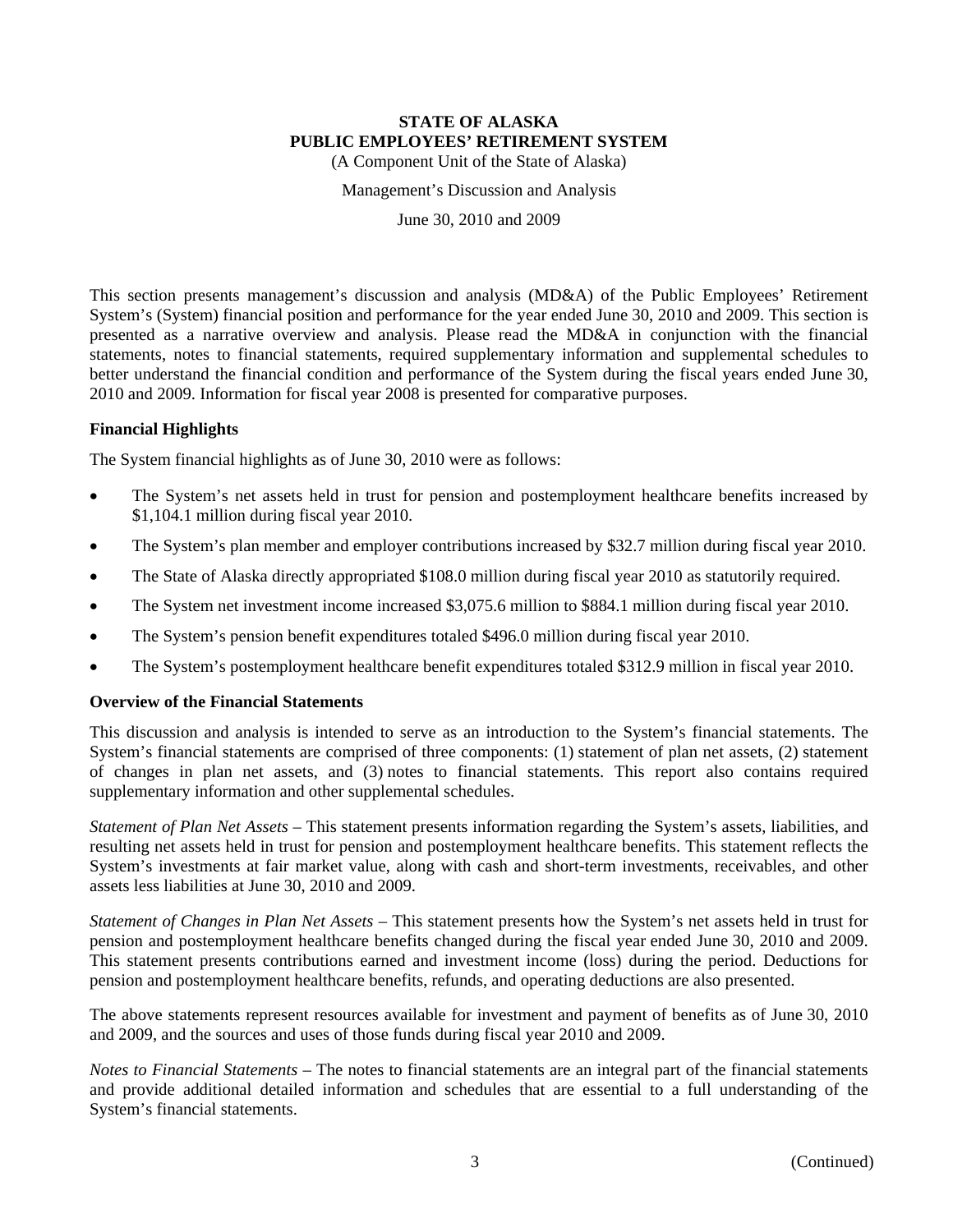(A Component Unit of the State of Alaska)

Management's Discussion and Analysis

June 30, 2010 and 2009

*Required Supplementary Information and Related Notes* – The required supplementary information consists of seven schedules and related notes concerning the funded status of the System and actuarial assumptions and methods used in the actuarial valuation.

*Supplemental Schedules* – Supplemental schedules include detailed information on administrative and investment deductions incurred by the System and payments to consultants (other than investment advisors) for professional services.

# **Condensed Financial Information**

| <b>Plan Net Assets (In thousands)</b>   |    |           |           |                     |            |            |  |  |
|-----------------------------------------|----|-----------|-----------|---------------------|------------|------------|--|--|
|                                         |    |           |           | Increase/(decrease) |            |            |  |  |
| <b>Description</b>                      |    | 2010      | 2009      | Amount              | Percentage | 2008       |  |  |
| Assets:                                 |    |           |           |                     |            |            |  |  |
| Cash and cash equivalents               | \$ | 103,558   | 39,636    | 63,922              | 161.3%     | 34,332     |  |  |
| Due from State of Alaska General Fund   |    | 11,931    | 7,301     | 4,630               | 63.4       | 3,580      |  |  |
| Contributions receivable                |    | 22,958    | 22,053    | 905                 | 4.1        | 27,255     |  |  |
| Due from retiree health fund            |    | 1,189     | 1,051     | 138                 | 13.1       |            |  |  |
| Other receivables                       |    | 4,412     | 2,084     | 2,328               | 111.7      | 138        |  |  |
| Legal settlement                        |    | 445,415   |           | 445,415             | 100.0      |            |  |  |
| Due from postemployment healthcare      |    |           |           |                     |            | 3,490,576  |  |  |
| Investments, at fair value              |    | 9,255,890 | 8,550,532 | 705,358             | 8.2        | 10,779,493 |  |  |
| Other assets                            |    | 2,829     | 2,824     | 5                   | 0.2        | 8          |  |  |
| Total assets                            |    | 9,848,182 | 8,625,481 | 1,222,701           | 14.2       | 14,335,382 |  |  |
| Liabilities:                            |    |           |           |                     |            |            |  |  |
| Accrued expenses                        |    | 9,572     | 9,747     | (175)               | (1.8)      | 9,022      |  |  |
| Claims payable                          |    | 32,315    |           | 32,315              | 100.0      |            |  |  |
| Legal fees payable                      |    | 86,428    |           | 86,428              | 100.0      |            |  |  |
| Due to Alaska Retiree Health Care Trust |    |           |           |                     |            | 3,490,576  |  |  |
| Due to other funds                      |    | 101       | 102       | (1)                 | (1.0)      | 70,480     |  |  |
| <b>Total liabilities</b>                |    | 128,416   | 9,849     | 118,567             | 1,203.8    | 3,570,078  |  |  |
| Net assets                              | \$ | 9,719,766 | 8,615,632 | 1,104,134           | 12.8       | 10,765,304 |  |  |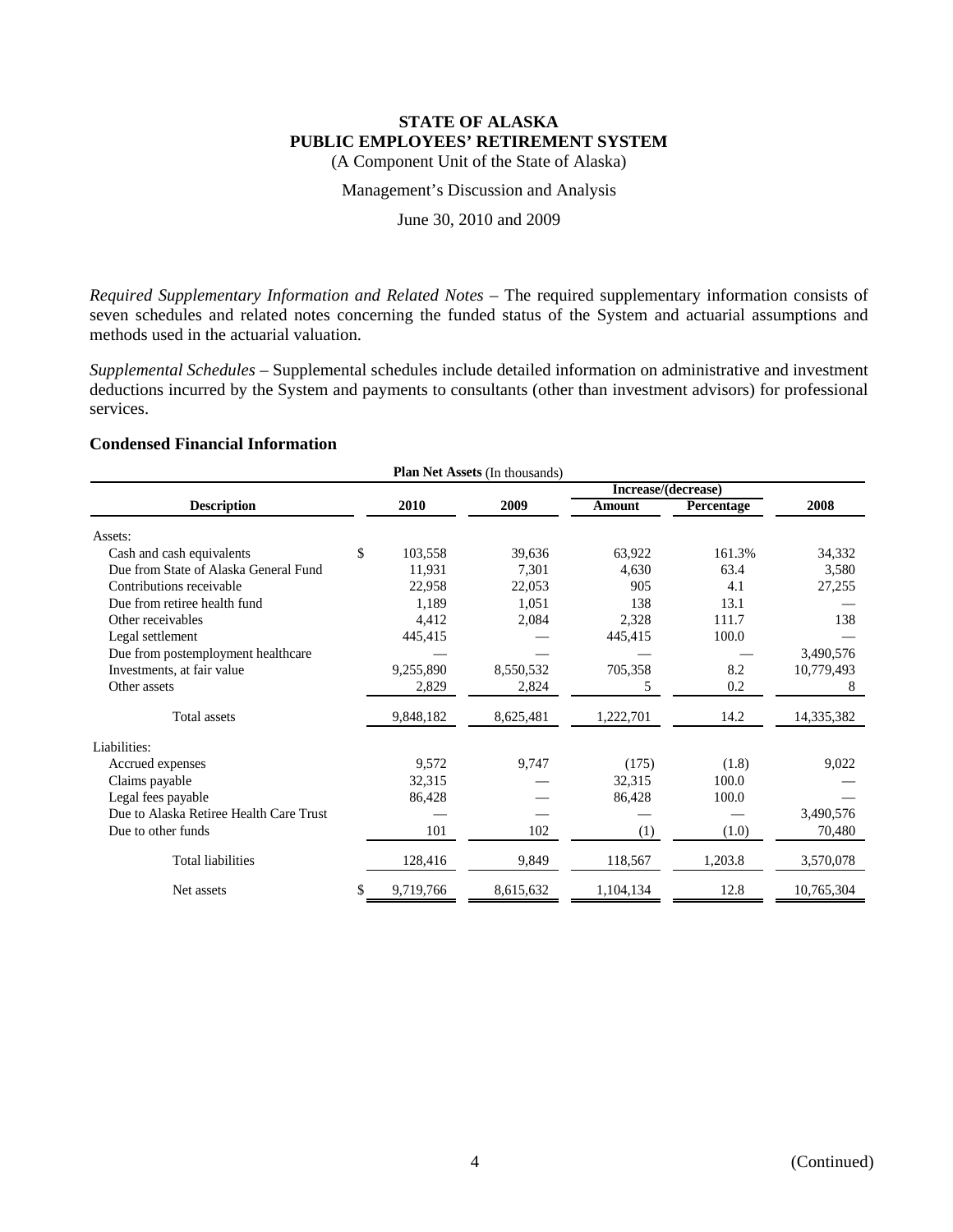(A Component Unit of the State of Alaska)

#### Management's Discussion and Analysis

June 30, 2010 and 2009

|     | 2010      | 2009          | Amount      | Percentage                                | 2008                |
|-----|-----------|---------------|-------------|-------------------------------------------|---------------------|
| \$. | 8,615,632 | 10,765,304    | (2,149,672) | $(20.0)\%$                                | 10,942,324          |
|     |           |               |             |                                           |                     |
|     | 581,222   | 548,525       | 32,697      | 6.0                                       | 514,976             |
|     | 107,953   | 241,600       | (133, 647)  | (55.3)                                    | 185,000             |
|     | 884,126   | (2, 191, 482) | 3,075,608   | (140.3)                                   | (336,985)           |
|     |           |               |             |                                           | 3,490,576           |
|     | 456,496   | 8,780         | 447,716     | 5,099.3                                   | 47                  |
|     | 2,029,797 | (1,392,577)   | 3,422,374   | (245.8)                                   | 3,853,614           |
|     |           |               |             |                                           |                     |
|     |           |               |             |                                           |                     |
|     | 808.916   | 722.493       | 86.423      | 12.0                                      | 516,197             |
|     | 15,393    | 13,884        | 1,509       | 10.9                                      | 15,159              |
|     | 86.428    |               | 86,428      | 100.0                                     |                     |
|     | 14,926    | 20,718        | (5,792)     | (28.0)                                    | 8,702               |
|     |           |               |             |                                           | 3,490,576           |
|     | 925,663   | 757,095       | 168,568     | 22.3                                      | 4,030,634           |
|     |           |               |             |                                           |                     |
|     | 1,104,134 | (2,149,672)   | 3,253,806   | (151.4)                                   | (177,020)           |
|     | 9,719,766 | 8,615,632     | 1,104,134   | 12.8%                                     | 10,765,304          |
|     |           |               |             | Changes in Plan Net Assets (In thousands) | Increase/(decrease) |

### **Financial Analysis of the Plans**

The statement of plan net assets as of June 30, 2010 and 2009 show net assets held in trust for pension and postemployment healthcare benefits of \$9,719,766,000 and \$8,615,632,000, respectively. The entire amount is available to cover the System's obligations to pay pension and postemployment healthcare benefits to its members and their beneficiaries, as well as administrative costs.

These amounts represent an increase in the System's net assets held in trust for pension and postemployment healthcare benefits of \$1,104,134,000 or 12.8% from fiscal year 2009 to 2010 and a decrease of \$2,149,672,000 or 20.0% from fiscal years 2009 and 2008. Over the long term, plan member, employer contributions, and State of Alaska appropriations, as well as investment income earned, are expected to sufficiently fund the pension benefit and postemployment healthcare costs of the System.

The investment of pension funds is a long-term undertaking. On an annual basis, the Alaska Retirement Management Board (Board) reviews and adopts an asset allocation strategy to ensure the asset mix will remain at an optimal risk/return level given the System's constraints and objectives.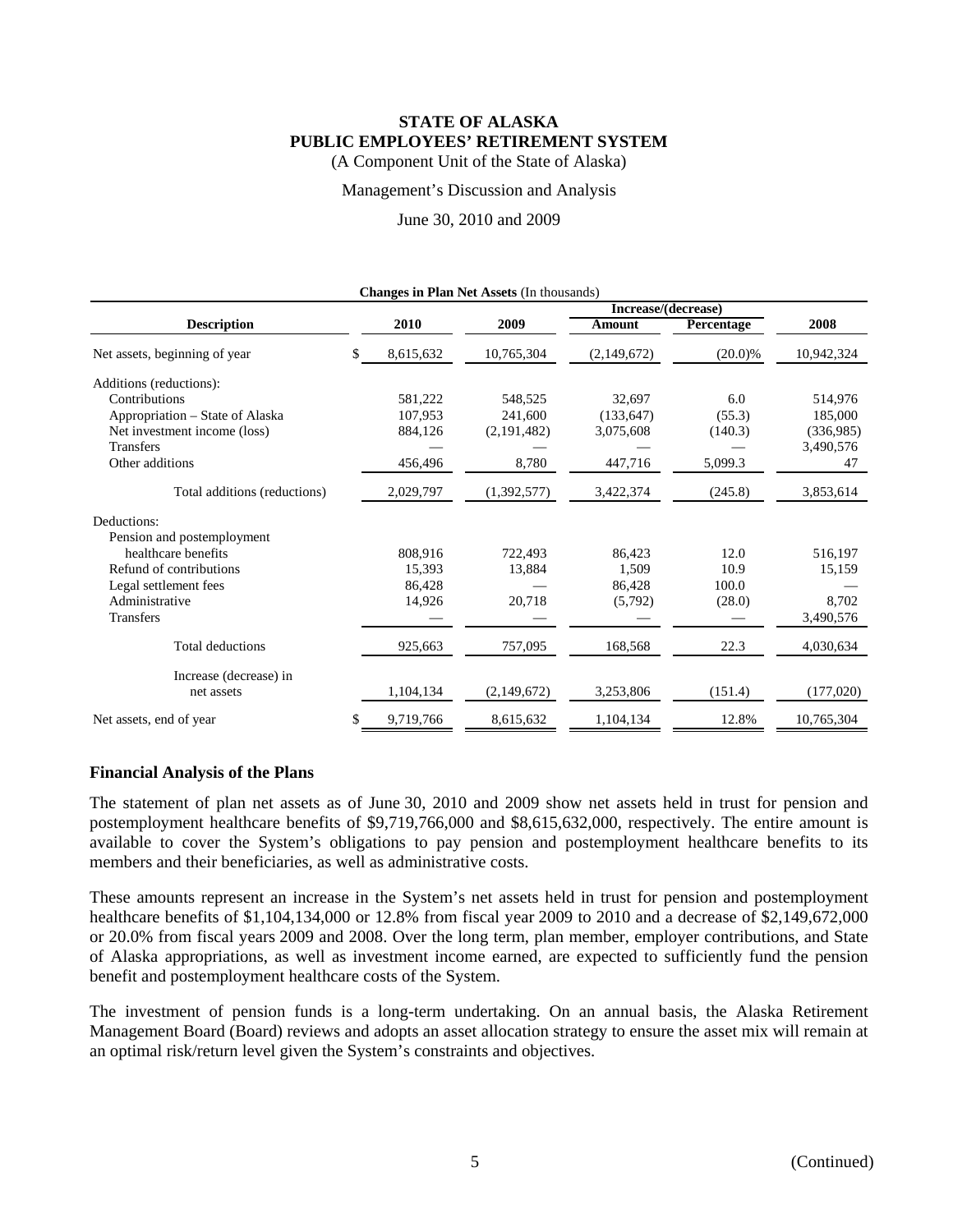(A Component Unit of the State of Alaska)

### Management's Discussion and Analysis

June 30, 2010 and 2009

# *Defined Benefit (DB) Plan Asset Allocation*

During fiscal year 2010 and 2009, the Board adopted the following asset allocation for the DB Plan:

|                                  | 2010<br><b>Pension &amp; Healthcare Trust</b> |              |  |  |
|----------------------------------|-----------------------------------------------|--------------|--|--|
|                                  |                                               |              |  |  |
|                                  | <b>Allocation</b>                             | <b>Range</b> |  |  |
| Broad domestic equity            | 30.0%                                         | ± 6%         |  |  |
| Global equity ex-U.S.            | 22.0                                          | ± 4          |  |  |
| Private equity                   | 7.0                                           | ± 5          |  |  |
| Fixed income                     | 20.0                                          | ± 3          |  |  |
| Real assets                      | 16.0                                          | ± 8          |  |  |
| Absolute return                  | 5.0                                           | $±$ 4        |  |  |
| Cash                             |                                               | $+6$         |  |  |
| Total                            | 100.0%                                        |              |  |  |
| Expected five-year median return | 9.04%                                         |              |  |  |
| Standard deviation               | 12.85                                         |              |  |  |

|                                  | 2009              |         |                         |         |  |  |  |
|----------------------------------|-------------------|---------|-------------------------|---------|--|--|--|
|                                  | <b>Pension</b>    |         | <b>Healthcare Trust</b> |         |  |  |  |
|                                  | <b>Allocation</b> | Range   | <b>Allocation</b>       | Range   |  |  |  |
| Broad domestic equity            | 34.0%             | $± 6\%$ | 37.0%                   | ± 6%    |  |  |  |
| Global equity ex-U.S.            | 20.0              | ± 4     | 22.0                    | ±4      |  |  |  |
| Private equity                   | 7.0               | ± 5     | 3.0                     | ± 3     |  |  |  |
| Fixed income                     | 18.0              | ± 3     | <b>20.0</b>             | $\pm$ 3 |  |  |  |
| Real assets                      | 15.0              | $\pm 8$ | 8.0                     | $+5/-8$ |  |  |  |
| Absolute return                  | 6.0               | ± 4     | 7.0                     | $+4/-7$ |  |  |  |
| Cash                             |                   | $+3$    | 3.0                     | $+5/-3$ |  |  |  |
| Total                            | 100.0%            |         | 100.0%                  |         |  |  |  |
| Expected five-year median return | 8.15%             |         | 7.90%                   |         |  |  |  |
| Standard deviation               | 12.85             |         | 12.11                   |         |  |  |  |

For fiscal years 2010 and 2009, the DB Plan's investments generated an 11.39% and (20.49%) rate of return, respectively. The DB Plan's annualized rate of return was (5.00%) over the last three years and 2.65% over the last five years, which is less than the actuarial assumed rate of return of 8.25%.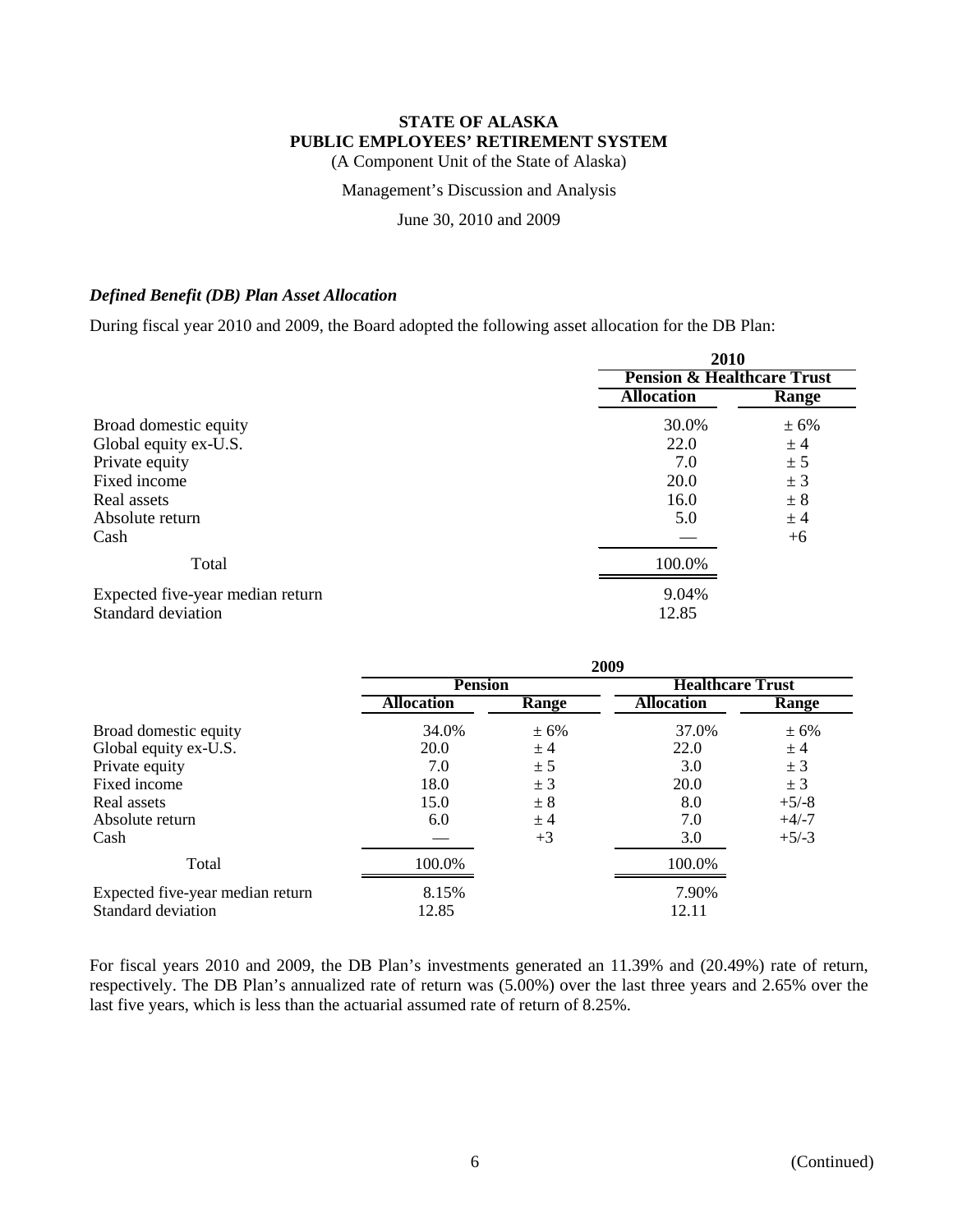(A Component Unit of the State of Alaska)

### Management's Discussion and Analysis

June 30, 2010 and 2009

## *Defined Contribution Retirement (DCR) Plan Asset Allocation*

During fiscal year 2010 and 2009, the Board adopted the following asset allocation for the DCR Plan's retiree major medical insurance fund, health reimbursement arrangement fund, and occupational death and disability fund:

|                       | 2010              |         |  |  |
|-----------------------|-------------------|---------|--|--|
|                       | <b>Allocation</b> | Range   |  |  |
| Broad domestic equity | 30.0%             | ± 6%    |  |  |
| Global equity ex-U.S. | 22.0              | ±4      |  |  |
| Private equity        | 7.0               | ± 5     |  |  |
| Fixed income          | 20.0              | ± 3     |  |  |
| Real assets           | 16.0              | $\pm 8$ |  |  |
| Absolute return       | 5.0               | ±4      |  |  |
| Cash                  |                   | $+6$    |  |  |
| Total                 | 100.0%            |         |  |  |
| Expected return       | 9.04%             |         |  |  |
| Standard deviation    | 12.85             |         |  |  |

|                       | 2009              |           |  |  |
|-----------------------|-------------------|-----------|--|--|
|                       | <b>Allocation</b> | Range     |  |  |
| Broad domestic equity | 34.0%             | $\pm 6\%$ |  |  |
| Global equity ex-U.S. | 20.0              | ±4        |  |  |
| Private equity        | 7.0               | $+5/-7$   |  |  |
| Fixed income          | 18.0              | $\pm 3$   |  |  |
| Real assets           | 15.0              | $+5/-15$  |  |  |
| Absolute return       | 6.0               | $+4/-6$   |  |  |
| Cash                  |                   | $+3$      |  |  |
| Total                 | 100.0%            |           |  |  |
| Expected return       | 8.15%             |           |  |  |
| Standard deviation    | 12.85             |           |  |  |

### **Actuarial Valuations and Funding Progress**

The overall objective of a pension fund is to accumulate sufficient funds to meet all expected future obligations to members. The employer contribution requirements are actuarially determined as a percentage of eligible salaries, and reflect the cost of benefits accruing during a fiscal year and a fixed amortization of the unfunded accrued liability. The amortization period is recommended by the actuary and adopted by the Board. Employer contribution rates are recommended by the actuary and the actuarially determined contribution rate is considered for adoption by the Board annually. Decreases in investment results, increasing healthcare costs, and contribution shortfalls continue to impact the DB Plan's funding ratio. The ratio of assets to liabilities was 61.8%, at June 30,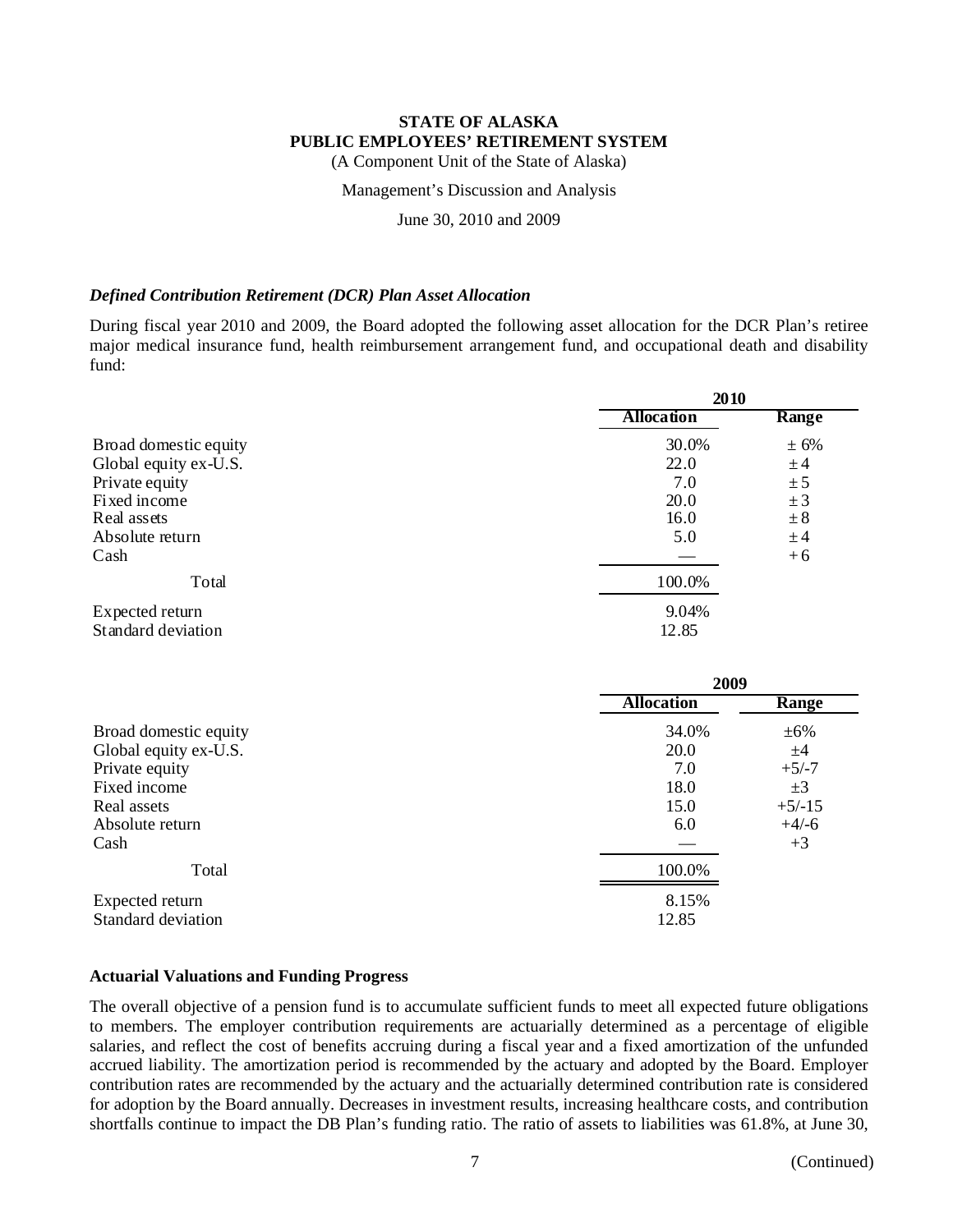(A Component Unit of the State of Alaska)

#### Management's Discussion and Analysis

June 30, 2010 and 2009

2009 (the date of the DB Plan's latest actuarial valuation report). The goal for the DB Plan is to make progress toward achieving full funding.

A summary of the actuarial assumptions and methods is presented in the Notes to Required Supplementary Information. The assumptions, when applied in combination, fairly represent past and anticipated future experience of the DB Plan.

For fiscal year 2010, (based on the June 30, 2007 actuarial valuation report) the consolidated normal cost rate decreased from 13.72% to 9.46%, the average past service rate decreased from 21.50% to 18.19%, thus producing a total fiscal year 2010, actuarially determined contribution rate of 27.65%. The Board adopted the actuarially determined contribution rate of 27.65% for fiscal year 2010.

|                                      | <b>Valuation year</b><br>(In thousands) |            |
|--------------------------------------|-----------------------------------------|------------|
|                                      | 2009                                    | 2008       |
| Valuation assets                     | \$<br>10,242,978                        | 11,040,106 |
| Accrued liabilities (total benefits) | 16,579,371                              | 15,888,141 |
| Unfunded accrued liability           | 6,336,393                               | 4,848,035  |
| Funding ratio                        | 61.8%                                   | 69.5%      |

### **Contributions, Investment Income, and Other Additions**

The additions required to fund retirement benefits are accumulated through a combination of employer and plan member contributions, State of Alaska appropriation, investment income (loss), and other additions as follows:

|                                          | <b>Additions</b> (Reductions)(In thousands) |           |             |                     |                   |           |  |  |
|------------------------------------------|---------------------------------------------|-----------|-------------|---------------------|-------------------|-----------|--|--|
|                                          |                                             |           |             | Increase/(decrease) |                   |           |  |  |
|                                          |                                             | 2010      | 2009        | Amount              | <b>Percentage</b> | 2008      |  |  |
| Plan members contributions               | S                                           | 152,787   | 141,073     | 11.714              | 8.3%              | 134,151   |  |  |
| <b>Employer contributions</b>            |                                             | 428,435   | 407,452     | 20.983              | 5.1               | 380,825   |  |  |
| Appropriation – State of Alaska          |                                             | 107.953   | 241,600     | (133, 647)          | (55.3)            | 185,000   |  |  |
| Net investment income (loss)             |                                             | 884.126   | (2,191,482) | 3,075,608           | 140.3             | (336,985) |  |  |
| Transfer from postemployment health fund |                                             |           |             |                     |                   | 3,490,576 |  |  |
| Legal settlement                         |                                             | 445,414   |             | 445,414             | 100.0             |           |  |  |
| Other additions                          |                                             | 11,082    | 8,780       | 2,302               | 26.2              | 47        |  |  |
| Total                                    |                                             | 2.029.797 | (1,392,577) | 3.422.374           | 245.8%            | 3,853,614 |  |  |

The System's employer contributions increased from \$407,452,000 in fiscal year 2009 to \$428,435,000 in fiscal year 2010, an increase of \$20,983,000 or 5.1%. There was an increase from \$380,825,000 during fiscal year 2008 to \$407,452,000 during fiscal year 2009, an increase of \$26,627,000 or 7.0%. The increase in employer contributions is attributable to an increase in members' salaries.

The State of Alaska provided \$107,953,000 for fiscal year 2010 and \$241,600,000 for fiscal year 2009 in employer on-behalf payments as required by Alaska Statute 39.35.280. The employer on-behalf amount is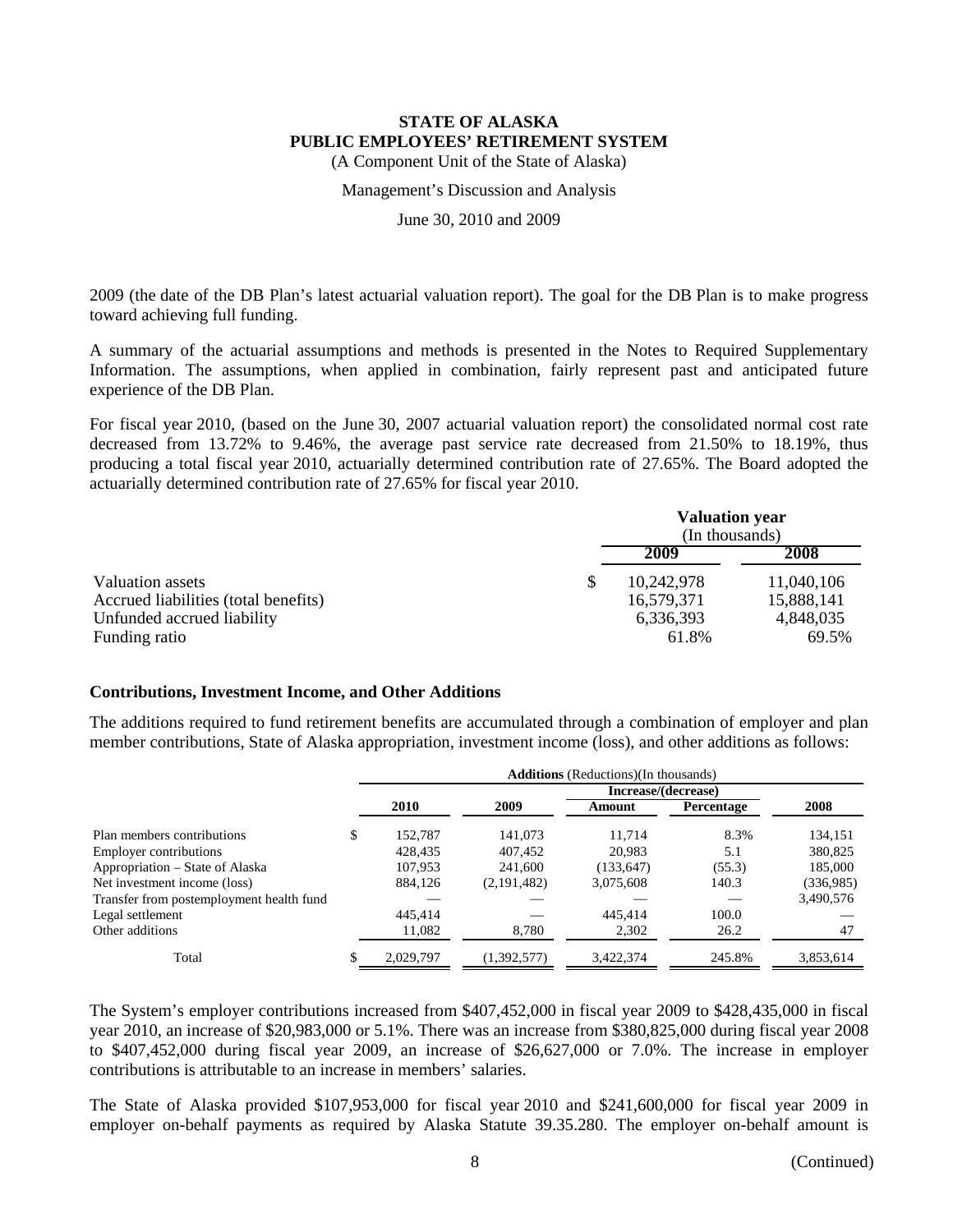(A Component Unit of the State of Alaska)

#### Management's Discussion and Analysis

June 30, 2010 and 2009

calculated by the System's actuary. It is based on projected payroll and the difference between the actuarially determined contribution rate and the statutory effective rate. The actuarially determined contribution rate decreased from 35.22% in fiscal year 2009 to 27.65% in fiscal year 2010. The employer contribution rate of 22.00% is established in Alaska Statute 39.35.255(a).

The System's net investment income in fiscal year 2010 increased by \$3,075,608,000 or 140.3% from amounts recorded in fiscal year 2009 and net investment loss increased in fiscal year 2009 by \$1,854,497,000 or a change of (550.3)% compared to amounts recorded in fiscal year 2008. In fiscal year 2010 investments have started recovering from the economic downturn in fiscal year 2009 where investment results were heavily negative. Over the long term, investment income has been a major component of additions to System assets. During fiscal year 2010, the System experienced some recovery from the prior year's significant reduction in rates of return on investments. The assumed rate of return used in the actuarial valuation report to determine liabilities of the DB Plan was 8.25%.

The System's investment rate of returns at June 30, are as follows:

|                            | <b>Year ended</b> |             |            |  |  |  |
|----------------------------|-------------------|-------------|------------|--|--|--|
|                            | <b>2010</b>       | 2009        | 2008       |  |  |  |
| System returns             | 11.39%            | $(20.49)\%$ | $(3.06)\%$ |  |  |  |
| Domestic equities          | 15.45             | (26.72)     | (13.53)    |  |  |  |
| International equities     | 12.05             | (29.11)     | (7.58)     |  |  |  |
| Fixed income               | 11.19             | 3.39        | 6.58       |  |  |  |
| Private equity             | 18.86             | (23.67)     |            |  |  |  |
| Absolute return            | 6.59              | (12.51)     |            |  |  |  |
| Real assets                | (0.28)            | (21.02)     | 5.71       |  |  |  |
| International fixed income |                   |             | 18.96      |  |  |  |

During fiscal year 2010 the Alaska Retirement Management Board settled a lawsuit against its former actuary, Mercer, regarding claims of professional malpractice, breach of contract and unfair trade practices in advising the state on management of the Alaska Public Employees' Retirement System and the Alaska Teachers' Retirement System. The settlement agreement amounts to \$500 million in exchange for dismissal of the lawsuit. The amount allocated to the Public Employees' Retirement System was \$359.0 million after legal fees were deducted.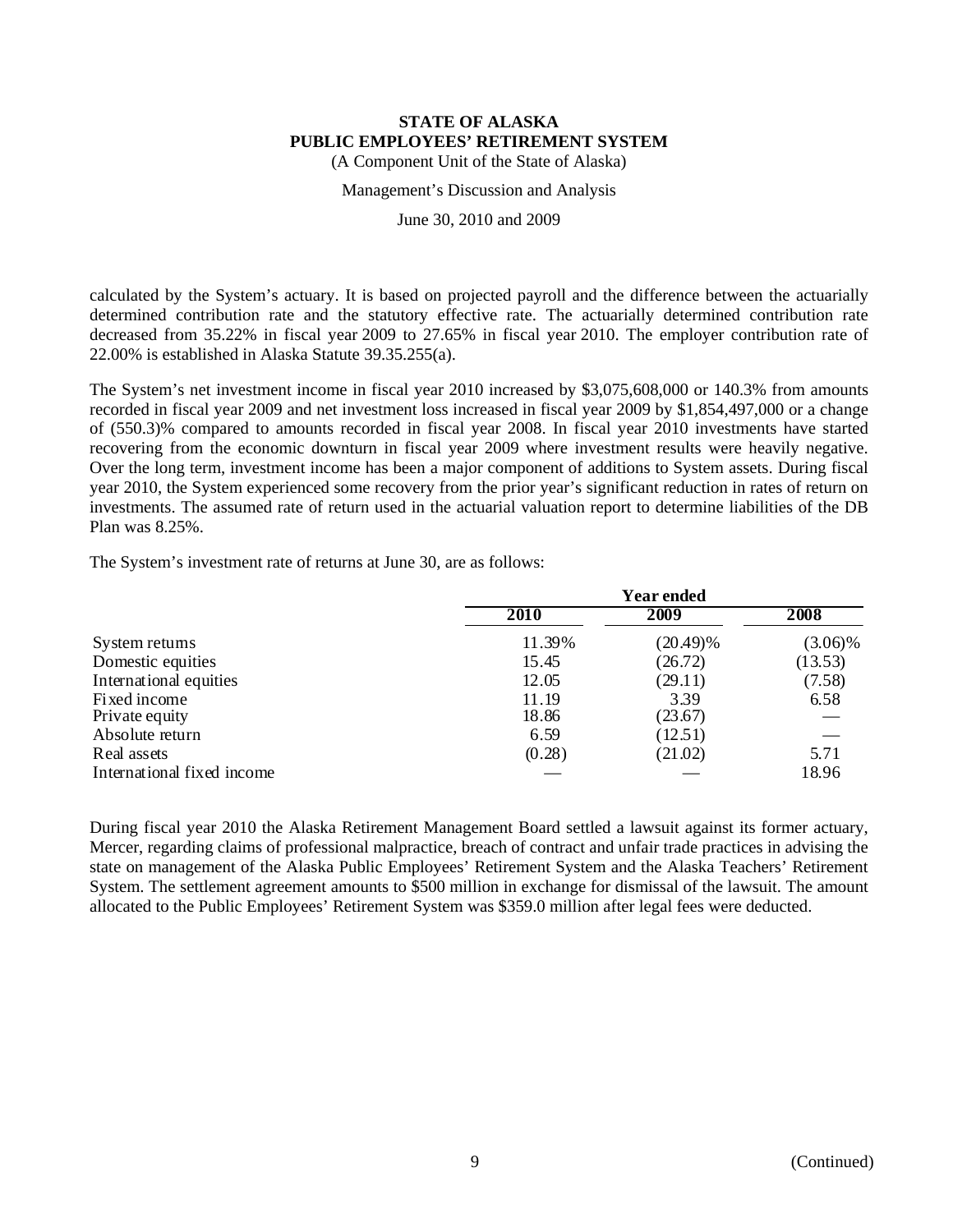(A Component Unit of the State of Alaska)

#### Management's Discussion and Analysis

June 30, 2010 and 2009

### **Benefits and Other Deductions**

The primary deduction of the DB Plan is the payment of pension and postemployment healthcare benefits. The primary deduction of the DCR Pension Trust Plan is the refund of contributions. These benefit payments, healthcare claims paid, refunds of contributions, and the cost of administering the plans comprise the costs of operations as follows:

|                           | <b>Deductions</b> (In thousands) |         |                     |            |         |  |  |  |
|---------------------------|----------------------------------|---------|---------------------|------------|---------|--|--|--|
|                           |                                  |         | Increase/(decrease) |            |         |  |  |  |
|                           | 2010                             | 2009    | Amount              | Percentage | 2008    |  |  |  |
| Pension                   | 496.015                          | 466,085 | 29.930              | 6.4%       | 439,123 |  |  |  |
| Postemployment healthcare | 312.901                          | 256,408 | 56.493              | 22.0       | 77,074  |  |  |  |
| Refund of contributions   | 15,393                           | 13,884  | 1.509               | 10.9       | 15,159  |  |  |  |
| Administrative            | 14.926                           | 20.718  | (5,792)             | (28.0)     | 8,702   |  |  |  |
| Legal fees                | 86.428                           |         | 86.428              | 100.0      |         |  |  |  |
| Total                     | 925,663                          | 757,095 | 168.568             | 22.3%      | 540,058 |  |  |  |

The System's pension benefit payments in 2010 increased \$29,930,000 or 6.4% from fiscal year 2009 and increased \$26,962,000 or 6.1% from fiscal year 2008 to 2009. The increase in pension benefits is the result of an increase in the number of retirees.

The System's postemployment healthcare benefit payments in fiscal year 2010 increased \$56,493,000 or 22.0% from fiscal year 2009 and increased \$179,334,000 or 232.7% from fiscal year 2008 to 2009. Healthcare costs continued to rise in fiscal year 2010. However, the increase between fiscal year 2008 and 2009 is largely the result of the establishment of the Alaska Retiree Healthcare Trust (ARHCT) and the transition from paying claims out of the Retiree Health Fund to paying healthcare claims out of the ARHCT.

The System's administrative deductions in 2010 decreased \$5,792,000 or 28.0% from fiscal year 2009 and increase \$12,016,000 or 138.1% from fiscal year 2009 and 2008. The fiscal year 2010 reduction in administrative expenses is due to a decrease in management and consulting fees.

During fiscal year 2010, the system incurred legal fees of \$86,428,000 associated with the legal settlement paid to the State of Alaska by Mercer.

# **Funding**

Retirement benefits are financed by accumulations from employers, plan members, State of Alaska appropriations, and income earned on System investments.

 The employer contribution rate is determined by the System's consulting actuary and adopted by the Board annually. Alaska Statute 39.35.255(a) sets the employer contribution rate at 22.0%. The difference between the actuarially determined rate and the statutory employer effective rate is paid by the State of Alaska as a direct appropriation.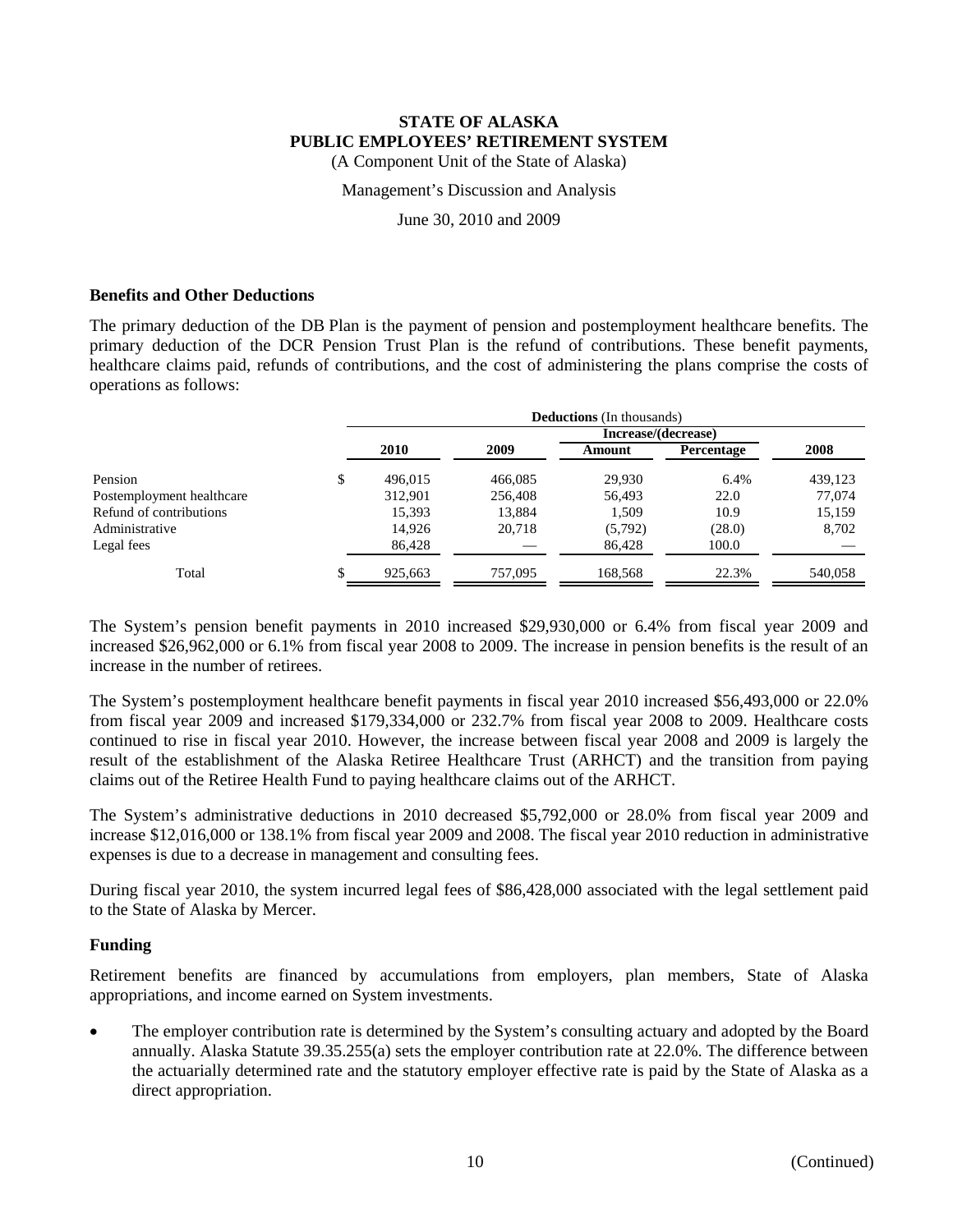(A Component Unit of the State of Alaska)

Management's Discussion and Analysis

June 30, 2010 and 2009

- Plan member contributions are set by Alaska Statute 39.35.160 for the DB Plan and Alaska Statute 39.35.730 for the DCR Plan.
- Alaska Statute 39.35.280 requires that additional state contributions are made each July 1 or as soon after July 1 for the ensuing fiscal year that when combined with the total employer contributions is sufficient to pay the System's past service liability at the contribution rate adopted by the Board for that fiscal year.
- The Board works with an external consultant to determine the proper asset allocation strategy.

### **Legislation**

During fiscal year 2010, the Twenty-Seventh Alaska State Legislature enacted one law that affects the System:

 House Bill 300 appropriates \$165.8 million from the general fund to the Department of Administration for deposit in the System's defined benefit pension fund and retiree healthcare trust as partial payment of the participating employers' contributions for the fiscal year ending June 30, 2011. This appropriation is to fund the difference between the statutory required contribution rate established in Senate Bill 125 of 22% and the actuarially determined contribution rate of 27.96% for fiscal year 2011.

### **Economic Conditions, Future Contribution Rates, and Status of Unfunded Liability**

The financial market environment continues to challenge investors, although fiscal year 2010 was a positive period for most investment categories. The Board continues to diversify the portfolio of the System to maintain an optimal risk/return ratio. The return on the System's investments exceed its' actuarially assumed return of 8.25% with a system rate of return of 11.39% at June 30, 2010. Even with investment returns exceeding the actuarial rate of return, the System will continue to see an increase in employer actuarial determined contribution rates due to rising medical costs and past contribution shortfalls.

The consulting actuary recommended a decrease from the System's actuarially determined contribution rate of 35.22% in fiscal year 2009 to 27.65% in fiscal year 2010. The Board adopted the actuarially determined contribution rate of 27.65% for fiscal year 2010, down 7.57 points from the fiscal year 2009 Board adopted actuarially determined contribution rate of 35.22%. The statutory employer contribution rate remained at 22.00% for fiscal years 2009 and 2010.

The June 30, 2009, actuarial valuation for the DB Plan reported a funding ratio of 61.8% and an unfunded liability of \$6.34 billion.

For fiscal year 2010 and 2009, the DCR Plan's employer contribution rate was established at 22.00%. The DCR Plan retiree medical plan contribution rate was adopted by the Board to be 0.83% and 0.99% for fiscal year 2010 and 2009, respectively. The DCR Plan's actuarially determined occupational death and disability rate for peace officers and firefighters was adopted by the Board to be 1.33% for fiscal year 2010 and 2009. The DCR Plan's actuarially determined occupational death and disability rate for all other employees was adopted by the Board to be 0.30% and 0.58% for fiscal year 2010 and 2009, respectively.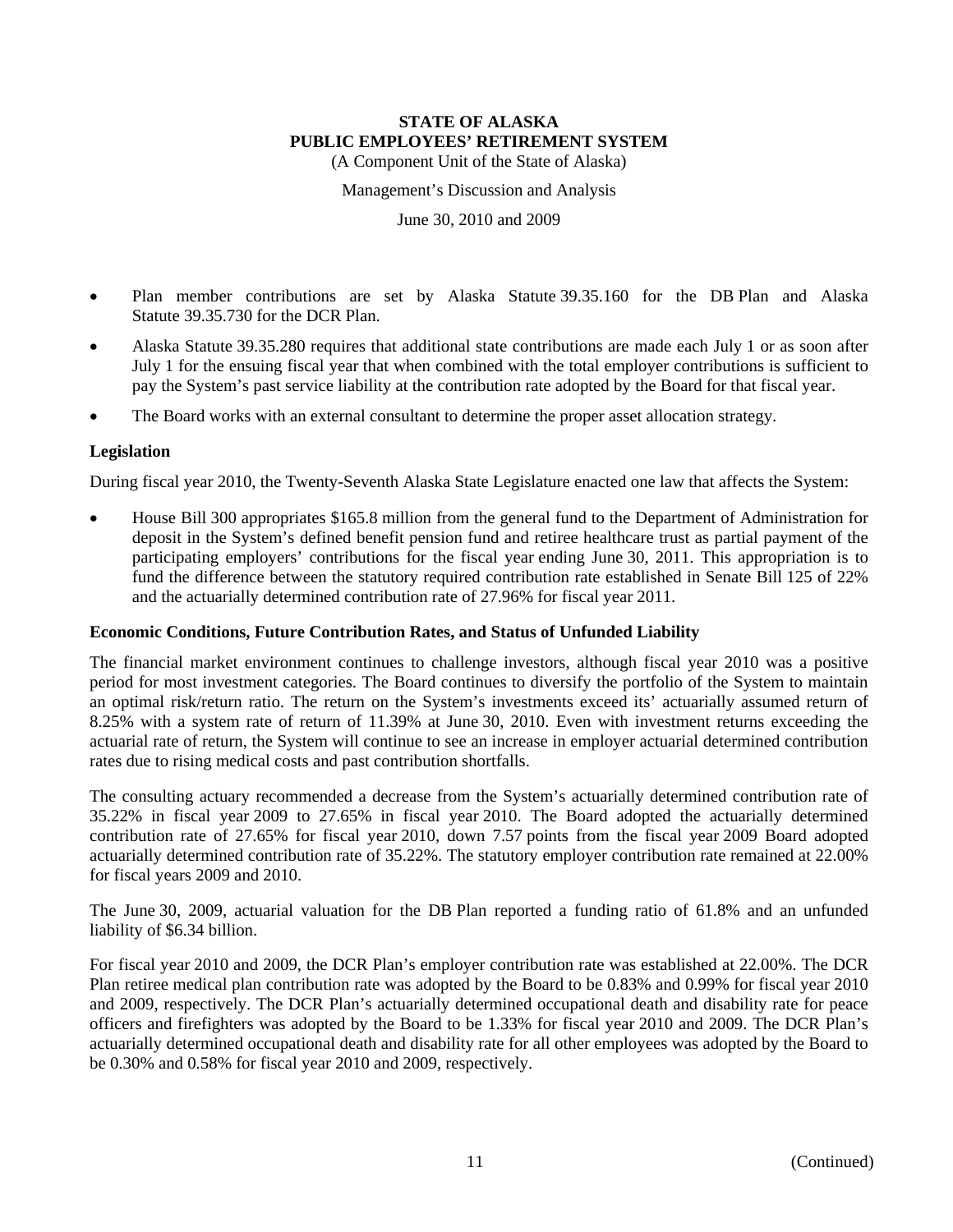(A Component Unit of the State of Alaska)

Management's Discussion and Analysis

June 30, 2010 and 2009

### **Requests for Information**

This financial report is designed to provide a general overview of the finances for all those with interest in the finances. Questions concerning any of the information provided in this report or requests for additional financial information should be addressed to:

> State of Alaska Public Employees' Retirement System Division of Retirement & Benefits, Accounting Section P.O. Box 110203 Juneau, Alaska 99811-0203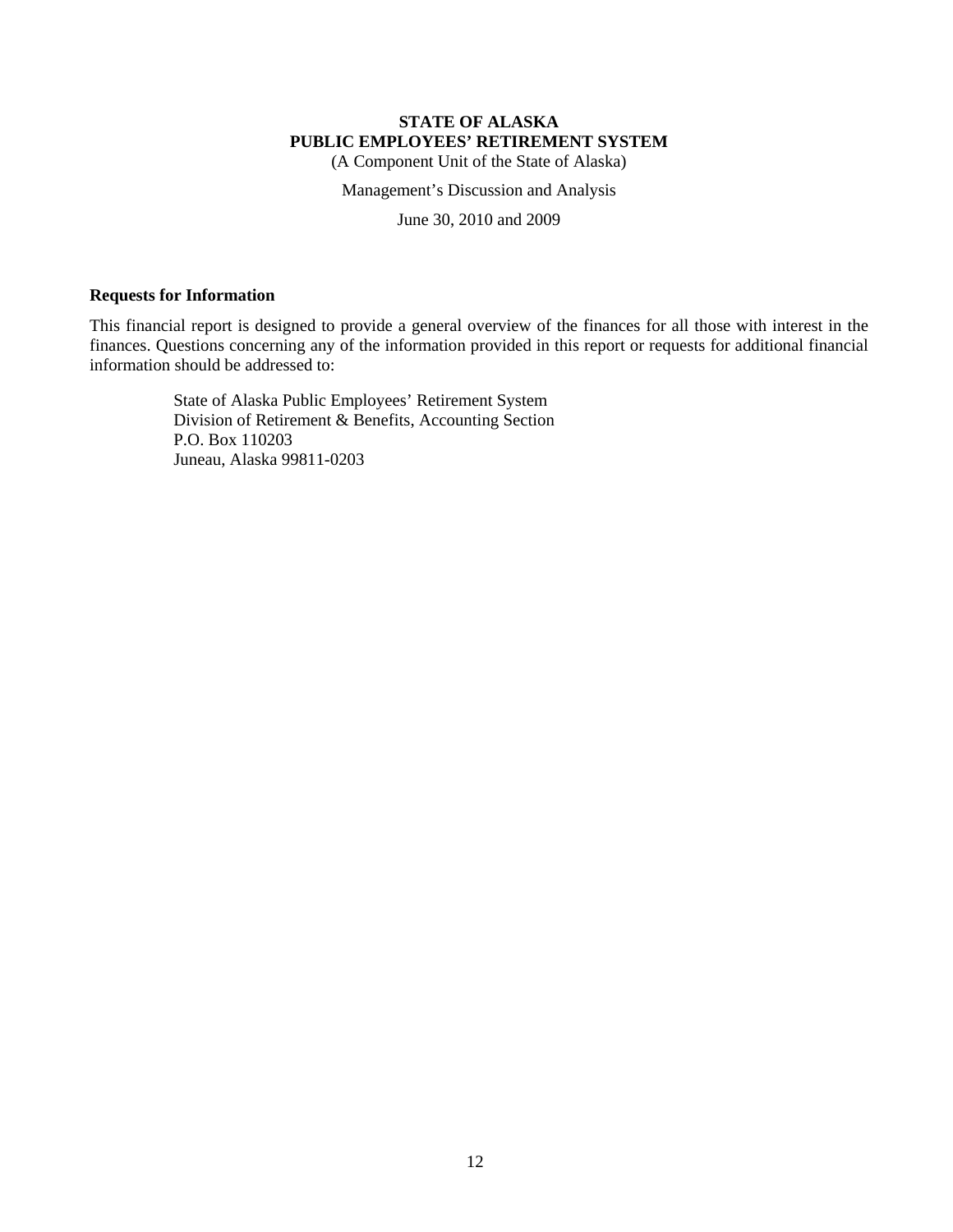Statements of Plan Net Assets June 30, 2010

#### (with summarized financial information for June 30, 2009)

(In thousands)

|                                                                               | Defined benefit plans              |                              | Defined contribution pension trust plans |                                                      |                                   |                                                      |                          |                                    |                                   |                      |                                    |
|-------------------------------------------------------------------------------|------------------------------------|------------------------------|------------------------------------------|------------------------------------------------------|-----------------------------------|------------------------------------------------------|--------------------------|------------------------------------|-----------------------------------|----------------------|------------------------------------|
|                                                                               |                                    | Alaska retiree<br>healthcare |                                          | Participant                                          | Occupational death and disability | Peace officer/                                       | Retiree<br>medical       | <b>Healthcare</b><br>reimbursement |                                   | System<br>total      | <b>System</b><br>total             |
|                                                                               | Pension                            | trust                        | <b>Total</b>                             | directed                                             | All others                        | Firefighter                                          | plan                     | arrangement                        | <b>Total</b>                      | June 30, 2010        | June 30, 2009                      |
| Assets:                                                                       |                                    |                              |                                          |                                                      |                                   |                                                      |                          |                                    |                                   |                      |                                    |
| Cash and cash equivalents (notes 2 and 3):<br>Short-term fixed income pool    | 63,836<br>$\mathbf{s}$             | 34,990                       | 98,826                                   | 500                                                  | 15                                | 15                                                   | 50                       | 197                                | 777                               | 99,603               | 38,051                             |
| Great West/participant directed deposit                                       |                                    |                              | -                                        | 3,955                                                | $\overline{\phantom{m}}$          | $\overline{\phantom{a}}$                             | $\overline{\phantom{m}}$ | $\sim$                             | 3,955                             | 3,955                | 1,585                              |
| Total cash and cash equivalents                                               | 63,836                             | 34,990                       | 98,826                                   | 4,455                                                | 15                                | 15                                                   | 50                       | 197                                | 4,732                             | 103,558              | 39,636                             |
| Receivables:                                                                  |                                    |                              |                                          |                                                      |                                   |                                                      |                          |                                    |                                   |                      |                                    |
| Contributions<br>Legal Settlement                                             | 22,952<br>$\overline{\phantom{a}}$ | 5<br>445,415                 | 22,957<br>445,415                        | $\overline{\phantom{a}}$                             | -                                 | -<br>$\hspace{0.1mm}-\hspace{0.1mm}$                 | -<br>$\hspace{0.1mm}$    | -<br>$\overline{\phantom{a}}$      | - 1<br>$\overline{\phantom{a}}$   | 22.958<br>445.415    | 22,053<br>$\overline{\phantom{a}}$ |
| Due from State of Alaska General Fund                                         | $\overline{\phantom{a}}$           | 13,374                       | 13,374                                   | 3,488                                                | 74                                | 30                                                   | 223                      | 924                                | 4,739                             | 18,113               | 13,145                             |
| Due from retiree health fund<br>Other account receivable                      | -                                  | 11,724<br>4,412              | 11,724<br>4,412                          | $\overline{\phantom{a}}$<br>$\overline{\phantom{a}}$ | -                                 | $\sim$                                               | $\overline{\phantom{m}}$ | $\sim$                             | -<br>$\overline{\phantom{0}}$     | 11,724<br>4,412      | 1,051<br>2,084                     |
|                                                                               |                                    |                              |                                          |                                                      |                                   |                                                      | 223                      |                                    |                                   |                      | 38.333                             |
| Total receivables                                                             | 22,952                             | 474,930                      | 497,882                                  | 3,489                                                | 74                                | 30                                                   |                          | 924                                | 4,740                             | 502,622              |                                    |
| Investments (notes 2, 3, 4 and 5) at fair value:<br>Fixed income securities   |                                    |                              |                                          |                                                      |                                   |                                                      |                          |                                    |                                   |                      |                                    |
| Retirement fixed income pool                                                  | 481,750                            | 424,936                      | 906,686                                  |                                                      | 384                               | 130                                                  | 927                      | 3,558                              | 4,999                             | 911,685              | 1,001,786                          |
| US Treasury fixed income pool                                                 | 279,587<br>133,514                 | 172,679                      | 452,266<br>226,716                       |                                                      | 90<br>67                          | 30<br>23                                             | 217<br>163               | 832<br>625                         | 1,169<br>878                      | 453,435<br>227,594   |                                    |
| High yield pool<br>International fixed income pool                            | 81,747                             | 93,202<br>55,618             | 137,365                                  | $\overline{\phantom{a}}$                             | 67                                | 23                                                   | 163                      | 625                                | 878                               | 138,243              | 189,551<br>130,607                 |
| Emerging markets debt pool                                                    | 41,357                             | 28,608                       | 69,965                                   |                                                      | 66                                | 22                                                   | 160                      | 614                                | 862                               | 70,827               | 65,839                             |
| Total fixed income securities                                                 | 1,017,955                          | 775,043                      | 1,792,998                                | $\overline{\phantom{a}}$                             | 674                               | 228                                                  | 1,630                    | 6,254                              | 8,786                             | 1,801,784            | 1,387,783                          |
| Broad domestic equity                                                         | 1,555,438                          | 1,101,756                    | 2,657,194                                | $\overline{\phantom{a}}$                             | 923                               | 313                                                  | 2,231                    | 8,564                              | 12,031                            | 2,669,225            | 2,847,537                          |
| Global equity Ex-US:                                                          |                                    |                              |                                          |                                                      |                                   |                                                      |                          |                                    |                                   |                      |                                    |
| International equity pool                                                     | 825,142<br>309,129                 | 573,735<br>229,103           | 1,398,877<br>538,232                     |                                                      | 549<br>150                        | 186                                                  | 1,327<br>362             | 5,092<br>1,388                     | 7,154<br>1,951                    | 1,406,031<br>540,183 | 1,311,011<br>361,504               |
| Emerging markets equity pool<br>Total global equity Ex-US                     | 1,134,271                          | 802,838                      | 1,937,109                                |                                                      | 699                               | 51<br>237                                            | 1,689                    | 6,480                              | 9,105                             | 1,946,214            | 1,672,515                          |
| Private equity pool                                                           | 525,415                            | 363,988                      | 889,403                                  | $\overline{\phantom{a}}$                             | 235                               | 80                                                   | 569                      | 2,183                              | 3,067                             | 892,470              | 734,968                            |
| Absolute return pool                                                          | 272.399                            | 189.332                      | 461,731                                  |                                                      | 164                               | 55                                                   | 396                      | 1,518                              | 2,133                             | 463,864              | 377,688                            |
| Real assets:                                                                  |                                    |                              |                                          |                                                      |                                   |                                                      |                          |                                    |                                   |                      |                                    |
| Real estate pool                                                              | 452,717                            | 322,297                      | 775,014                                  | $\overline{\phantom{a}}$                             | 321                               | 109                                                  | 775                      | 2,974                              | 4,179                             | 779,193              | 912,386                            |
| Real estate investment trust pool                                             | 22,057                             | 13,855                       | 35,912                                   |                                                      | -9                                | $\overline{c}$                                       | 23                       | 88                                 | 122                               | 36,034               | 23,626                             |
| Energy pool<br>Farmland pool                                                  | 34,968<br>194,433                  | 23,173<br>135,043            | 58,141<br>329,476                        | -                                                    | 10<br>53                          | $\overline{4}$<br>18                                 | 25<br>128                | 93<br>492                          | 132<br>691                        | 58,273<br>330,167    | 53,783<br>317,513                  |
| Farmland water pool                                                           | 11,315                             |                              | 11,315                                   | $\overline{\phantom{a}}$                             | $\overline{\phantom{a}}$          | -                                                    | $\overline{\phantom{a}}$ | -                                  | $\overline{\phantom{a}}$          | 11,315               | 10,549                             |
| Timber pool<br>Treasury inflation protected securities pool                   | 67,245<br>30,430                   | 47,141<br>23,721             | 114,386<br>54,151                        | $\overline{\phantom{a}}$<br>$\sim$                   | 33<br>107                         | 11<br>37                                             | 80<br>259                | 307<br>995                         | 431<br>1,398                      | 114,817<br>55,549    | 107,288<br>52,773                  |
| Total real assets                                                             | 813,165                            | 565,230                      | 1,378,395                                | $\overline{\phantom{a}}$                             | 533                               | 181                                                  | 1,290                    | 4,949                              | 6,953                             | 1,385,348            | 1,477,918                          |
|                                                                               |                                    |                              |                                          |                                                      |                                   |                                                      |                          |                                    |                                   |                      |                                    |
| Other investment funds, at fair value:<br>Pooled investment funds             | -                                  |                              |                                          | 19,200                                               |                                   | $\overline{\phantom{a}}$                             |                          | $\overline{\phantom{a}}$           | 19,200                            | 19,200               | 2,568                              |
| Collective investment funds                                                   | -                                  |                              |                                          | 77,785                                               |                                   |                                                      |                          |                                    | 77,785                            | 77,785               | 49,555                             |
| Total other investment funds                                                  | $\overline{\phantom{a}}$           |                              |                                          | 96,985                                               |                                   |                                                      |                          |                                    | 96,985                            | 96,985               | 52,123                             |
| Total investments                                                             | 5,318,643                          | 3,798,187                    | 9,116,830                                | 96,985                                               | 3,228                             | 1,094                                                | 7,805                    | 29.948                             | 139,060                           | 9,255,890            | 8,550,532                          |
| Other                                                                         | 14                                 | 2,815                        | 2,829                                    |                                                      |                                   |                                                      |                          |                                    |                                   | 2,829                | 2,824                              |
| Total assets                                                                  | 5,405,445                          | 4,310,922                    | 9,716,367                                | 104,929                                              | 3,317                             | 1,139                                                | 8,078                    | 31,069                             | 148,532                           | 9,864,899            | 8,631,325                          |
| Liabilities:                                                                  |                                    |                              |                                          |                                                      |                                   |                                                      |                          |                                    |                                   |                      |                                    |
| Accrued expenses<br>Claims payable (note 6)                                   | 7,736<br>$\overline{\phantom{a}}$  | 462<br>32,315                | 8,198<br>32,315                          | 1,374<br>$\overline{\phantom{a}}$                    | $\overline{\phantom{a}}$          | $\overline{\phantom{a}}$<br>$\overline{\phantom{a}}$ | -                        | -                                  | 1,374<br>$\overline{\phantom{a}}$ | 9.572<br>32,315      | 9,747                              |
| Legal fees                                                                    | $\overline{\phantom{a}}$           | 86,428                       | 86,428                                   | $\overline{\phantom{a}}$                             |                                   | $\overline{\phantom{a}}$                             | $\overline{\phantom{a}}$ | $\overline{\phantom{a}}$           | $\overline{\phantom{a}}$          | 86,428               | 5,844                              |
| Due to State of Alaska General Fund                                           | 6,182                              |                              | 6,182                                    | -                                                    |                                   |                                                      |                          |                                    |                                   | 6,182<br>10.535      |                                    |
| Due to Retiree Health Medical<br>Due to Alaska Retiree Healthcare Trust - TRS | -                                  | 10,535<br>101                | 10,535<br>101                            | $\overline{\phantom{a}}$                             |                                   | $\overline{\phantom{a}}$                             |                          |                                    | -                                 | 101                  | $\overline{\phantom{a}}$<br>102    |
| <b>Total liabilities</b>                                                      | 13,918                             | 129,841                      | 143,759                                  | 1,374                                                |                                   |                                                      |                          |                                    | 1,374                             | 145,133              | 15,693                             |
| Commitment and contingencies (note 9)                                         |                                    |                              |                                          |                                                      |                                   |                                                      |                          |                                    |                                   |                      |                                    |
| Net assets held in trust for pension and postemployment                       |                                    |                              |                                          |                                                      |                                   |                                                      |                          |                                    |                                   |                      |                                    |
| healthcare benefits                                                           | 5,391,527<br>-S                    | 4,181,081                    | 9,572,608                                | 103,555                                              | 3,317                             | 1,139                                                | 8,078                    | 31,069                             | 147,158                           | 9,719,766            | 8,615,632                          |

See accompanying notes to financial statements.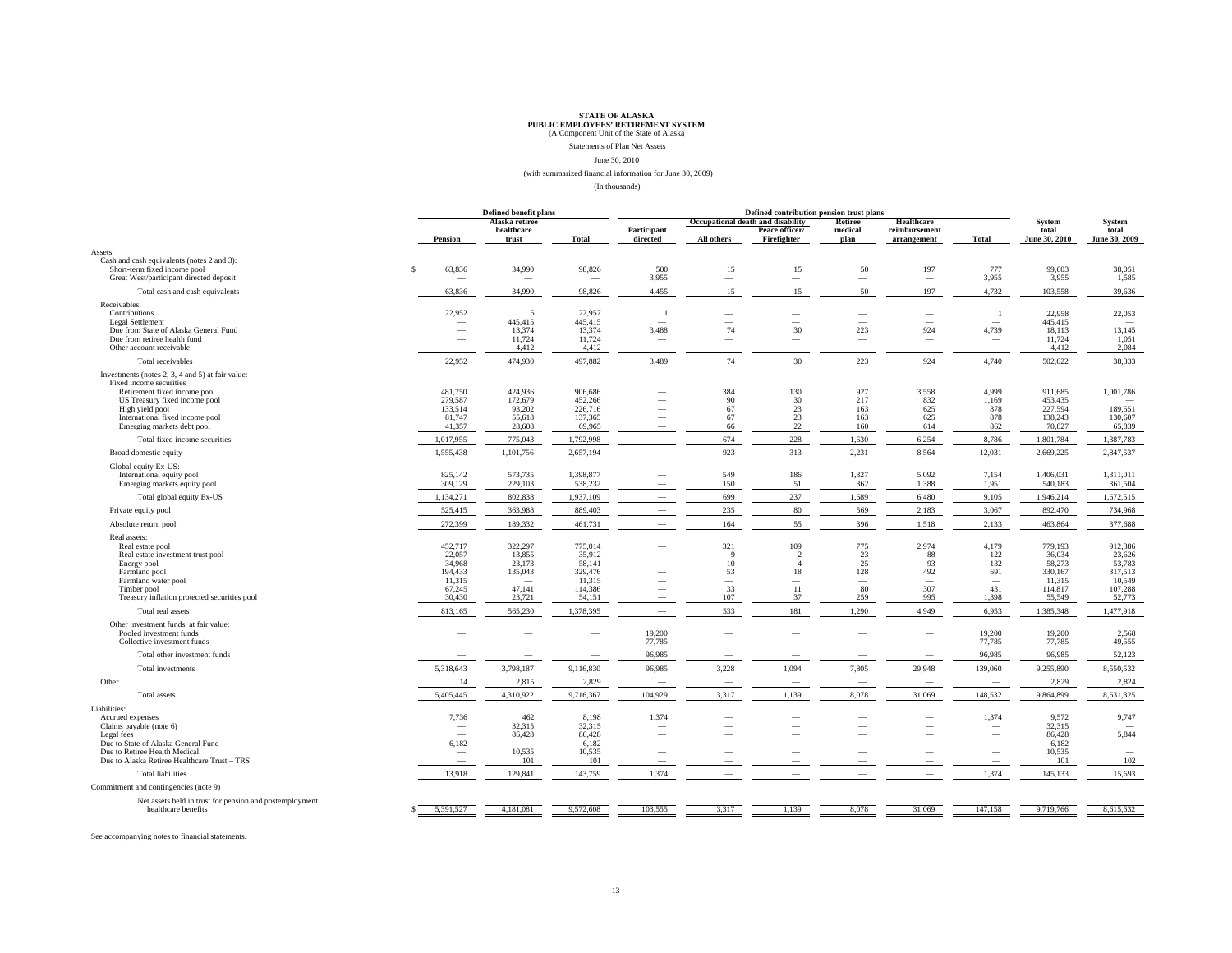Statements of Changes in Plan Net Assets

#### June 30, 2010

(with summarized financial information for June 30, 2009)

(In thousands)

|                                                                                                                                              | Defined benefit plans                                         |                             |                                                         | Defined contribution pension trust plans                                           |                                             |                                                                    |                                                                      |                                                                |                                                 |                                       |                                        |
|----------------------------------------------------------------------------------------------------------------------------------------------|---------------------------------------------------------------|-----------------------------|---------------------------------------------------------|------------------------------------------------------------------------------------|---------------------------------------------|--------------------------------------------------------------------|----------------------------------------------------------------------|----------------------------------------------------------------|-------------------------------------------------|---------------------------------------|----------------------------------------|
|                                                                                                                                              | Alaska retiree                                                |                             |                                                         |                                                                                    |                                             | Occupational death and disability                                  | <b>Retiree</b>                                                       | Healthcare                                                     |                                                 | <b>System</b>                         | <b>System</b>                          |
|                                                                                                                                              | Pension                                                       | healthcare<br>trust         | <b>Total</b>                                            | Participant<br>directed                                                            | <b>All Others</b>                           | Peace officer/<br>Firefighter                                      | medical<br>plan                                                      | reimbursement<br>arrangement                                   | <b>Total</b>                                    | total<br>June 30, 2010                | total<br>June 30, 2009                 |
| Additions (reductions):<br>Contributions:                                                                                                    |                                                               |                             |                                                         |                                                                                    |                                             |                                                                    |                                                                      |                                                                |                                                 |                                       |                                        |
| Employers<br>S.<br>Plan members<br>State of Alaska                                                                                           | 142,157<br>123,066<br>44,460                                  | 250,190<br>475<br>63,493    | 392,347<br>123,541<br>107,953                           | 18,258<br>29,246<br>$\overline{\phantom{m}}$                                       | 980<br>$\overline{\phantom{m}}$             | 515<br>$\hspace{0.1mm}-\hspace{0.1mm}$<br>$\overline{\phantom{a}}$ | 3,031<br>$\hspace{0.1mm}-\hspace{0.1mm}$<br>$\overline{\phantom{a}}$ | 13,304<br>$\overline{\phantom{a}}$<br>$\overline{\phantom{m}}$ | 36,088<br>29,246<br>$\overline{\phantom{0}}$    | 428.435<br>152,787<br>107,953         | 407,452<br>141,073<br>241,600          |
| Total contributions                                                                                                                          | 309,683                                                       | 314,158                     | 623,841                                                 | 47,504                                                                             | 980                                         | 515                                                                | 3,031                                                                | 13,304                                                         | 65,334                                          | 689,175                               | 790,125                                |
| Investment income (loss):<br>Net appreciation (depreciation) in fair value (note 2)<br>Interest<br>Dividends<br>Net recognized loan recovery | 424,662<br>43,499<br>55,298                                   | 305,482<br>31,066<br>36,239 | 730,144<br>74,565<br>91,537<br>$\overline{\phantom{0}}$ | 3,380<br>24<br>$\overline{\phantom{a}}$                                            | 144<br>24<br>23<br>$\overline{\phantom{0}}$ | 32<br>$\mathcal{I}$<br>8                                           | 287<br>55<br>56<br>$\overline{\phantom{a}}$                          | 913<br>204<br>214<br>$\overline{\phantom{a}}$                  | 4,756<br>314<br>301<br>$\overline{\phantom{0}}$ | 734,900<br>74,879<br>91,838           | (2,478,207)<br>91,358<br>213,324<br>13 |
| Total investment income (loss)                                                                                                               | 523,459                                                       | 372,787                     | 896,246                                                 | 3,404                                                                              | 191                                         | 47                                                                 | 398                                                                  | 1,331                                                          | 5,371                                           | 901,617                               | (2,173,512)                            |
| Less investment expense                                                                                                                      | 17,416                                                        | 75                          | 17,491                                                  | $\overline{\phantom{m}}$                                                           | $\hspace{0.05cm}$                           |                                                                    | $\overline{\phantom{a}}$                                             | $\hspace{0.05cm}$                                              |                                                 | 17,491                                | 17,970                                 |
| Net investment income (loss)                                                                                                                 | 506,043                                                       | 372,712                     | 878,755                                                 | 3,404                                                                              | 191                                         | 47                                                                 | 398                                                                  | 1,331                                                          | 5,371                                           | 884,126                               | (2, 191, 482)                          |
| Other:<br>Legal settlement<br>Other                                                                                                          | 105                                                           | 445,414<br>10,977           | 445,414<br>11,082                                       |                                                                                    |                                             |                                                                    |                                                                      |                                                                |                                                 | 445,414<br>11,082                     | 8,780                                  |
| Total additions (reductions)                                                                                                                 | 815,831                                                       | 1,143,261                   | 1,959,092                                               | 50,908                                                                             | 1,171                                       | 562                                                                | 3,429                                                                | 14,635                                                         | 70,705                                          | 2,029,797                             | (1,392,577)                            |
| Deductions:<br>Pension and postemployment benefit<br>Refunds of contributions<br>Legal settlement fees<br>Administrative                     | 496,015<br>12,364<br>$\hspace{0.1mm}-\hspace{0.1mm}$<br>6,365 | 312,901<br>86,428<br>8,226  | 808,916<br>12,364<br>86,428<br>14,591                   | $\hspace{0.1mm}-\hspace{0.1mm}$<br>3,029<br>$\hspace{0.1mm}-\hspace{0.1mm}$<br>335 |                                             |                                                                    | -                                                                    | -<br>-<br>$\overline{\phantom{a}}$                             | $\hspace{0.1mm}-\hspace{0.1mm}$<br>3,029<br>335 | 808,916<br>15,393<br>86,428<br>14,926 | 722,493<br>13,884<br>20,718            |
| Total deductions                                                                                                                             | 514,744                                                       | 407,555                     | 922,299                                                 | 3,364                                                                              | $\overline{\phantom{a}}$                    |                                                                    |                                                                      | $\overline{\phantom{a}}$                                       | 3,364                                           | 925,663                               | 757,095                                |
| Net increase (decrease)                                                                                                                      | 301,087                                                       | 735,706                     | 1,036,793                                               | 47,544                                                                             | 1,171                                       | 562                                                                | 3,429                                                                | 14,635                                                         | 67,341                                          | 1,104,134                             | (2,149,672)                            |
| Net assets held in trust for pension and postemployment<br>healthcare benefits<br>Balance, beginning of year                                 | 5,090,440                                                     | 3,445,375                   | 8,535,815                                               | 56,011                                                                             | 2,146                                       | 577                                                                | 4,649                                                                | 16,434                                                         | 79,817                                          | 8,615,632                             | 10,765,304                             |
| Balance, end of year                                                                                                                         | 5,391,527                                                     | 4,181,081                   | 9,572,608                                               | 103,555                                                                            | 3,317                                       | 1,139                                                              | 8,078                                                                | 31,069                                                         | 147,158                                         | 9,719,766                             | 8,615,632                              |

See accompanying notes to financial statements.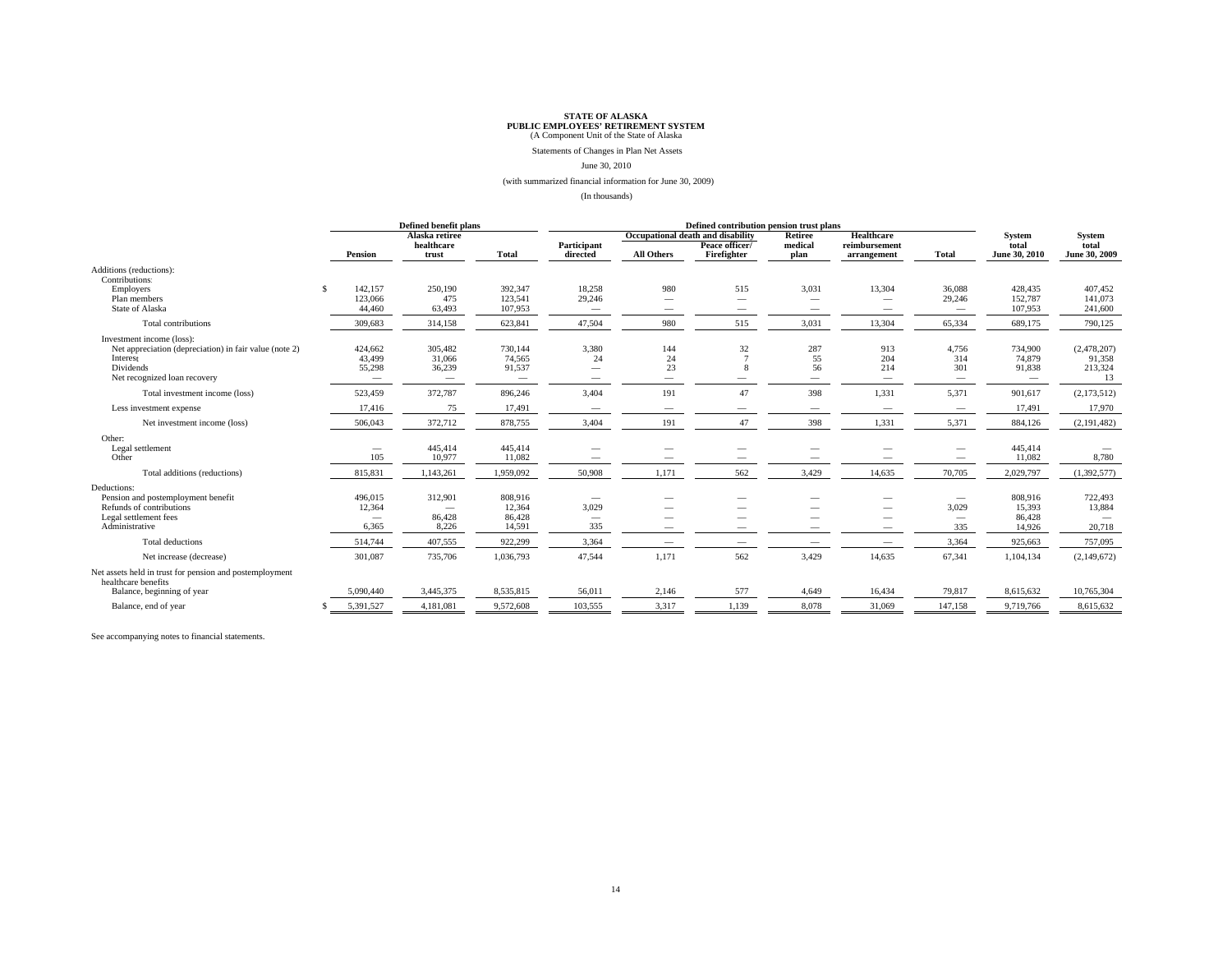(A Component Unit of the State of Alaska)

#### Notes to Financial Statements

#### June 30, 2010

#### (with summarized financial information for June 30, 2009)

#### **(1) Description**

The following is a brief description of the State of Alaska Public Employees' Retirement System (PERS or System) Defined Benefit Retirement Pension and Postemployment Healthcare Plan (DB Plan) and Defined Contribution Retirement Trust Fund (DCR Plan). PERS is a Component Unit of the State of Alaska (State). The DB Plan is a plan within the System, which includes the DB Retirement Pension Trust Fund and Alaska Retiree Health Trust Fund. The DCR Plan consists of a Participant Directed Fund, Retiree Medical Fund, Health Reimbursement Arrangement Fund, and Occupational Death and Disability Fund. Participants should refer to the System agreement for more complete information.

At June 30, 2010 and 2009 the number of participating local government employers and public organizations including the State was:

| State of Alaska  |      |
|------------------|------|
| Municipalities   | 77   |
| School districts | 53   |
| Other            | 29   |
| Total employers  | . 60 |

Inclusion in the DB Plan and DCR Plan is a condition of employment for eligible State employees, except as otherwise provided for judges, elected officers and certain employees of the Alaska Marine Highway System. Any local government in the State may elect to have its permanent general and peace officer and firefighter employees covered by the System.

### **Defined Benefit Retirement Plan**

### *General*

The DB Plan is a defined benefit, cost-sharing, multiple employer plan within PERS established and administered by the State to provide pension and postemployment healthcare benefits for eligible State and local government employees. Benefit and contribution provisions are established by State law and may be amended only by the State Legislature. The system is a component unit of the State financial reporting entity and is included in the State's Comprehensive Annual Financial Report pension trust fund. With the passing of SB141, the PERS DB Plan is closed to all new members effective July 1, 2006.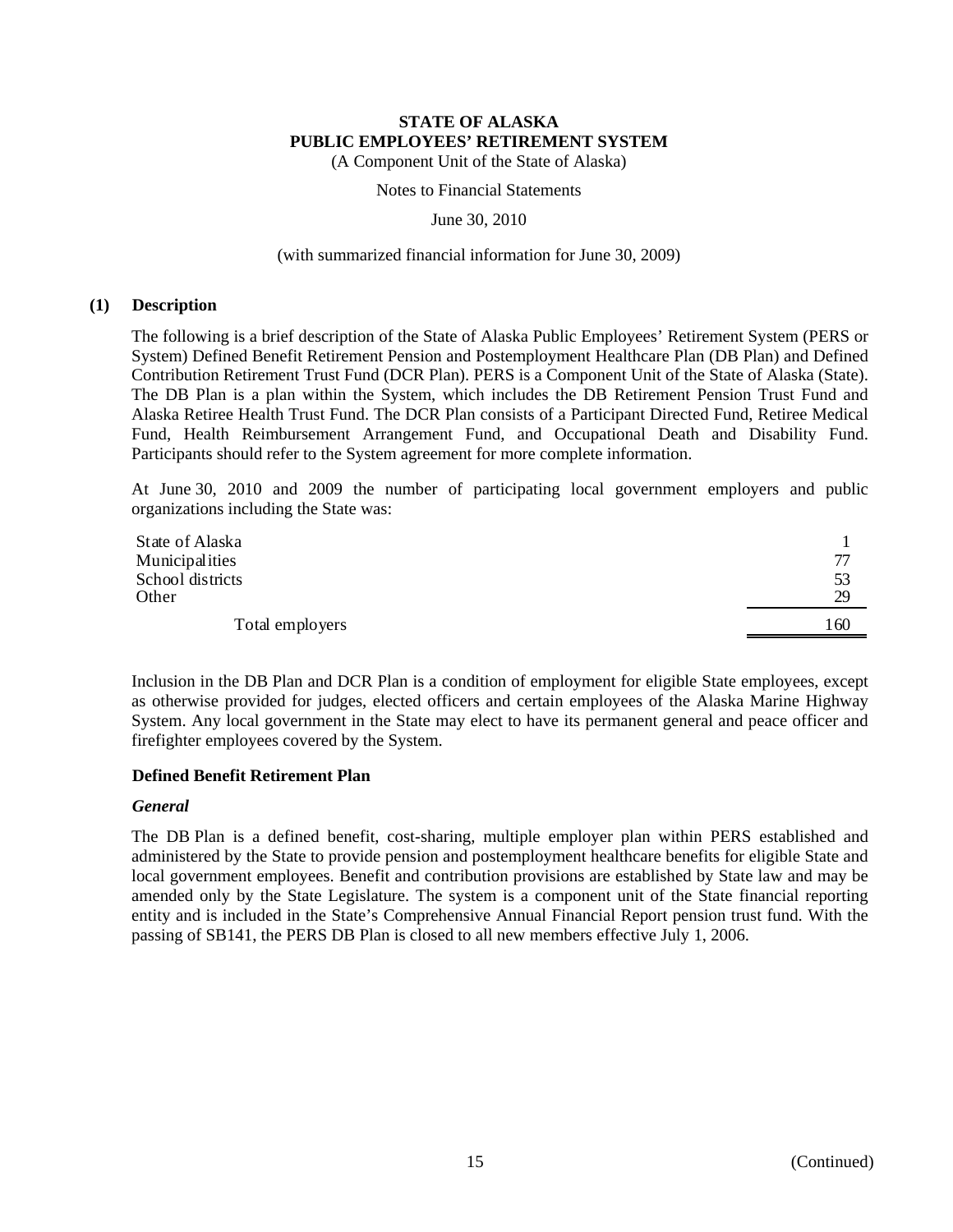(A Component Unit of the State of Alaska)

Notes to Financial Statements

### June 30, 2010

### (with summarized financial information for June 30, 2009)

#### **(1) Description (cont.)**

At June 30, DB Plan's membership consisted of:

|                                                                                                                | <b>Valuation as of June 30</b> |                 |  |
|----------------------------------------------------------------------------------------------------------------|--------------------------------|-----------------|--|
|                                                                                                                | 2009                           | 2008            |  |
| Retirees and beneficiaries currently receiving benefits<br>Terminated plan members entitled to future benefits | 25,015<br>6,566                | 24,082<br>6,627 |  |
| Total current and future benefits                                                                              | 31,581                         | 30,709          |  |
| Active plan members:<br>General<br>Peace officer and fire fighter                                              | 25,089<br>2,476                | 26,301<br>2,549 |  |
| Total active plan membership                                                                                   | 27,565                         | 28,850          |  |
| Total members                                                                                                  | 59,146                         | 59,559          |  |
| Active plan members:<br>Vested:                                                                                |                                |                 |  |
| General<br>Peace officer and firefighter<br>Nonvested:                                                         | 18,654<br>2,017                | 18,130<br>1,928 |  |
| General<br>Peace officer and firefighter                                                                       | 6,435<br>459                   | 8,171<br>621    |  |
| Total active plan membership                                                                                   | 27,565                         | 28,850          |  |

### *Pension Benefits*

Members hired prior to July 1, 1986, with five or more paid-up years of credited service are entitled to monthly pension benefits beginning at normal retirement age, fifty-five, or early retirement age, fifty. For members first hired after June 30, 1986, the normal and early retirement ages are sixty and fifty-five, respectively. Members with thirty or more years of credited service (twenty years for peace officers and firefighters) may retire at any age and receive a normal benefit.

The normal monthly pension benefit is based on years of service and average monthly compensation. For members hired prior to July 1, 1996, and all peace officer and firefighter, the average monthly compensation is based upon the members' three highest, consecutive years' salaries. For all other members hired after June 30, 1996, average monthly compensation is based upon the members' five highest, consecutive years' salaries.

The benefit related to all years of service prior to July 1, 1986, and for years of service through a total of ten years for general members is equal to 2% of the member's average monthly compensation for each year of service. The benefit for each year over ten years of service subsequent to June 30, 1986, is equal to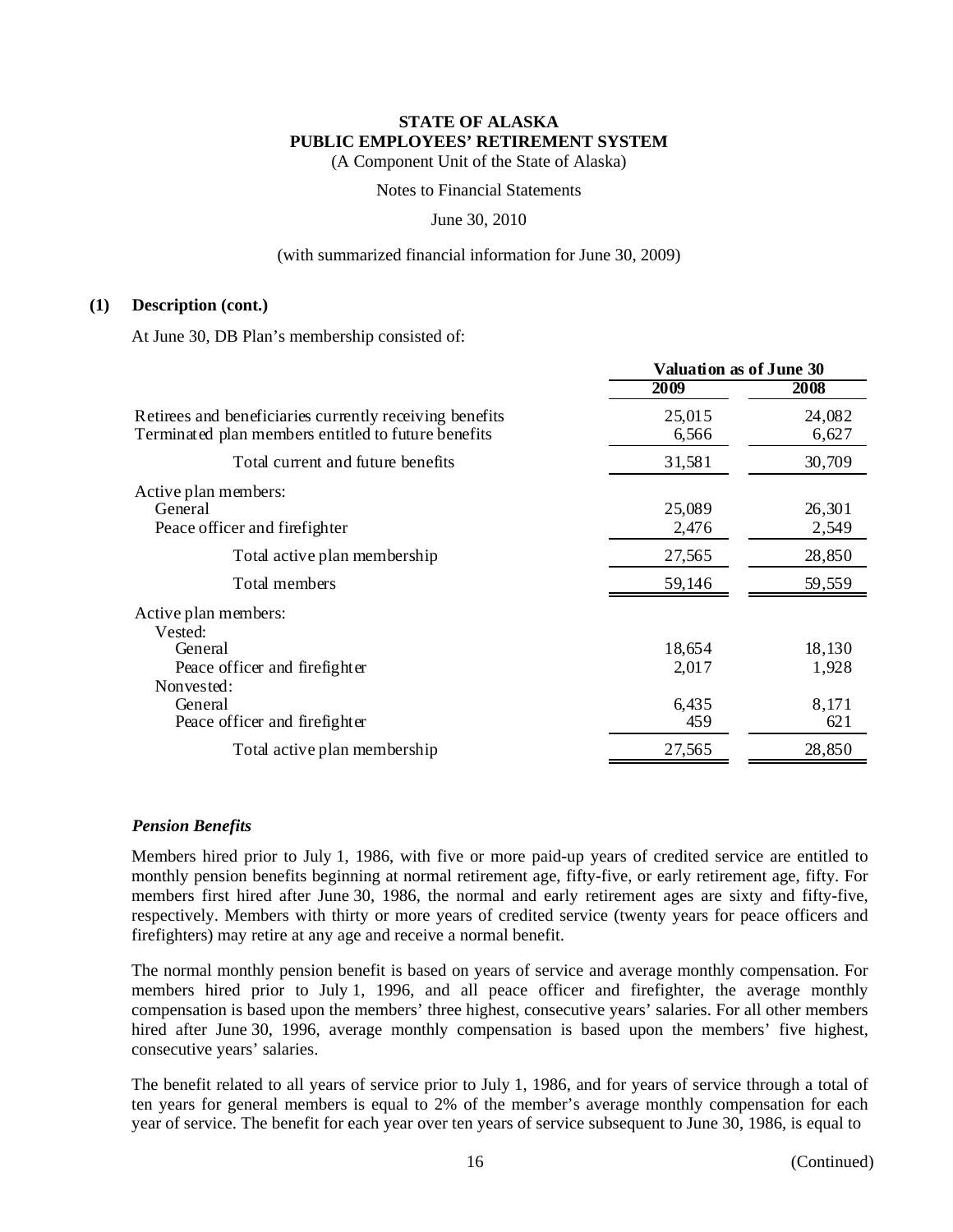(A Component Unit of the State of Alaska)

Notes to Financial Statements

June 30, 2010

#### (with summarized financial information for June 30, 2009)

### **(1) Description (cont.)**

2-1/4% of the member's average monthly compensation for the second ten years and 2 ½% for all remaining years of service. For peace officer and firefighters, the benefit for years of service through a total of ten years is equal to 2% of the member's average monthly compensation and 2 ½% for all remaining years of service.

Minimum benefits for members eligible for retirement are \$25 per month for each year of credited service.

Married members must receive their benefits in the form of a joint and survivor annuity unless their spouse consents to another form of benefit or another person is eligible for benefits under a qualified domestic relations order.

The DB Plan has two types of postretirement pension adjustments (PRPA). The automatic PRPA is issued annually to all eligible benefit recipients, when the cost of living increases in the previous calendar year. The automatic PRPA increase is paid beginning July 1 of each year. The discretionary PRPA may be granted to eligible recipients by the DB Plan's Administrator if the funding ratio of the DB Plan meets or exceeds one-hundred and five percent. If both an automatic and discretionary PRPA are granted, and a retiree is eligible for both adjustments, the one that provides the retiree the greater increase will be paid.

### *Postemployment Healthcare Benefits*

Major medical benefits are provided to retirees without cost for all members hired before July 1, 1986. Members hired on or after July 1, 1986 with five years of credited service (or ten years of credited service for those first hired on or after July 1, 1996) may pay the full monthly premium if they are under age sixty (or over age 60 with less than 10 years of service for those first hired on or after July 1, 1996), and receive benefits at no premium cost if they are over age sixty or are receiving disability benefits. Peace officers and firefighters with 25 years of membership service and all other members with 30 years of membership service also receive benefits at no premium cost.

Beginning July 1, 2007, the Alaska Retiree Healthcare Trust (ARHCT), a healthcare trust fund of the State, was established. The ARHCT is self-funded and provides major medical coverage to retirees of the Plan. The Plan retains the risk of loss of allowable claims for eligible members. The ARHCT began paying member healthcare claims on March 1, 2008. Prior to that, healthcare claims were paid for by the Retiree Health Fund (RHF).

### *Death Benefits*

If an active general DB Plan member dies from occupational causes, the spouse may receive a monthly pension equal to 40% of the DB Plan's member's salary. If an active peace officer or firefighter DB Plan member dies from occupational causes, the spouse may receive a monthly pension equal to 50% of the DB Plan's member's salary or 75% of the member's retirement benefit calculated as if the member had survived until normal retirement age, whichever is greater. When death is due to occupational causes and there is no surviving spouse, the DB Plan's member's dependent children may receive the monthly pension until they are no longer dependents. If the member does not have a spouse or dependent children at the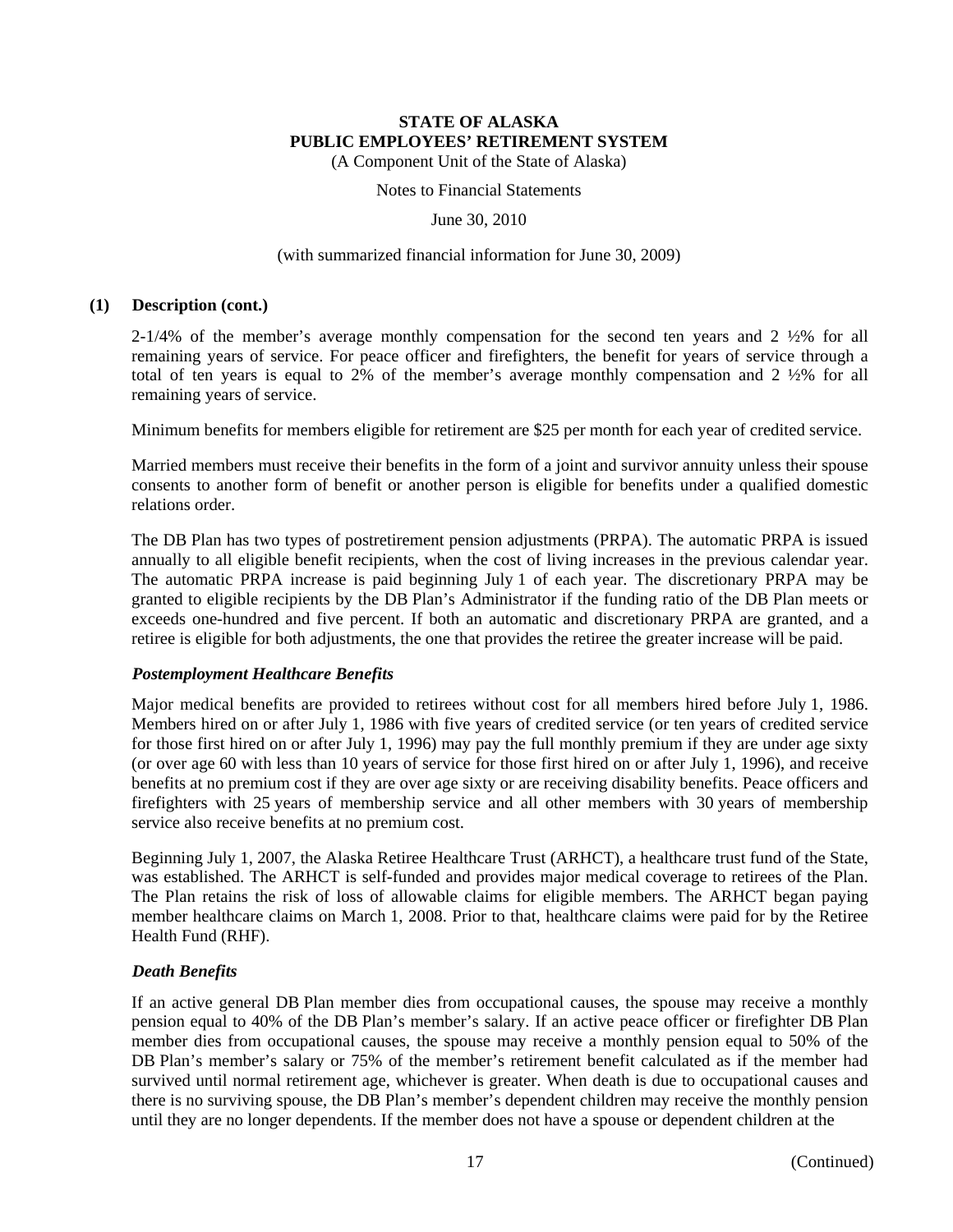(A Component Unit of the State of Alaska)

# Notes to Financial Statements

June 30, 2010

#### (with summarized financial information for June 30, 2009)

#### **(1) Description (cont.)**

time of death, a lump sum death benefit is payable to the named beneficiary(ies). The amount of the occupational death pension changes on the date the DB Plan member's normal retirement would have occurred if the DB Plan member had lived. The new benefit is based on the Plan member's average monthly compensation at the time of death and the credited service, including service that would have accrued if the DB Plan member had lived and continued to work until normal retirement. If the death was from nonoccupational causes, and the DB Plan member was vested, the spouse may receive a monthly 50% joint and survivor option benefit based on the member's credited service and average monthly compensation at the time of death. If the DB Plan member is not married or vested, a lump sum death benefit is payable to the named beneficiary(ies).

### *Disability Benefits*

Active DB Plan members who become permanently disabled due to occupational or nonoccupational causes receive disability benefits until normal retirement age, or when the service requirement for normal retirement is met. Although there are no minimum service requirements for Plan members to be eligible for occupational disability, DB Plan members must be vested to receive nonoccupational disability benefits. The monthly occupational disability benefit is equal to 40% of the DB Plan's member's salary at the time of the disability. The nonoccupational disability benefit is based on the DB Plan member's service and salary at the time of disability. At normal retirement age, a disabled general DB Plan member receives normal retirement benefits. A peace officer or firefighter Plan member may elect to receive normal retirement benefits calculated under the occupational disability benefit rules.

### *Contributions*

### **DB Plan Member Contributions**

The DB Plan's member contribution rates are 7.5% for peace officers and firefighters, 9.6% for some school district employees, and 6.75% for general DB Plan members, as required by statute. The DB Plan's member contributions are deducted before federal income tax is withheld. Contributions are collected by employers and remitted to the DB Plan. The DB Plan's member contributions earn interest at the rate of 4.5% per annum, compounded semiannually.

### **Employer Contributions**

The DB Plan's funding policy provides for periodic employer contributions at actuarially determined rates that, expressed as a percent of annual covered payroll, are sufficient to accumulate assets to pay both pension and postemployment healthcare benefits when due. Employer contribution rates are determined using the entry age normal actuarial funding method. The DB Plan uses the level percentage of pay method to amortize the unfunded liability over a twenty-five year fixed period. Employer contributions are accumulated in both the pension and the healthcare funds based on the adopted actuarially determined contribution rate for the fiscal year.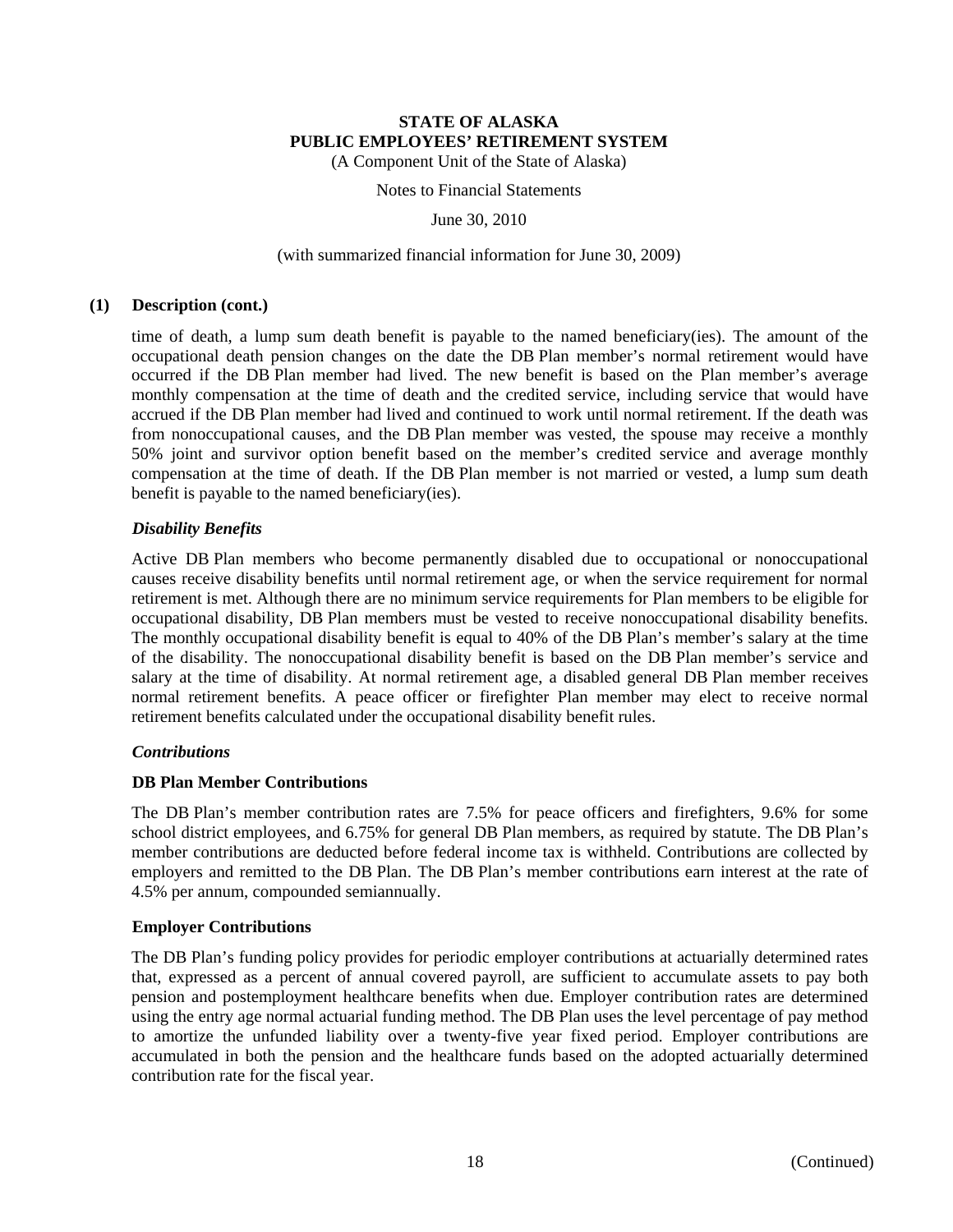(A Component Unit of the State of Alaska)

Notes to Financial Statements

June 30, 2010

### (with summarized financial information for June 30, 2009)

### **(1) Description (cont.)**

### **Contributions from the State of Alaska**

Alaska Statute 39.35.280 requires that additional state contributions are made each July 1 or as soon after July 1 for the ensuing fiscal year that when combined with the total employer contributions is sufficient to pay the System's past service liability at the actuarially determined contribution rate adopted by the Board for that fiscal year.

# *Refunds*

DB Plan member contributions may be voluntarily or, under certain circumstances, involuntarily refunded to the member or a garnishing agency sixty days after termination of employment. Voluntary refund rights are forfeited on July 1 following the member's 75th birthday or within fifty years of the member's last termination date. Members who have had contributions refunded forfeit all retirement benefits, including postemployment healthcare benefits. Members are allowed to reinstate refunded service due to involuntary refunds by repaying the total involuntary refunded balance and accrued interest. Members are allowed to reinstate voluntarily refunded service by repaying the voluntarily refunded balance and accrued interest, as long as they re-establish an employee relationship with a participating DB Plan employer before July 1, 2010. Members who have not re-established an employee relationship with a participating DB Plan employer by June 30, 2010, will not be eligible to reinstate voluntarily refunded service and will forfeit any claim to DB Plan' membership rights. Balances refunded to members accrue interest at the rate of 7.0% per annum, compounded semiannually.

# **Defined Contribution Retirement Plan**

# *General*

The DCR Pension Trust Fund is a defined contribution, cost-sharing, multiple employer public employee retirement plan within PERS established and administered by the State of Alaska (State) to provide pension and postemployment healthcare benefits for eligible employees. Benefit and contribution provisions are established by State law and may be amended only by the State Legislature. The DCR Pension Trust Fund was created by State of Alaska Statutes effective July 1, 2006. A defined contribution plan is a plan in which savings are accumulated in an individual retirement account for the exclusive benefit of the member or beneficiaries.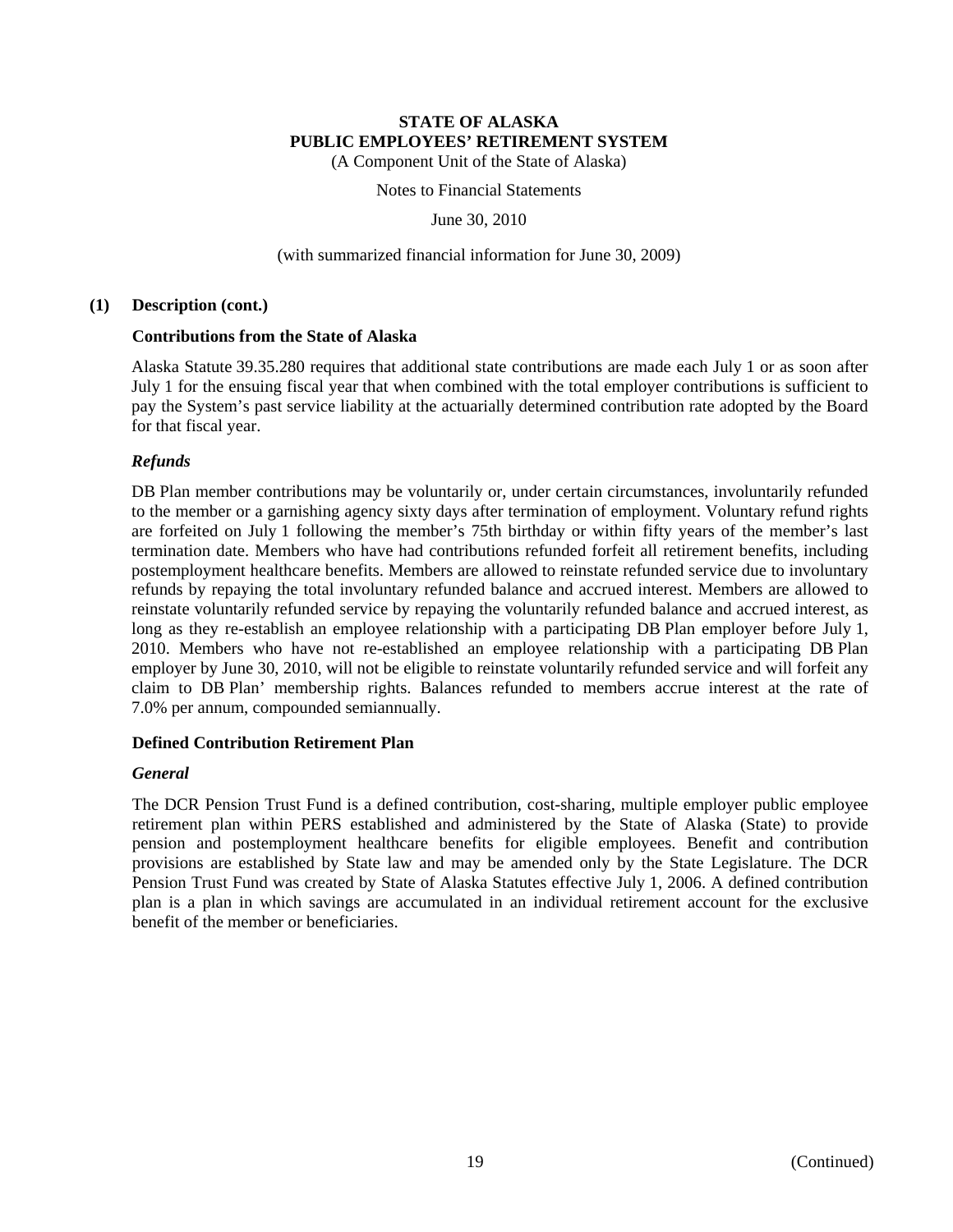(A Component Unit of the State of Alaska)

Notes to Financial Statements

June 30, 2010

### (with summarized financial information for June 30, 2009)

### **(1) Description (cont.)**

At June 30, 2010 and 2009, the DCR Pension Trust Fund membership consisted of:

|                                                                                                               | 2010                        | 2009                               |
|---------------------------------------------------------------------------------------------------------------|-----------------------------|------------------------------------|
| Retirees and beneficiaries currently receiving benefits                                                       |                             |                                    |
| Terminated plan members entitled to future benefits:<br>25% Vested<br>50% Vested<br>75% Vested<br>100% Vested | 233<br>61<br>3<br>7         | 110<br>1<br>3<br>9                 |
| Total terminated plan members entitled to<br>future benefits                                                  | 304                         | 123                                |
| Total current and future benefits                                                                             | 304                         | 123                                |
| Active plan members:<br>General<br>Peace officer and firefighter                                              | 8,760<br>652                | 6,807<br>586                       |
| Total active plan membership                                                                                  | 9,412                       | 7,393                              |
| <b>Total members</b>                                                                                          | 9,716                       | 7,516                              |
| Active plan members:<br><b>Vested General:</b><br>25% Vested<br>50% Vested<br>75% Vested<br>100% Vested       | 1,873<br>1,227<br>180<br>10 | 1,368<br>12<br>$\sqrt{2}$<br>$8\,$ |
| Total vested general                                                                                          | 3,290                       | 1,390                              |
| Vested peace officer and firefighter<br>25% Vested<br>50% Vested<br>75% Vested<br>100% Vested                 | 203<br>168<br>24            | 152                                |
| Total vested peace officer and firefighter                                                                    | 395                         | 152                                |
| Nonvested:<br>General<br>Peace officer and firefighter                                                        | 5,470<br>257                | 5,417<br>434                       |
| Total nonvested general and peace officer<br>and firefighter                                                  | 5,727                       | 5,851                              |
| <b>Total members</b>                                                                                          | 9,716                       | 7,516                              |
|                                                                                                               |                             |                                    |

20 (Continued)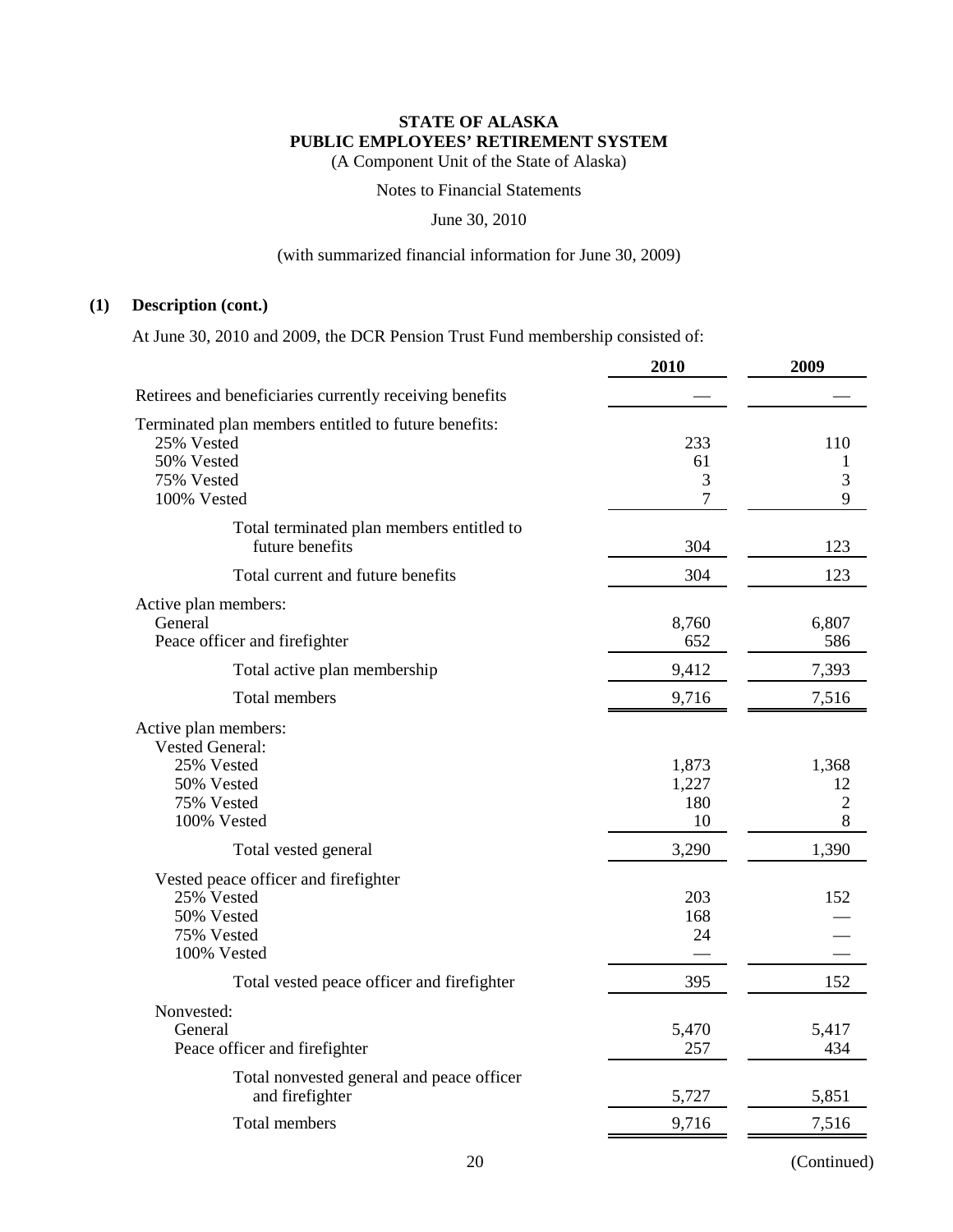(A Component Unit of the State of Alaska)

Notes to Financial Statements

June 30, 2010

### (with summarized financial information for June 30, 2009)

### **(1) Description (cont.)**

### *Pension Benefits*

A participating member is immediately and fully vested in that member's contributions and related earnings (losses). A member shall be fully vested in the employer contributions made on that member's behalf, and related earnings (losses), after five years of service. A member is partially vested in the employer contributions made on that member's behalf, and the related earnings, in the ratio of a) 25% with two years of service, b) 50% with three years of service; c) 75% with four years of service; and d) 100% with five years of service.

# *Postemployment Healthcare Benefits*

Major medical benefits available to eligible persons are access to the retiree major medical insurance plan and to the health reimbursement arrangement plan. Access to the retiree major medical insurance plan means that an eligible person may not be denied insurance coverage except for failure to pay the required premium.

## *Death Benefits*

If (1) the death of an employee occurs before the employee's retirement and before the employee's normal retirement date, (2) the proximate cause of death is a bodily injury sustained or a hazard undergone while in the performance and within the scope of the employee's duties, and (3) the injury or hazard is not the proximate result of willful negligence of the employee, a monthly survivor's pension shall be paid to the surviving spouse. If there is no surviving spouse or if the spouse later dies, the monthly survivor's pension shall be paid in equal parts to the dependent children of the employee.

The monthly survivor's pension section for survivors of employees who were not peace officers or fire fighters is 40% of the employee's monthly compensation in the month in which the employee dies. The monthly survivor's pension for survivors of employees who were peace officers or fire fighters is 50% of the monthly compensation in the month in which the employee dies. While the monthly survivor's pension is being paid, the employer shall make contributions on behalf of the employee's beneficiaries based on the deceased employee's gross monthly compensation at the time of occupational death.

# *Disability Benefits*

An employee is eligible for an occupational disability benefit if employment is terminated because of a total and apparently permanent occupational disability before the employee's normal retirement date. The occupational disability benefits accrue beginning the first day of the month following termination of employment as a result of the disability and are payable the last day of the month. If a final determination granting the benefit is not made in time to pay the benefit when due, a retroactive payment shall be made to cover the period of deferment.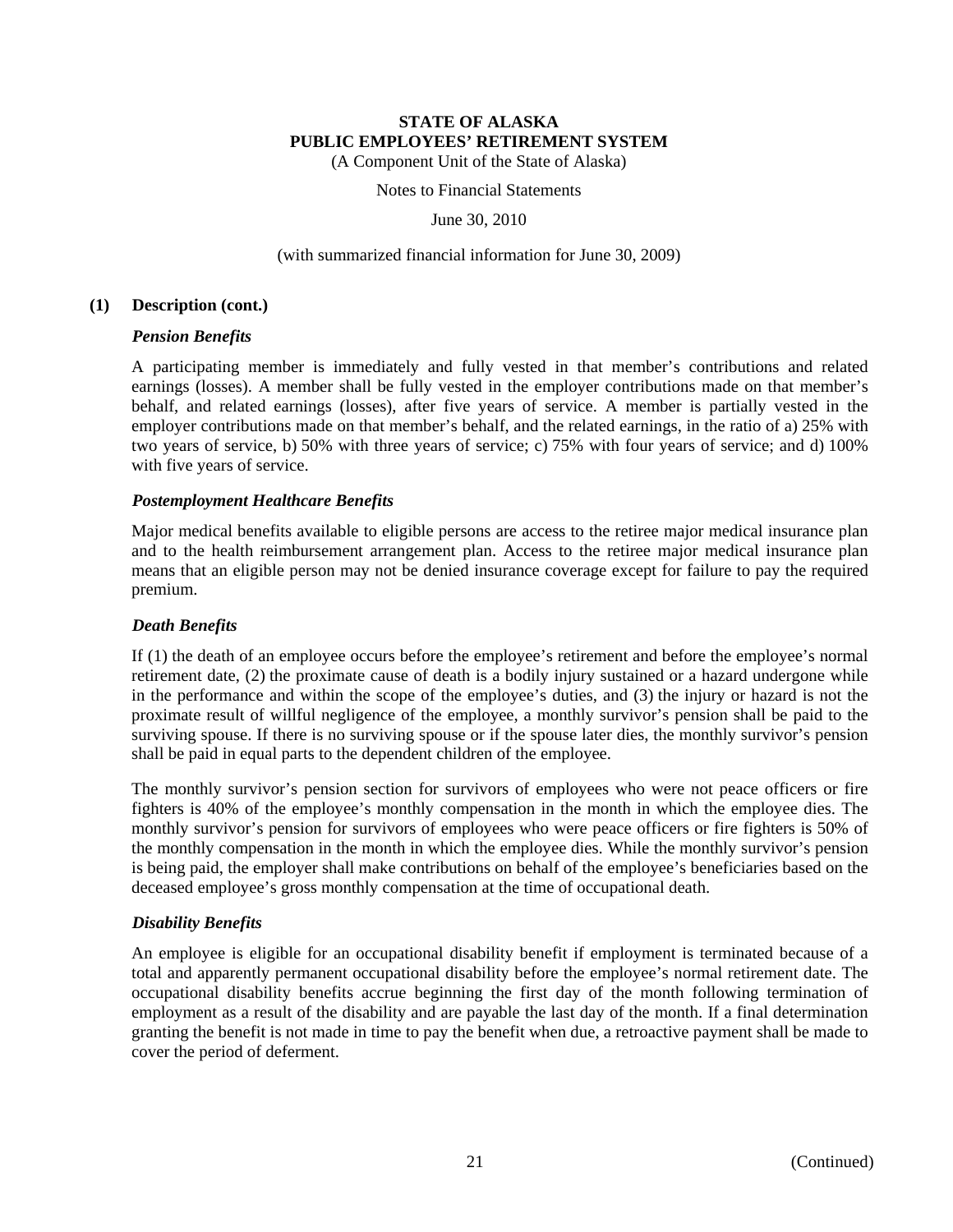(A Component Unit of the State of Alaska)

Notes to Financial Statements

June 30, 2010

(with summarized financial information for June 30, 2009)

#### **(1) Description (cont.)**

*Contributions* 

### **DCR Plan Member Contributions**

Contribution rates are 8.0% for DCR Plan members, as required by statute. The employer shall deduct the contribution from the member's compensation at the end of each payroll period, and the contribution shall be credited by the plan to the member's individual account. The contributions shall be deducted from the member's compensation before the computation of applicable federal taxes.

### **Employer Contributions**

An employer shall contribute to each member's individual account an amount equal to 5.0% of the member's compensation.

Each participant designates how contributions are to be allocated among the investment options. Each participant's account is credited with the participant's contributions and the appreciation or depreciation in unit value for the investment funds. Investment options are disclosed in note 3.

Recordkeeping/administrative fees consisting of a fixed amount, applied in a lump-sum each calendar year, and a variable amount, applied monthly, are deducted from each participant's account, applied pro rata to all the funds in which the employee participates. This fee is for all costs incurred by the record keeper and by the State. The investment management fees are netted out of the funds' performance.

# *Refunds*

A member is eligible to elect distribution of the member's account in accordance with this section 60 days after termination of employment.

### *Participant Accounts*

Participant accounts under the DCR Plan are self-directed with respect to investment options. Investment options are disclosed in note 3.

Each participant designates how contributions are to be allocated among the investment options. Each participant's account is credited with the participant's contributions and the appreciation or depreciation in unit value for the investment funds.

Recordkeeping/administrative fees consisting of a fixed amount, applied in a lump-sum each calendar year, and a variable amount, applied monthly, are deducted from each participant's account, applied pro rata to all the funds in which the employee participates. This fee is for all costs incurred by the record keeper and by the State. The investment management fees are netted out of the funds' performance.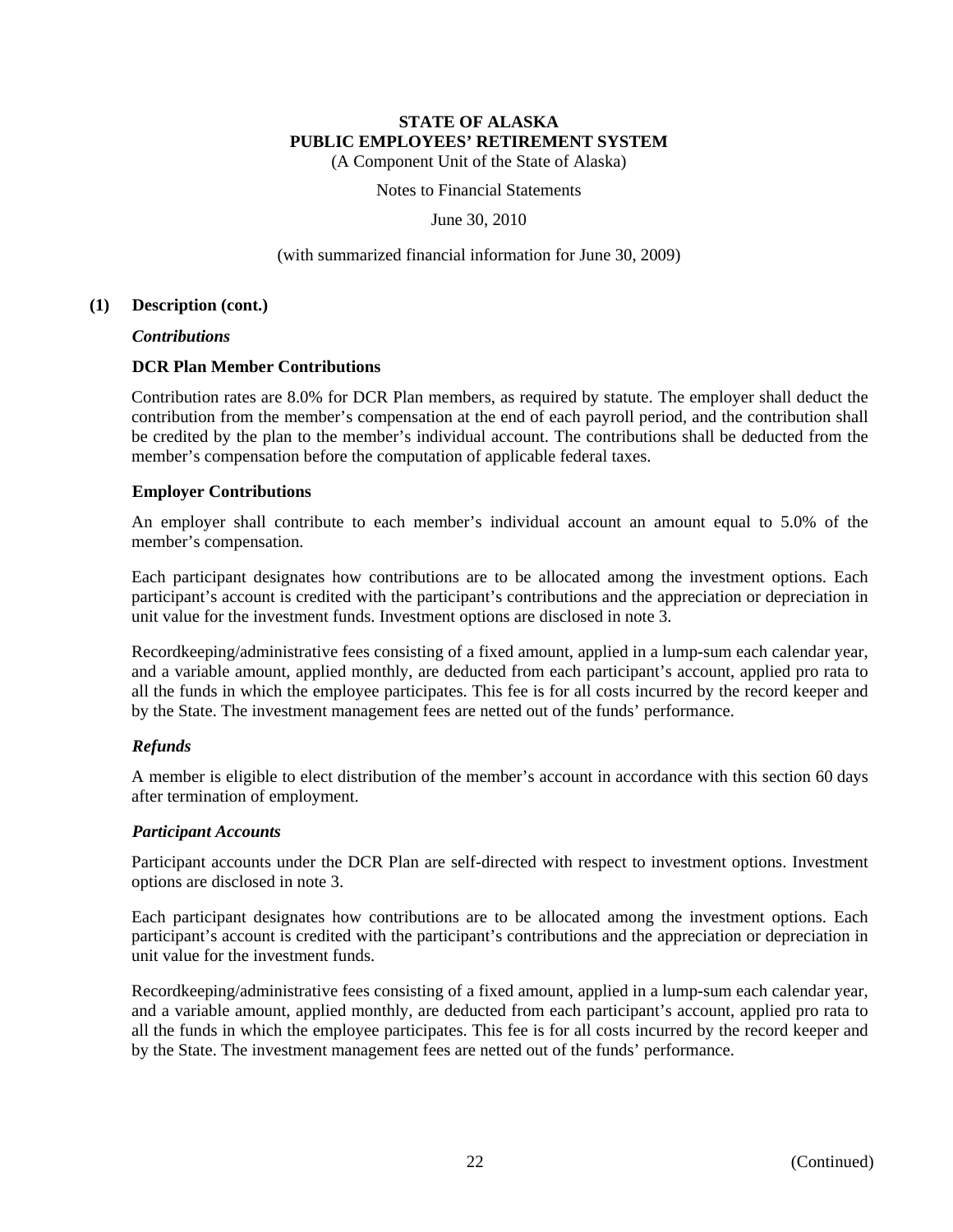(A Component Unit of the State of Alaska)

Notes to Financial Statements

June 30, 2010

#### (with summarized financial information for June 30, 2009)

### **(2) Summary of Significant Accounting Policies**

### *Basis of Accounting*

The System's financial statements are prepared using the economic resources measurement focus and the accrual basis of accounting. Contributions are recognized in the period in which they are due. Benefits and refunds are recognized when due and payable.

### *Use of Estimates*

The preparation of financial statements in conformity with generally accepted accounting principles requires management to make estimates and assumptions that affect the reported amounts of assets and liabilities and disclosure of contingent assets and liabilities at the date of the financial statements and the reported amounts of additions and deductions during the reporting period. Actual results could differ from those estimates.

# *GASB Statements No. 25 and No. 43*

The DB Plan and DCR Plan follow the provisions of Government Accounting Standards Board (GASB) Statement No. 25, *Financial Reporting for Defined Benefit Pension Plans and Note Disclosures for Defined Contribution Plans* (GASB 25). GASB 25 establishes a financial reporting framework for defined benefit plans that distinguishes between two separate categories of information: (a) current financial information about plan assets and financial activities and (b) actuarially determined information, from a long-term perspective, about the funded status of the plan and the progress being made in accumulating sufficient assets to pay benefits when due.

The DB Plan follows the provisions of GASB Statement No. 43, *Financial Reporting for Postemployment Benefit Plans Other Than Pension Plans* (GASB 43). GASB 43 establishes uniform financial reporting standards for Other Postemployment Benefit Plans (OPEB) and supersedes the interim guidance included in GASB Statement No. 26, *Financial Reporting or Postemployment Healthcare Plans Administered by Defined Benefit Pension Plans*. The approach followed by GASB 43 is generally consistent with the approach adopted in GASB 25, with modifications to reflect differences between pension and OPEB plans.

### *Investments*

Investments are reported under the Department of Revenue, Division of Treasury (Treasury). Treasury financial statements are prepared using the accrual basis of accounting for investment income. Assets are reported at fair value. Investment purchases and sales are recorded on a trade-date basis. Net contributions (withdrawals) represent contributions from employers and employees, net of benefits paid to plan participants and administrative and investment management expenses. Contributions, benefits paid and all expenses are recorded on a cash basis.

### **Pooled Investments**

With the exception of the Short-term Fixed Income Pool, ownership in the various pools is based on the number of shares held by each participant. The net asset value per share is determined by dividing the total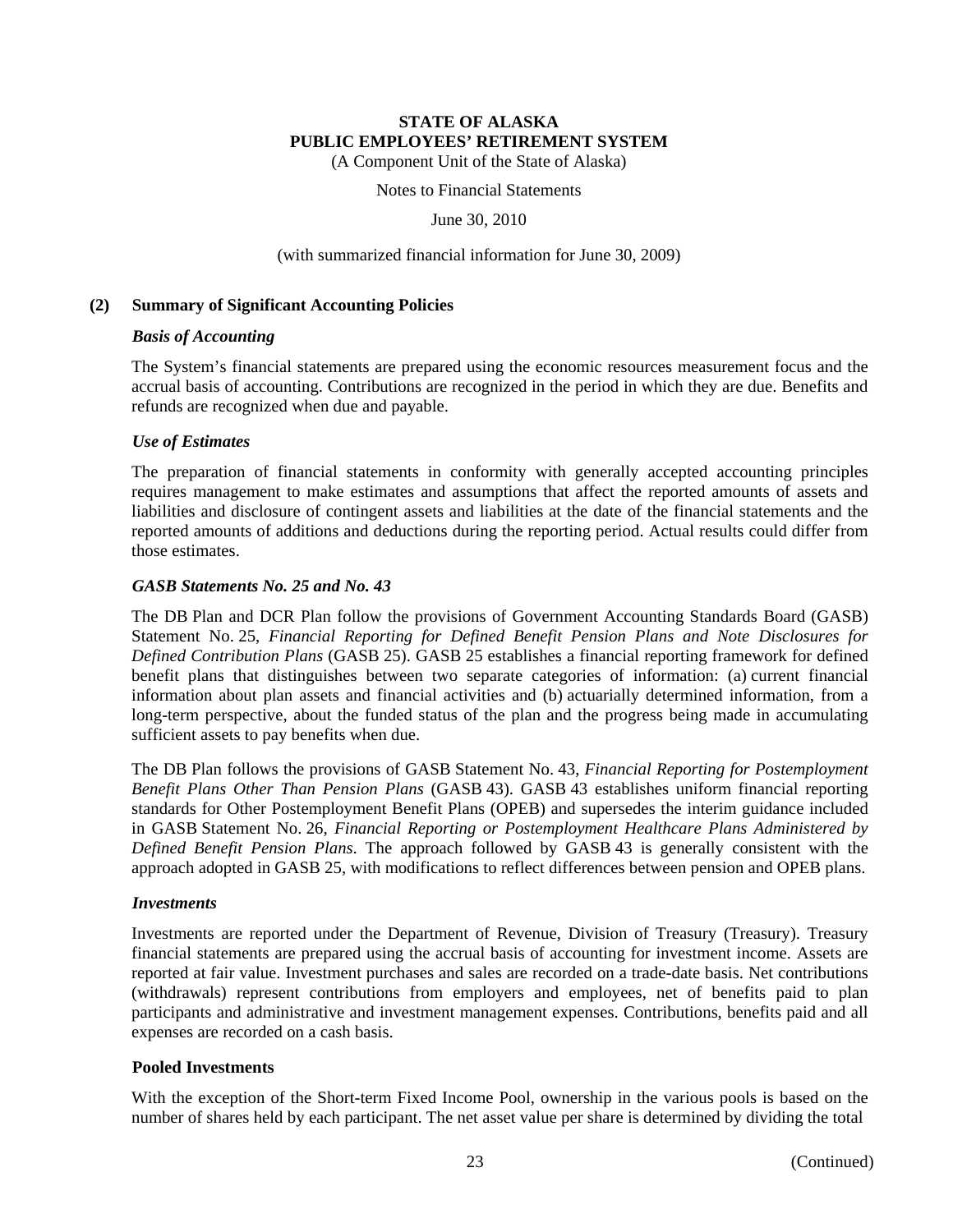(A Component Unit of the State of Alaska)

Notes to Financial Statements

June 30, 2010

### (with summarized financial information for June 30, 2009)

### **(2) Summary of Significant Accounting Policies (cont.)**

fair value of the net assets of the pool by the number of shares of the pool outstanding on the valuation date. Contributions to and withdrawals from the pool are based on the beginning of the day net asset value per share on the day of the transaction.

The Short-Term Fixed Income Pool maintains a share price of \$1. Each participant owns shares in the pool, the number of which fluctuates daily with contributions and withdrawals. Participant shares also change at the beginning of each month when income is paid. Securities expressed in terms of foreign currencies are translated into U.S. dollars at the prevailing exchange rates. Forward currency contracts are valued at the mid-point of representative quoted bid and ask prices.

### *Valuation and Income Allocation*

### **Fixed Income Investment Pools**

With the exception of the Emerging Markets Debt Pool, fixed income securities are valued each business day using prices obtained from a pricing service when such prices are available; otherwise, such securities are valued at the most current sale price or based on a valuation provided by investment managers. Income in the pools is credited to the net asset value of the pool daily and allocated to pool participants daily on a pro rata basis. Treasury staff or the investment manager determines the allocation between permissible securities.

The Emerging Markets Debt Pool participates in one externally managed commingled investment fund alongside other institutional investors through ownership of equity shares which are valued on the last business day of each month by the investment manager.

# **Broad Domestic Equity, International Equity, and Real Estate Investment Trust (REIT) Pools**

Domestic equity, international equity, and REIT securities are valued each business day using prices obtained from a pricing service or prices quoted by one or more independent brokers. Income in the pools is credited to the net asset value of the pool daily and allocated to pool participants daily on a pro rata basis. Treasury staff or the external manager determines the allocation between permissible securities.

# **Emerging Markets Equity, Private Equity, Absolute Return, Real Estate, Energy, Farmland, Farmland Water and Timber Pools**

Income in these pools is credited to the net asset value of the pool daily and allocated to pool participants monthly on a pro rata basis.

Emerging markets securities are valued on the last business day of each month by the investment managers. The pool participates in three externally managed commingled investment funds alongside other institutional investors through ownership of equity shares. The commingled funds invest in the securities markets of developing countries.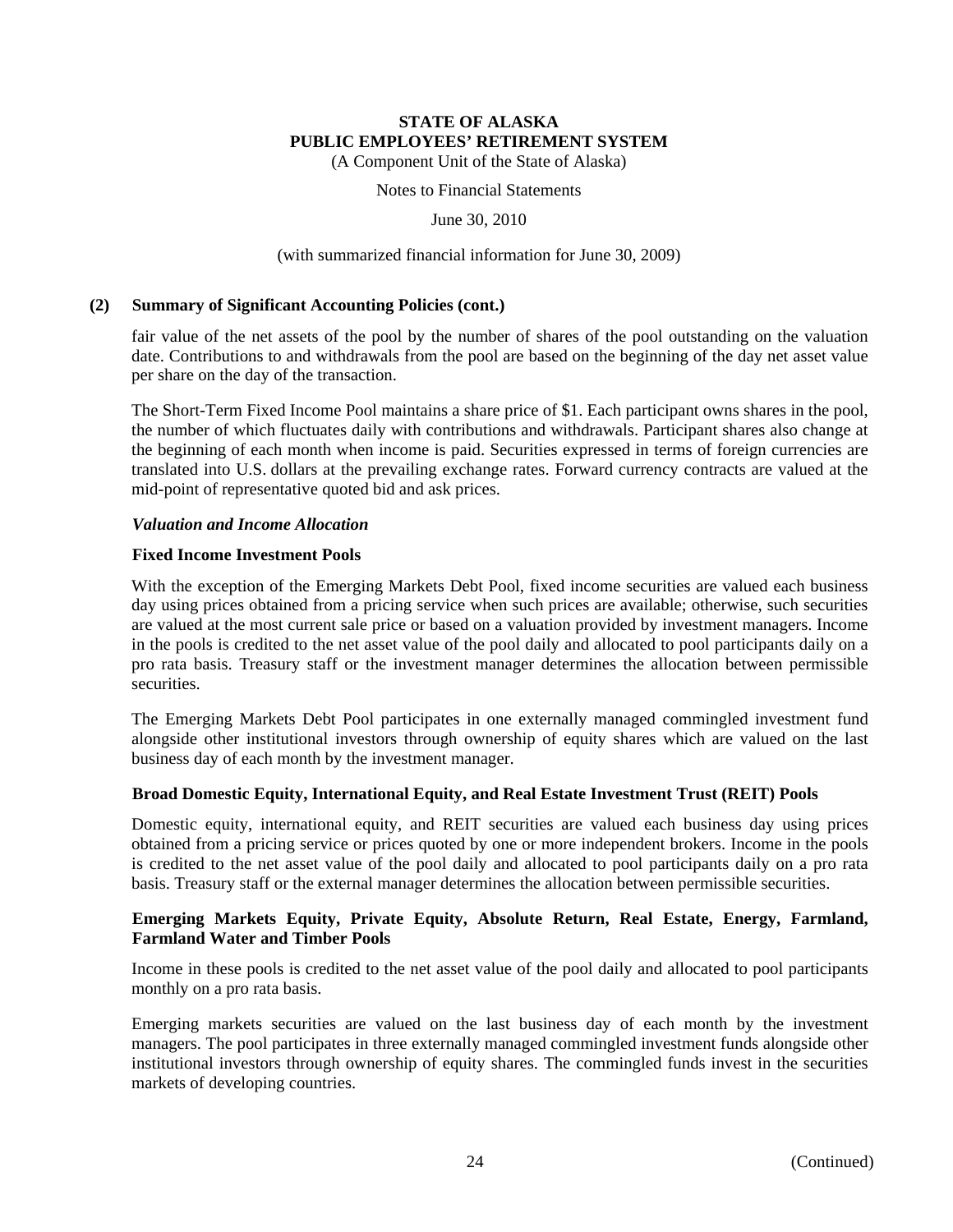(A Component Unit of the State of Alaska)

Notes to Financial Statements

June 30, 2010

#### (with summarized financial information for June 30, 2009)

#### **(2) Summary of Significant Accounting Policies (cont.)**

Private equity investments are valued quarterly by the general partners and investment sponsors. Private equity oversight managers and Treasury staff employ a standard of reasonable care in verifying that the valuations reasonably reflect the underlying fair value of the investments. Underlying assets are comprised of venture capital, buyout, restructuring, and special situation investments through limited partnership agreements. Each manager independently determines the limited partnerships to invest in.

Absolute return investments are valued monthly by the general partners. The fund administrators are held to a standard of reasonable care in verifying that the valuations reasonably reflect the underlying fair value of the investments. Underlying assets are comprised of hedge fund investments through limited partnership agreements. Each manager independently determines the limited partnerships to invest in.

The energy related investments are valued quarterly by the general partner. The general partner is held to a standard of reasonable care in verifying that the valuations reasonably reflect the underlying fair value of the investments. Underlying assets are comprised of a limited partnership with an energy related venture capital operating company.

Real estate, farmland, farmland water property, and timber investments are valued quarterly by investment managers based on market conditions. Additionally, real estate, farmland, and timber investments are appraised annually by independent appraisers. Underlying assets in the pool are comprised of separate accounts, commingled accounts, and limited partnerships. Managers independently determine permissible investments.

### *DCR Plan Participant Directed Investments*

The Board contracts with an external investment manager who is given the authority to invest in a wholly owned pooled environment to accommodate thirteen participant-directed funds. Additionally, the Board Contracts with external managers who manage a mix of collective investment funds. Income for the Pooled Investment and Collective Investment Funds is credited to the fund's net asset value on a daily basis and allocated to pool participants daily on a pro rata basis.

Pooled Participant Directed Investment Funds, held in trust, are stated at fair value based on the unit value as reported by the Trustees multiplied by the number of units held by the Plan. The unit value is determined by the Trustees based on fair value of the underlying assets. Purchases and sales of securities are recorded on a trade-date basis. Underlying assets are comprised of domestic and international stocks, investment grade bonds, federally guaranteed mortgages, money market instruments, and other cash equivalent instruments with maturities of less than one year which include commercial paper, banker acceptances, certificates of deposit with ratings of A1/P1 or better as well as, obligations of the U.S. government and its agencies, and repurchase agreements collateralized by U.S. Treasury Instruments.

Collective Investment Funds, held in trust, are stated at fair value based on the unit value as reported by the Trustees multiplied by the number of units held by the Plan. The unit value is determined by the Trustees based on fair value of the underlying assets. Purchases and sales of securities are recorded on a trade-date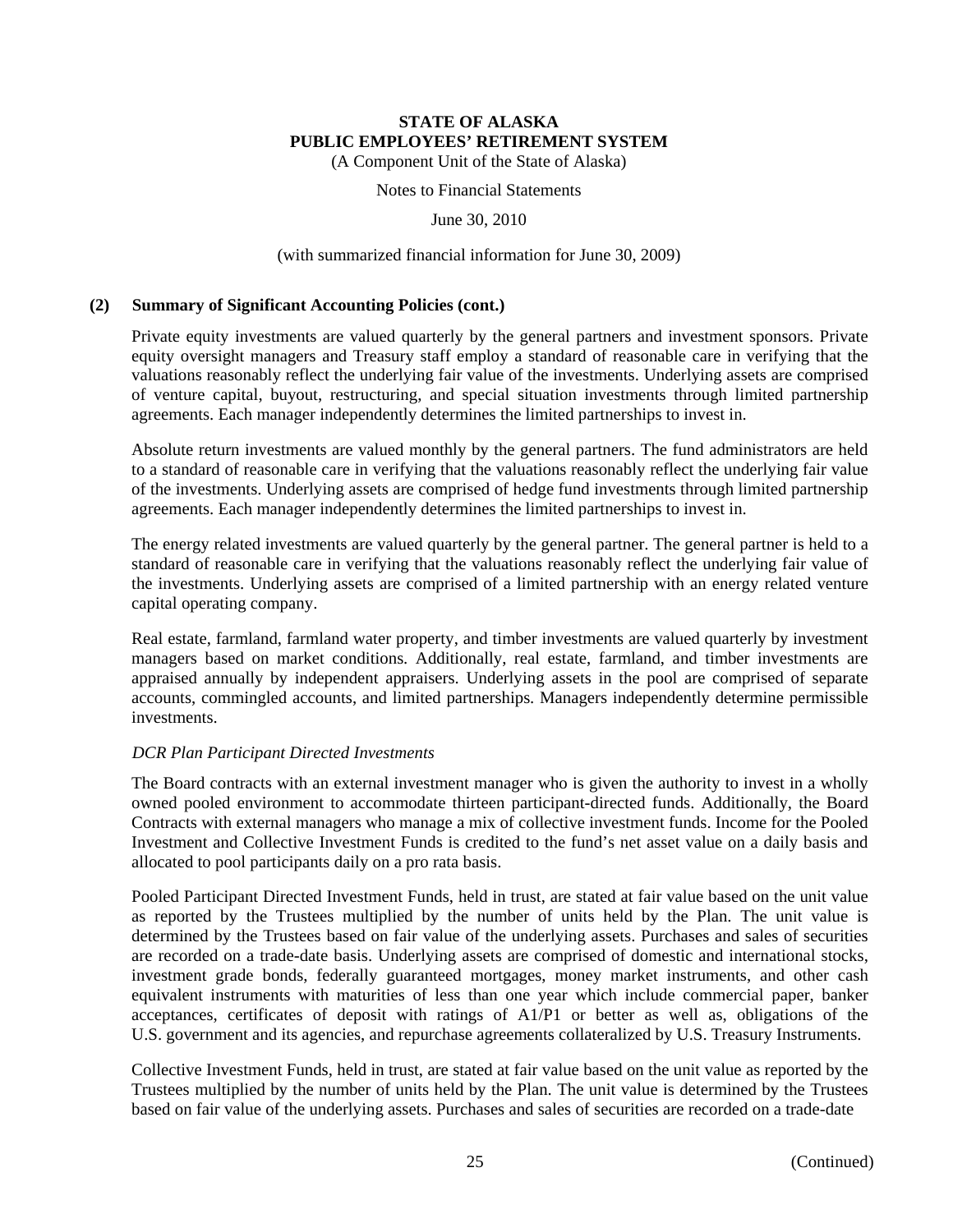(A Component Unit of the State of Alaska)

Notes to Financial Statements

June 30, 2010

#### (with summarized financial information for June 30, 2009)

### **(2) Summary of Significant Accounting Policies (cont.)**

basis. Underlying assets are comprised of commingled investment funds, alongside other investors, through ownership of equity shares.

### *Contributions Receivable*

Contributions from the System's members and employers for service through June 30 are accrued. These contributions are considered fully collectible and, accordingly, no allowance for uncollectible receivables is reflected in the financial statements.

### *Administrative Costs*

Administrative costs are paid from investment earnings.

### *Due from (to) State of Alaska General Fund*

Amounts due from (to) the State of Alaska General Fund represent the net difference between amounts paid by the DB Plan on behalf of others and amounts paid by others on behalf of the DB Plan.

### *Federal Income Tax Status*

The DB Plan and DCR Plan are qualified plans under Section 401(a) and 414(d) of the Internal Revenue Code and are exempt from federal income taxes under Section 501(a).

### **(3) Investments**

The Alaska Retirement Management Board (Board) is the investment oversight authority of the System's investments. As the fiduciary, the Board has the statutory authority to invest the assets under the Prudent Investor Rule. Fiduciary responsibility for the Board's Invested Assets is pursuant to Alaska Statutes 37.10.210-390.

Alaska Statute 37.10.071 provides that investments shall be made with the judgment and care under circumstances then prevailing that an institutional investor of ordinary professional prudence, discretion and intelligence exercises in managing large investment portfolios.

The Department of Revenue, Division of Treasury (Treasury) provides staff for the Board. Treasury has created a pooled environment by which it manages investments of the Board. Actual investing is performed by investment officers in Treasury or by contracted external investment managers. The Board has developed investment guidelines, policies and procedures for Treasury staff and external investment managers to adhere to when managing investments.

Actual investing is performed by investment officers in Treasury or by contracted external investment managers. The Board has developed investment guidelines, policies and procedures for Treasury staff and external investment managers to adhere to when managing investments. Specifically, the High Yield Pool, International Fixed Income Pool, Emerging Markets Debt Pool, Large Cap Domestic Equity Pool, Small Cap Domestic Equity Pool, Convertible Bond Pool, International Equity Pool, Emerging Markets Equity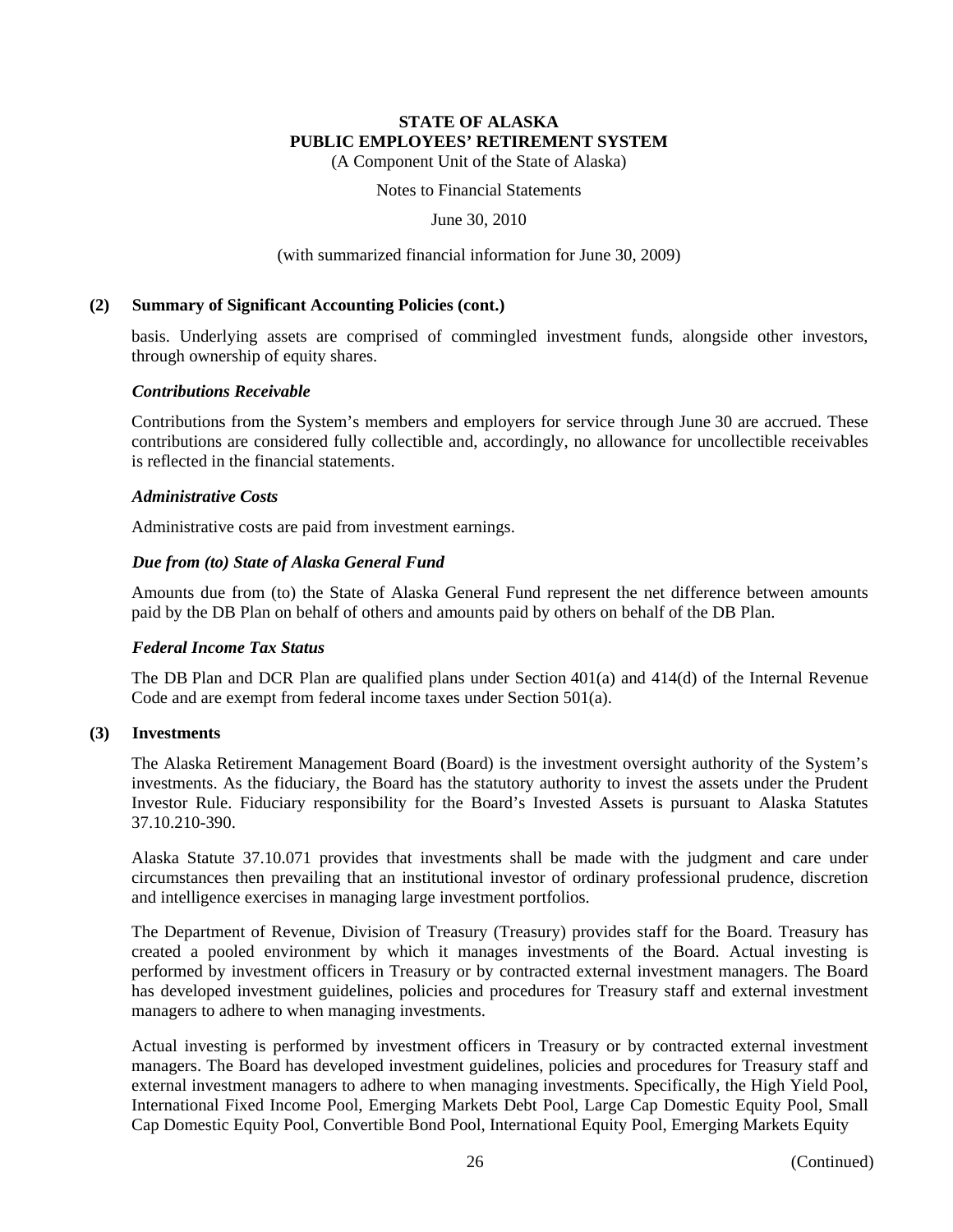(A Component Unit of the State of Alaska)

Notes to Financial Statements

June 30, 2010

#### (with summarized financial information for June 30, 2009)

#### **(3) Investments (cont.)**

Pool, Private Equity Pool, Absolute Return Pool, Real Estate Pool, Energy Pool, Farmland Pool, Farmland Water Pool, Timber Pool, Pooled Participant Directed Investment Funds, and Collective Investment Funds are managed by external management companies. Treasury manages the Alaska Retirement Fixed Income Pool, U.S. Treasury Fixed Income Pool, Real Estate Investment Trust Pool, Treasury Inflation Protected Securities Pool and cash holdings of certain external managers in addition to acting as oversight manager for all externally managed investments.

The Short-term Fixed Income Pool is a State pool managed by Treasury that holds investments on behalf of Board as well as other state funds.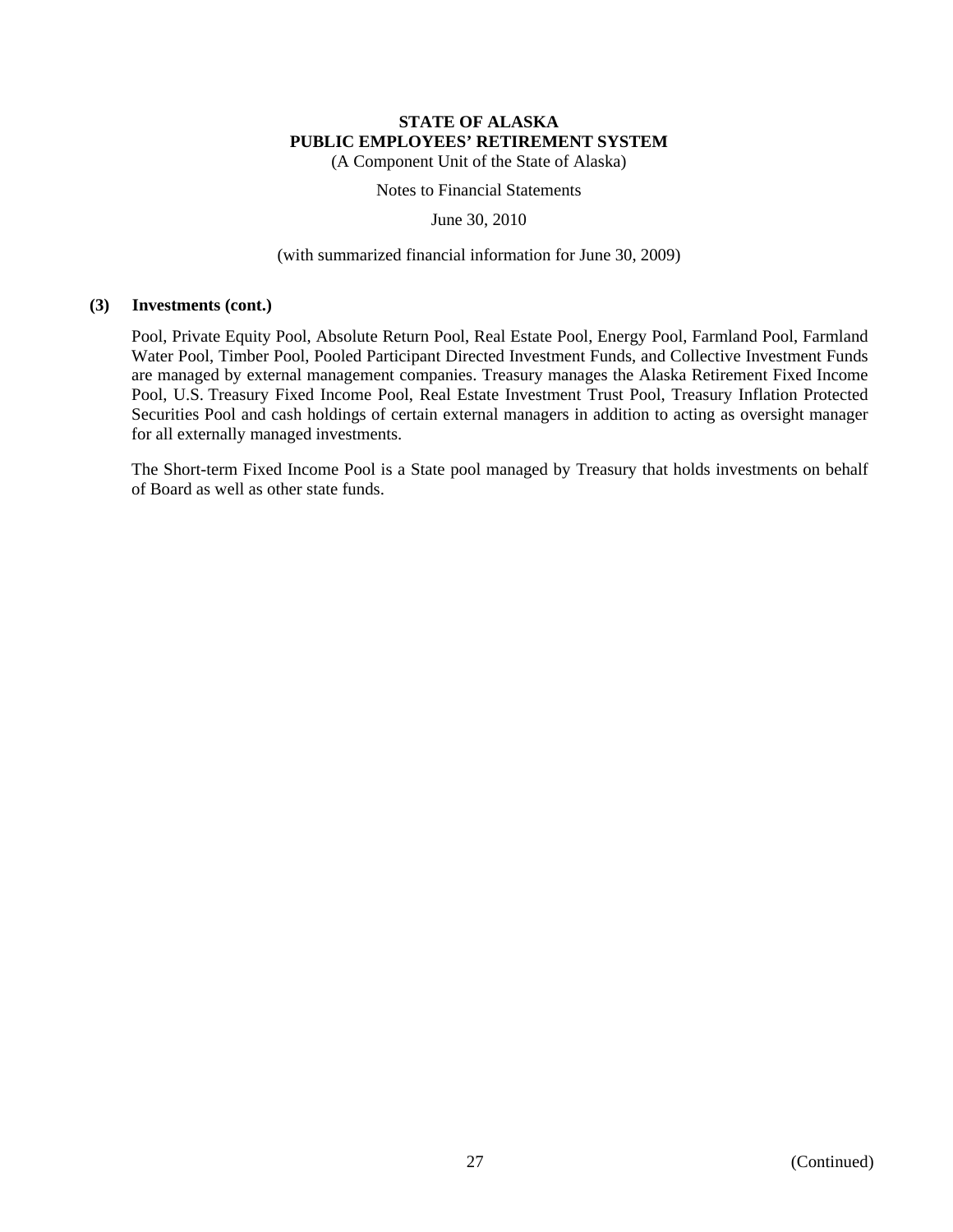(A Component Unit of the State of Alaska)

Notes to Financial Statements

June 30, 2010

### (with summarized financial information for June 30, 2009)

### **(4) Deposit and Investment Risk**

At June 30, 2010, the System's investments included the following (in thousands):

|                                                              | <b>Fair value</b> |                          |                      |                                                |                          |             |        |                  |                  |
|--------------------------------------------------------------|-------------------|--------------------------|----------------------|------------------------------------------------|--------------------------|-------------|--------|------------------|------------------|
|                                                              | Short-term        | <b>Retirement</b>        | <b>U.S. Treasury</b> | <b>Fixed income pools</b><br><b>High yield</b> | <b>International</b>     | Convertible | TIPS   | Other            | <b>Total</b>     |
| Bridge loans                                                 | \$                |                          |                      | 369                                            |                          |             |        |                  | 369              |
| Commercial paper                                             | 12,521            |                          |                      |                                                |                          |             |        |                  | 12,521           |
| Convertible bonds                                            |                   |                          |                      | 1,197                                          |                          |             |        |                  | 1,197            |
| Corporate bonds                                              | 117,286           | 179,982                  | 6,932                | 213,598                                        |                          |             |        |                  | 517,798          |
| Deposits                                                     | (472)             |                          |                      |                                                | 145                      |             |        | 22,290           | 21,963           |
| Foreign corporate bonds                                      |                   |                          |                      |                                                | 49,597                   |             |        |                  | 49,597           |
| Foreign government bonds                                     |                   |                          |                      |                                                | 86,155                   |             |        |                  | 86,155           |
| Mortgage-backed                                              | 1,976             | 263,340                  |                      |                                                |                          |             |        |                  | 265,316          |
| Mortgage-backed TBA                                          |                   | 86,360                   |                      |                                                |                          |             |        |                  | 86,360           |
| Mutual funds                                                 |                   |                          |                      |                                                |                          |             |        | 67.944           | 67,944           |
| Other asset-backed                                           | 55,040            | 2,652                    |                      | 367                                            |                          |             |        |                  | 58,059           |
| Overnight sweep account (Imcs)<br>Short-term investment fund |                   |                          |                      | 7,787                                          | 640                      | 445         |        | 10,496           | 8,232<br>11,136  |
| U.S. government agency                                       | 16,644            | 4,967                    |                      |                                                |                          |             |        |                  | 21,611           |
| Treasury bills                                               | 30,470            |                          |                      |                                                |                          |             |        |                  | 30,470           |
| Treasury bonds                                               |                   | 50,560                   | 39,189               |                                                |                          |             |        |                  | 89,749           |
| Treasury notes                                               |                   | 143,479                  | 333,022              |                                                |                          |             |        |                  | 476,501          |
| Treasury notes when-issued                                   |                   | 155,284                  | 60,634               |                                                |                          |             |        |                  | 215,918          |
| Treasury bills when-issued                                   | 4,688             |                          |                      |                                                | $\sim$                   |             |        |                  | 4,688            |
| Treasury TIP bonds                                           |                   |                          |                      |                                                |                          |             | 18,829 |                  | 18,829           |
| <b>Treasury TIP notes</b>                                    |                   |                          |                      |                                                |                          |             | 35,819 |                  | 35,819           |
| Yankees:                                                     |                   |                          |                      |                                                |                          |             |        |                  |                  |
| Corporate                                                    | 3,284             |                          |                      |                                                |                          |             |        |                  | 3,284            |
| Government                                                   |                   | 983                      |                      |                                                |                          |             |        |                  | 983              |
| Fixed income pools:                                          |                   |                          |                      |                                                |                          |             |        |                  |                  |
| Equity                                                       |                   |                          |                      | 295                                            |                          |             |        |                  | 295              |
| Warrants                                                     |                   |                          |                      | 18                                             |                          |             |        |                  | 18               |
| Emerging markets debt pool                                   |                   |                          |                      |                                                |                          |             |        | 70,827           | 70,827           |
| Broad domestic equity pool:<br>Convertible bonds             |                   |                          |                      |                                                |                          | 32.948      |        |                  | 32,948           |
| Equity                                                       |                   | $\overline{\phantom{0}}$ |                      |                                                | $\overline{\phantom{0}}$ | 2,471       | ÷,     | 2,438,711        | 2,441,182        |
| Limited partnership                                          |                   |                          |                      |                                                |                          |             |        | 165,384          | 165,384          |
| Treasury bills                                               |                   |                          |                      |                                                |                          |             |        | 1,409            | 1,409            |
| International equity pool:                                   |                   |                          |                      |                                                |                          |             |        |                  |                  |
| Convertible bonds                                            |                   |                          |                      |                                                |                          |             |        | 1,066            | 1,066            |
| Corporate bonds                                              |                   |                          |                      |                                                |                          |             |        | 408              | 408              |
| Equity                                                       |                   |                          |                      |                                                |                          |             |        | 1,301,235        | 1,301,235        |
| Rights                                                       |                   |                          |                      |                                                |                          |             |        | 262              | 262              |
| Warrants                                                     |                   |                          |                      |                                                |                          |             |        | 1                | 1                |
| Emerging markets equity pool                                 |                   |                          |                      |                                                |                          |             |        | 540,183          | 540,183          |
| Private equity pool:                                         |                   |                          |                      |                                                |                          |             |        |                  |                  |
| Limited partnerships                                         |                   |                          |                      |                                                |                          |             |        | 892,434          | 892,434          |
| Absolute return pool:                                        |                   |                          |                      |                                                |                          |             |        |                  |                  |
| Limited partnerships<br>Real estate pool:                    |                   |                          |                      |                                                |                          |             |        | 463,864          | 463,864          |
| Commingled funds                                             |                   |                          |                      |                                                |                          |             |        | 151,945          | 151,945          |
| Limited partnerships                                         |                   |                          |                      |                                                |                          |             |        | 169,844          | 169,844          |
| Real estate                                                  |                   |                          |                      |                                                |                          |             |        | 457,402          | 457,402          |
| Real estate investment trust pool:                           |                   |                          |                      |                                                |                          |             |        |                  |                  |
| Equity                                                       |                   |                          |                      |                                                |                          |             |        | 35,860           | 35,860           |
| Energy pool:                                                 |                   |                          |                      |                                                |                          |             |        |                  |                  |
| Limited partnerships                                         |                   |                          |                      |                                                |                          |             |        | 58,272           | 58,272           |
| Farmland pool:                                               |                   |                          |                      |                                                |                          |             |        |                  |                  |
| Agricultural holdings                                        |                   |                          |                      |                                                |                          |             |        | 330,167          | 330,167          |
| Farmland water pool:                                         |                   |                          |                      |                                                |                          |             |        |                  |                  |
| Agricultural holdings                                        |                   |                          |                      |                                                |                          |             |        | 11,315           | 11,315           |
| Timber pool:                                                 |                   |                          |                      |                                                |                          |             |        |                  |                  |
| Timber holdings                                              |                   |                          |                      |                                                |                          |             |        | 114,818          | 114,818          |
| Participant directed:                                        |                   |                          |                      |                                                |                          |             |        |                  |                  |
| Collective investment funds                                  |                   |                          |                      |                                                |                          |             |        | 76,474<br>19,200 | 76,474<br>19,200 |
| Pooled investment funds<br>Net other assets (liabilities)    | (398)             | (69, 753)                | (4, 287)             | 3,962                                          | 1,706                    | 190         | 417    | 1,030            | (67, 133)        |
| Other pool ownership                                         | (141, 436)        | 93,831                   | 17,945               |                                                |                          |             | 484    | 29,176           |                  |
| Unallocated deposit in transit                               |                   |                          |                      | 1                                              |                          |             |        | 1,313            | 1,314            |
|                                                              |                   |                          |                      |                                                |                          |             |        |                  |                  |
| Total invested assets                                        | 99.603<br>S       | 911,685                  | 453,435              | 227,594                                        | 138,243                  | 36,054      | 55,549 | 7,433,330        | 9,355,493        |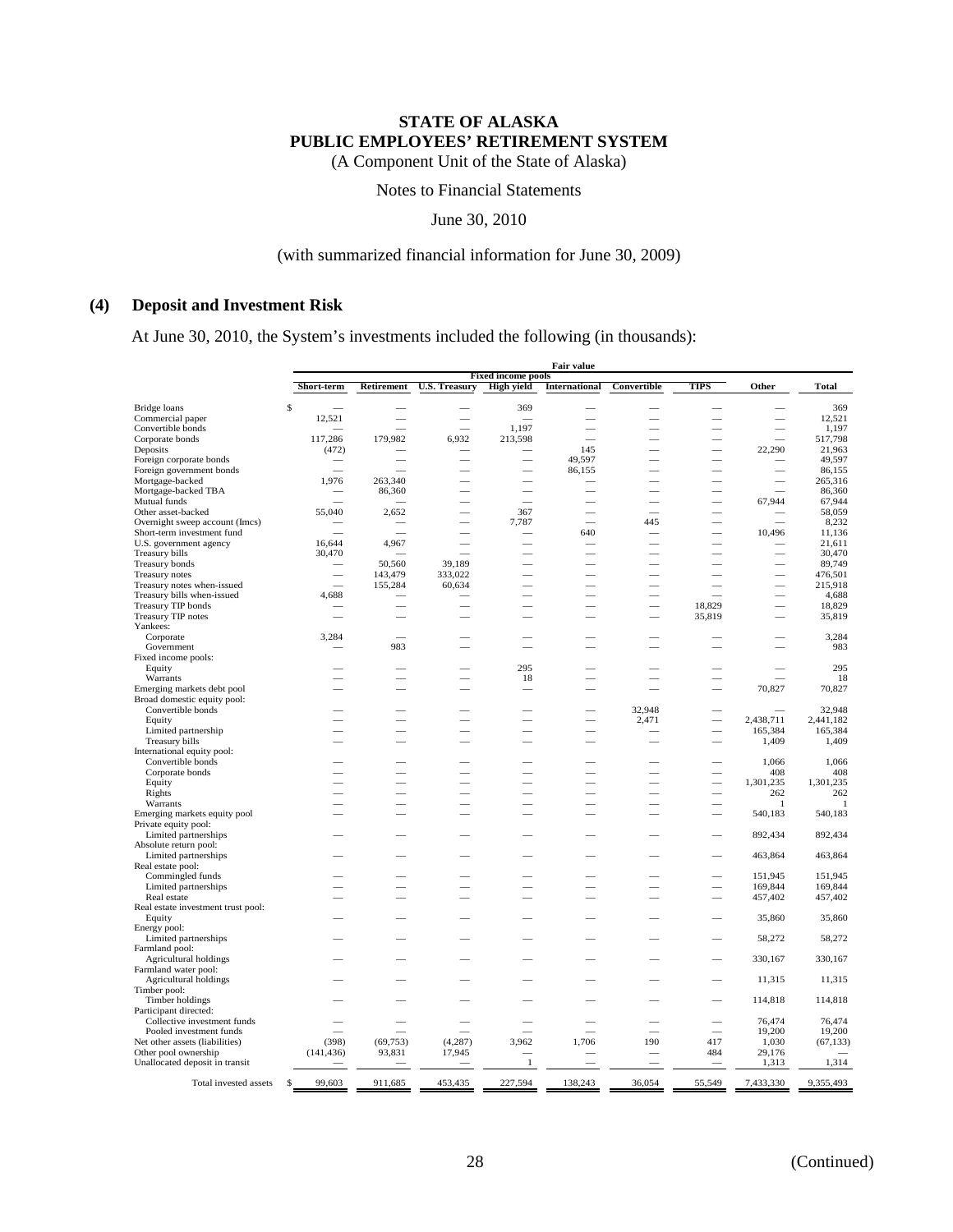(A Component Unit of the State of Alaska)

Notes to Financial Statements

June 30, 2010

#### (with summarized financial information for June 30, 2009)

#### **(4) Deposit and Investment Risk (cont.)**

#### *Interest Rate Risk*

Interest rate risk is the risk that changes in interest rates will adversely affect the fair value of an investment.

#### *Short–term Fixed Income Pool*

As a means of limiting its exposure to fair value losses arising from increasing interest rates, Treasury's investment policy limits individual fixed rate securities to fourteen months to maturity or fourteen months expected average life *upon purchase*. Floating rate securities are limited to three years to maturity or three years expected average life upon purchase. Treasury utilizes the actual maturity date for commercial paper and twelve-month prepay speeds for other securities. At June 30, 2010, the expected average life of individual fixed rate securities ranged from one day to twenty-nine years and the expected average life of floating rate securities ranged from one day to nine and three-quarters years.

### *Other DB Plan Fixed Income Pools*

Duration is a measure of interest rate risk. It measures a security's sensitivity to a 100-basis point change in interest rates. The duration of a pool is the average fair value weighted duration of each security in the pool taking into account all related cash flows. Treasury uses industry standard analytical software developed by The Yield Book Inc. to calculate effective duration. The software takes into account various possible future interest rates, historical and estimated prepayment rates, options and other variable cash flows to calculate effective duration.

Through the Board's investment policy, Treasury manages the exposure to fair value losses arising from increasing interest rates by limiting the effective duration of the Retirement Fixed Income portfolio to ±20% of the Barclays Capital U.S. Aggregate Bond Index. The effective duration for the Barclays Capital U.S. Aggregate Bond Index at June 30, 2010, was 4.30 years.

Through the Board's investment policy, Treasury manages the exposure to fair value losses arising from increasing interest rates by limiting the effective duration of the Intermediate U.S. Treasury Fixed Income portfolio to ±20% of the Barclays Capital U.S. Treasury Intermediate Index. The effective duration for the Barclays Capital U.S. Treasury Intermediate Index at June 30, 2010, was 4.01 years.

Through the Board's investment policy, Treasury manages the exposure to fair value losses arising from increasing interest rates by limiting the effective duration of the High Yield portfolio to  $\pm 20\%$  of the Merrill Lynch U.S. High Yield Master II Constrained Index. The effective duration for the Merrill Lynch U.S. High Yield Master II Constrained Index at June 30, 2010, was 4.40 years.

Through the Board's investment policy, Treasury manages the exposure to fair value losses arising from increasing interest rates by limiting the effective duration of the International Fixed Income portfolio to ±25% of the Citigroup Non-USD World Government Bond Index. The effective duration for the Citigroup Non-USD World Government Bond Index at June 30, 2010, was 6.76 years.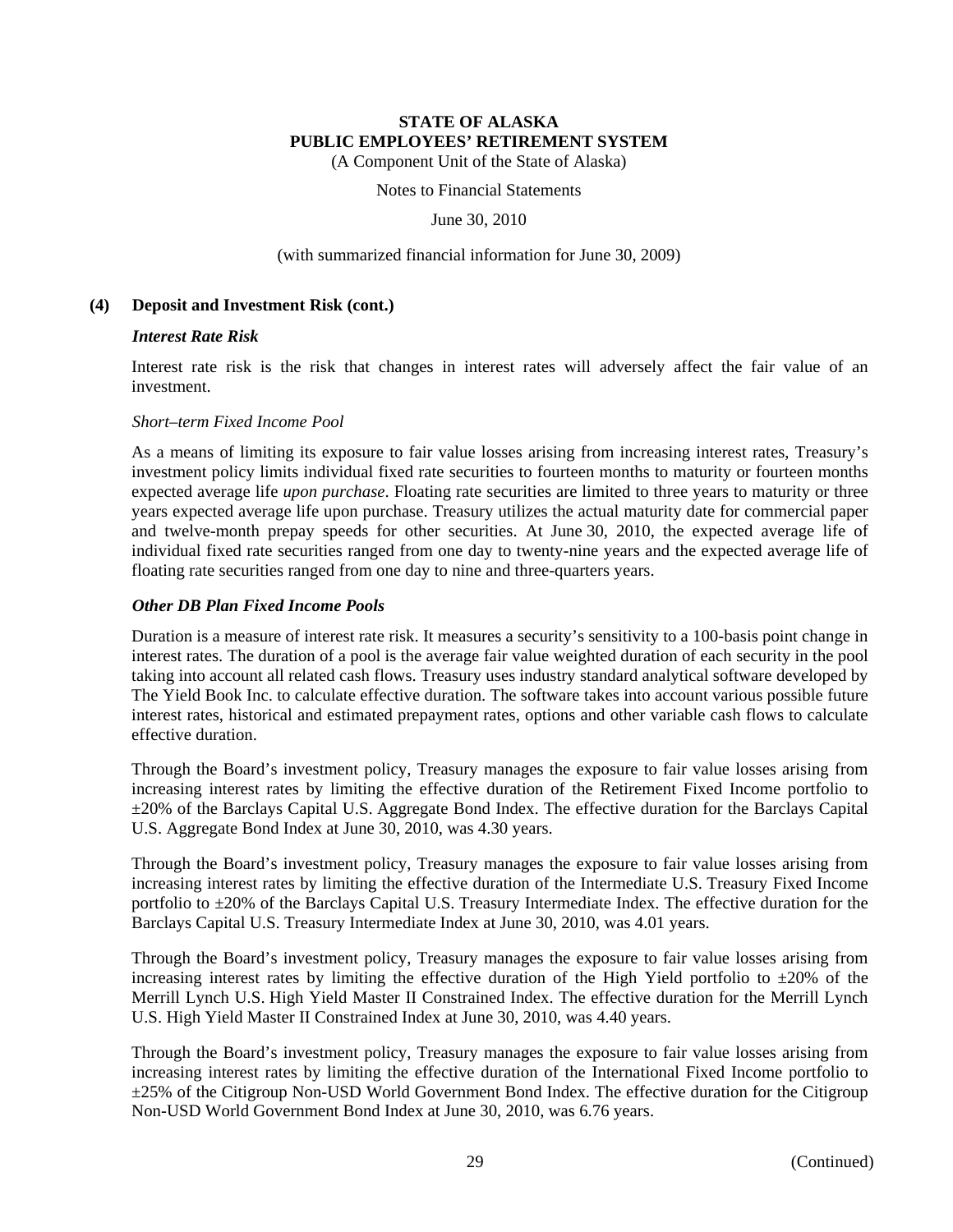(A Component Unit of the State of Alaska)

### Notes to Financial Statements

June 30, 2010

#### (with summarized financial information for June 30, 2009)

#### **(4) Deposit and Investment Risk (cont.)**

Through the Board's investment policy, Treasury manages the exposure to fair value losses arising from increasing interest rates by limiting the effective duration of the TIPS portfolio to  $\pm 20\%$  of the Barclays Capital U.S. Treasury Inflation-Protected (U.S. TIPS) Index, or a reasonable proxy thereof. The average life of the proxy index at June 30, 2010 was 8.99 years.

The Board does not have a policy to limit interest rate risk for the Convertible Bond portfolio.

At June 30, 2010, the effective duration of the DB Plan's fixed income pools, by investment type, was as follows:

|                                     | <b>Effective duration</b> (In years) |                      |                   |                      |             |  |  |  |  |
|-------------------------------------|--------------------------------------|----------------------|-------------------|----------------------|-------------|--|--|--|--|
|                                     | <b>Retirement</b>                    | <b>U.S. Treasury</b> | <b>High yield</b> | <b>International</b> | <b>TIPS</b> |  |  |  |  |
| Corporate bonds                     | 6.19                                 | 4.13                 | 4.24              |                      |             |  |  |  |  |
| Convertible bonds                   |                                      |                      | 3.32              |                      |             |  |  |  |  |
| Foreign corporate bonds             |                                      |                      |                   | 6.80                 |             |  |  |  |  |
| Foreign government bonds            |                                      |                      |                   | 6.01                 |             |  |  |  |  |
| Mortgage-backed                     | 2.73                                 |                      |                   |                      |             |  |  |  |  |
| Mortgage-backed TBA                 | 2.97                                 |                      |                   |                      |             |  |  |  |  |
| Other asset-backed                  | 3.57                                 |                      | 2.92              |                      |             |  |  |  |  |
| U.S. government agency              | 6.73                                 |                      |                   |                      |             |  |  |  |  |
| U.S. Treasury bonds                 | 10.77                                | 7.98                 |                   |                      | 7.05        |  |  |  |  |
| U.S. Treasury notes                 | 4.40                                 | 3.53                 |                   |                      | 2.78        |  |  |  |  |
| U.S. Treasury notes when-issued     | 3.52                                 | 4.83                 |                   |                      |             |  |  |  |  |
| Warrants                            |                                      |                      | 3.95              |                      |             |  |  |  |  |
| Yankees:                            |                                      |                      |                   |                      |             |  |  |  |  |
| Government                          | 6.95                                 |                      |                   |                      |             |  |  |  |  |
| <b>Portfolio effective duration</b> | 4.25                                 | 4.83                 | 4.08              | 6.26                 | 4.21        |  |  |  |  |

### *DCR Plan Pooled Investment Funds*

The Board contracts with an external investment manager who is given the authority to invest funds in a wholly owned pooled environment to accommodate eleven participant directed funds. Through the Board's investment policy, exposure to fair value losses arising from increasing interest rates is managed by limiting the duration as follows:

For government, corporate debt, and mortgage-backed securities, duration is limited to  $\pm$  0.2 years of the Barclays Capital U.S. Aggregate Bond Index. At June 30, 2010, the duration of the government corporate debt, and mortgage-backed securities was 4.18 years and the duration of the Barclays Capital Aggregate Bond Index was 4.30 years.

The Board does not have a policy with respect to money market or other pooled investment funds to limit interest rate risk. The weighted average maturity of the money market portfolio was 0.15 years at June 30, 2010.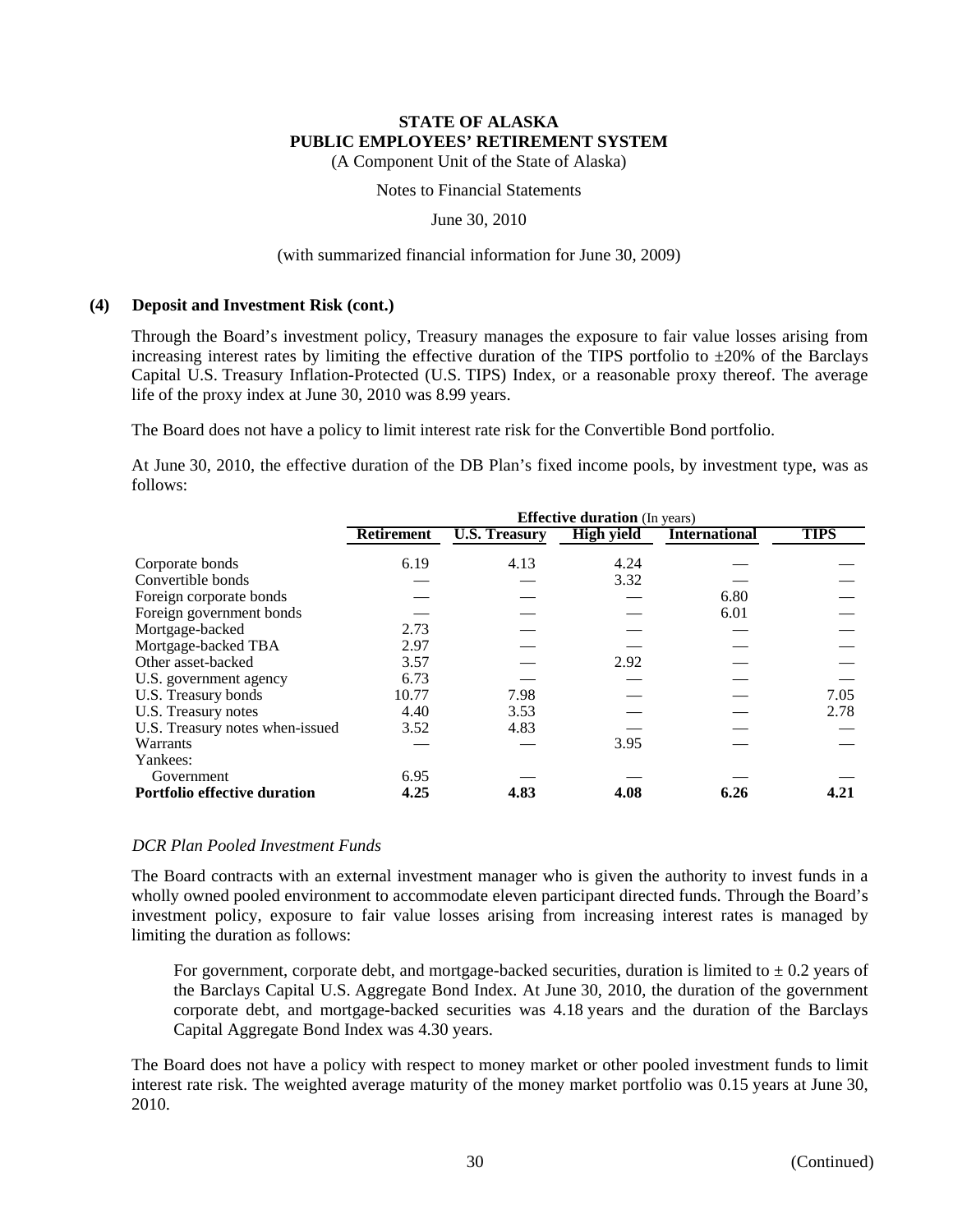(A Component Unit of the State of Alaska)

Notes to Financial Statements

June 30, 2010

(with summarized financial information for June 30, 2009)

### **(4) Deposit and Investment Risk (cont.)**

### **DCR Plan Collective Investment Funds**

The Board does not have a policy to limit interest rate risk for its collective investment funds. At June 30, 2010 the modified duration of collective investment funds that consisted solely of debt securities were as follows – SSgA Money Market Trust: 0.05 years, SSgA World Government Bond Ex-U.S. Index: 6.95 years, SSgA Long U.S. Treasury Bond Index: 13.75 years, SSgA TIPS Index: 8.06 years, Barclays Gov/Corp Bond Fund: 5.18 years, and the Barclays Intermediate Bond Fund: 3.62 years.

# *Credit Risk*

Credit risk is the risk that an issuer or other counter party to an investment will not fulfill its obligations.

Treasury's investment policy has the following limitations with regard to credit risk:

Short-term Fixed Income Pool investments are limited to instruments with a long-term credit rating of at least A3 or equivalent and instruments with a short-term credit rating of at least P1 or equivalent. Asset-backed and nonagency mortgage securities must be rated A3 or equivalent. The A3 rating is defined as the median rating of the following three rating agencies: Standard & Poor's Corporation, Moody's and Fitch. Asset-backed and nonagency mortgage securities may be purchased if rated by only one of these agencies if they are rated AAA.

The Board's investment policy has the following limitations with regard to credit risk:

# **Retirement Fixed Income:**

Commercial paper must carry a rating of at least P-1 by Moody's and A-1 by Standard and Poor's. Corporate debt securities must be investment grade.

Corporate, asset-backed and nonagency mortgage securities must be investment grade. Investment grade is defined as the median rating of Standard & Poor's, Moody's and Fitch. Asset-backed and nonagency mortgage securities may be purchased if only rated by one of these agencies if they are rated AAA. Corporate bonds may be purchased if rated by two of these agencies.

No more than 40% of the portfolio's assets may be invested in investment grade corporate debt.

No more than 15% of the portfolio's assets may be invested in BBB+ to BBB- rated debt by Standard and Poor's Corporation or the equivalent by Moody's or Fitch.

# **Intermediate U.S. Treasury Fixed Income:**

- No more than 5% of the portfolio's assets may be invested in securities that are not full faith and credit obligations of the U.S. government at the time of purchase.
- No more than 10% of the portfolio's assets may be invested in securities that are not nominal, coupon-paying United States Treasury obligations at the time of purchase.
- Corporate, asset-backed and nonagency mortgage securities must be investment grade. Investment grade is defined as the median rating of Standard & Poor's, Moody's and Fitch. Asset-backed and nonagency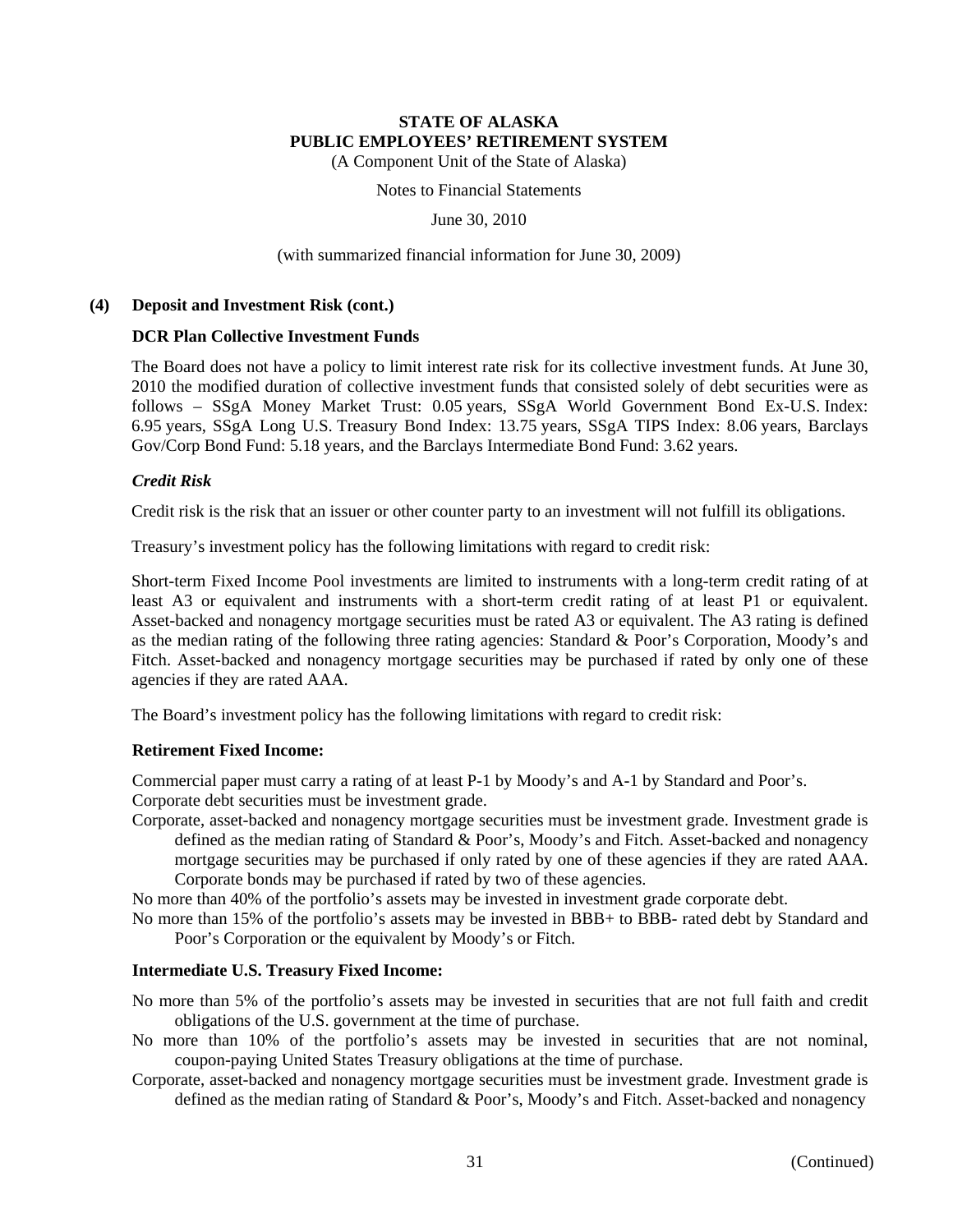(A Component Unit of the State of Alaska)

Notes to Financial Statements

June 30, 2010

#### (with summarized financial information for June 30, 2009)

#### **(4) Deposit and Investment Risk (cont.)**

mortgage securities may be purchased if only rated by one of these agencies if they are rated AAA. Corporate bonds may be purchased if rated by two of these agencies.

### **High Yield:**

No more than 10% of the portfolio's assets may be invested in securities rated A3 or higher.

No more than 25% of the portfolio's assets may be invested in securities rated below B3.

No more than 5% of the portfolio's assets may be invested in unrated securities.

No more than 10% of the portfolio's assets may be invested in countries not rated investment grade, including emerging markets.

The lower of any Standard & Poor's, Moody's or Fitch rating will be used for limits on securities rated below B3 and the higher rating will be used for limits on securities rated A3 or higher.

### **International Fixed Income:**

- Corporate and asset-backed obligations must be rated investment grade or better by a recognized credit rating agency.
- Commercial paper and euro commercial paper must be rated A-1 by Standard & Poor's or P-1 by Moody's or the equivalent of a comparable rating agency.

### **Convertible Bonds:**

Nonrated convertible securities are permitted provided the manager is able to assign an appropriate credit rating consistent with the criteria used by Standard and Poor's, Moody's or Fitch. Nonrated securities are limited to 35% of the total market value of the portfolio.

The weighted-average rating of the portfolio shall not fall below the Standard and Poor's equivalent of B.

Investments are limited to instruments with a credit rating above CCC- by Standard and Poor's and Caa3 by Moody's. However, the manager may continue to hold securities downgraded below CCC- by Standard and Poor's and Caa3 by Moody's if such an investment is considered appropriate given the Board's investment objective.

In the case of a split rating by two or more of the rating agencies, the lower rating shall apply.

### **TIPS:**

Commercial paper must be rated at least P-1 by Moody's and A-1 by Standard and Poor's.

Corporate debt securities must be investment grade.

No more than 5% of the portfolio's assets may be invested in investment grade corporate debt.

- No more than 5% of the portfolio's assets may be invested in BBB+ to BBB- rated debt by Standard & Poor's or the equivalents by Moody's or Fitch.
- Corporate, asset-backed and nonagency mortgage securities must be rated investment grade. The investment grade rating is defined as the median rating of the following three rating agencies: Standard & Poor's, Moody's, and Fitch. Asset-backed and nonagency mortgage securities may be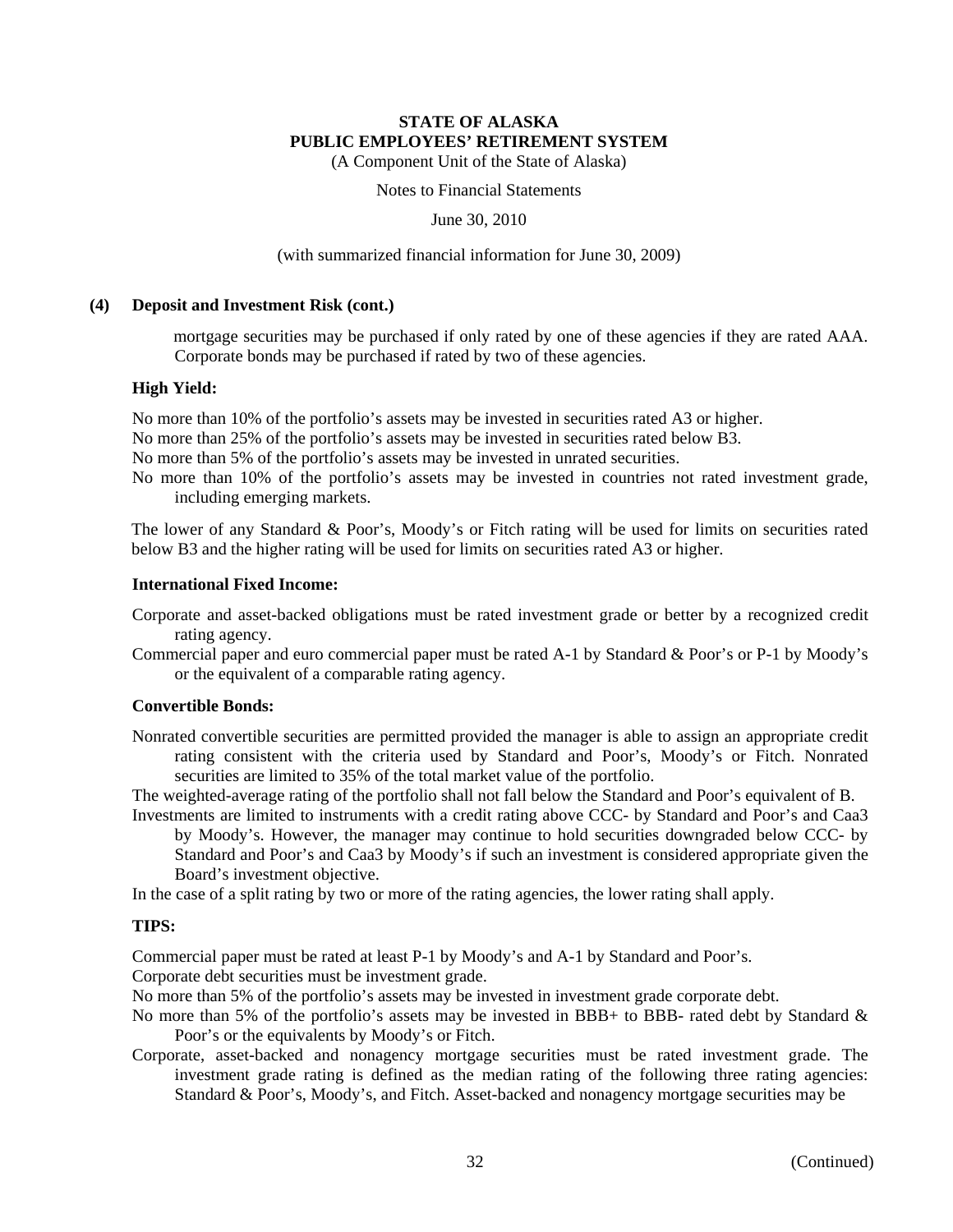(A Component Unit of the State of Alaska)

Notes to Financial Statements

June 30, 2010

(with summarized financial information for June 30, 2009)

### **(4) Deposit and Investment Risk (cont.)**

purchased if only rated by one of these agencies if they are rated AAA. Corporate bonds may be purchased if rated by two of these agencies.

### **Domestic Equity, International Equity and Emerging Markets Separate Accounts:**

Corporate debt obligations must carry a rating of at least A or better by Moody's, Standard & Poor's or Fitch rating services.

Commercial paper must bear the highest rating assigned by Moody's, Standard & Poor's, or Fitch rating services.

The Board does not have a policy to limit the concentration of credit risk for the Collective Investment Funds.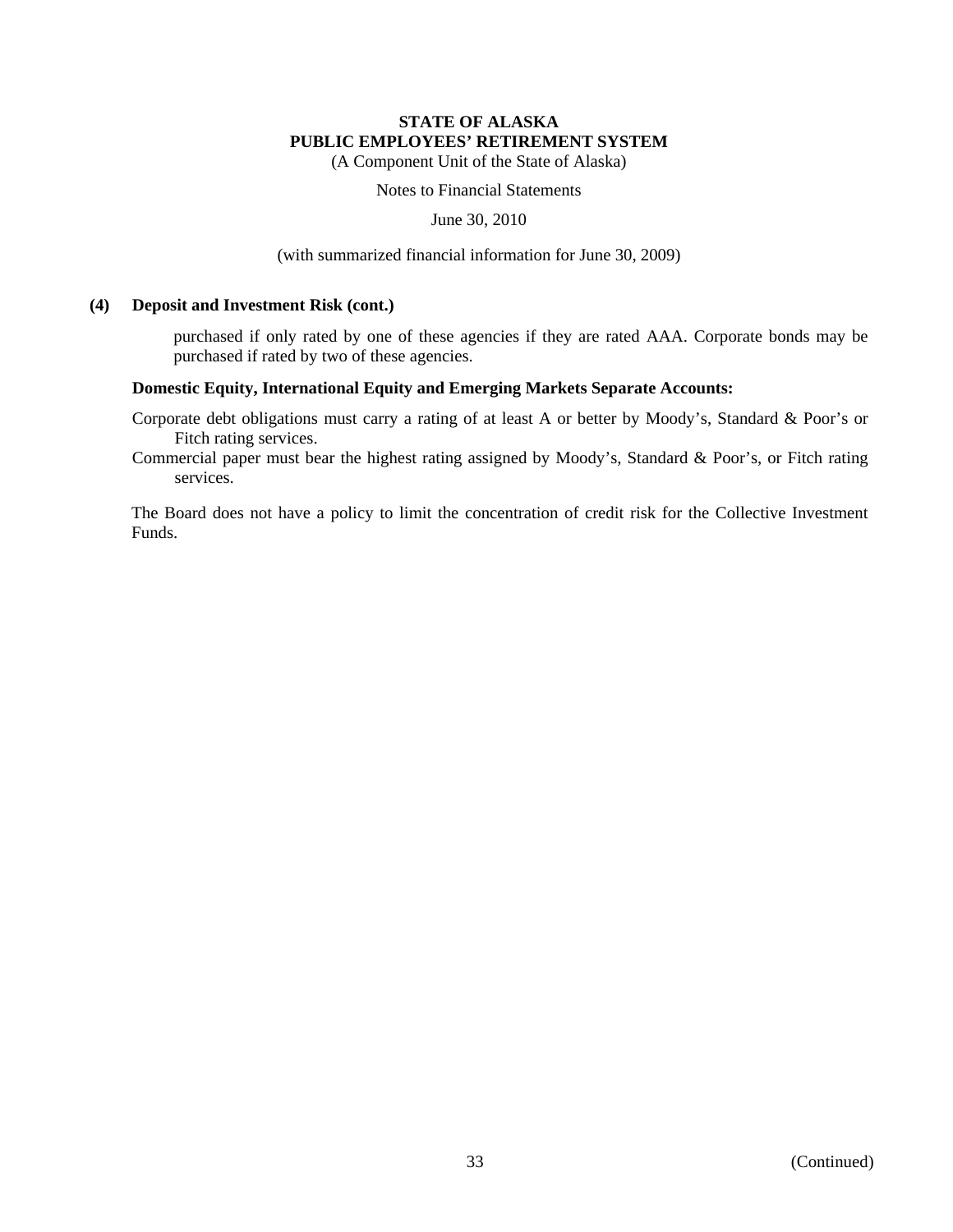(A Component Unit of the State of Alaska)

# Notes to Financial Statements

### June 30, 2010

### (with summarized financial information for June 30, 2009)

### **(4) Deposit and Investment Risk (cont.)**

At June 30, 2010, the System's investments consisted of securities with credit quality ratings issued by nationally recognized statistical rating organizations as follows (using Standard & Poor's Corporation rating scale):

|                                 |                |                          |                          |                          | <b>Fixed income pools</b> |                          |                          |             |
|---------------------------------|----------------|--------------------------|--------------------------|--------------------------|---------------------------|--------------------------|--------------------------|-------------|
| <b>Investment type</b>          | Rating         | Short-term               | <b>Retirement</b>        | U.S. treasury            | <b>High yield</b>         | <b>International</b>     | Convertible              | <b>TIPS</b> |
| Bridge loans                    | Not rated      | 0.00%                    | 0.00%                    | 0.00%                    | 0.16%                     | 0.00%                    | 0.00%                    | 0.00%       |
| Commercial paper                | $A-1$          | 1.17                     | -                        |                          | $\overline{\phantom{0}}$  | -                        | $\overline{\phantom{a}}$ |             |
| Commercial paper                | Not rated      | 4.03                     |                          |                          |                           | $\overline{\phantom{0}}$ | $\overline{\phantom{0}}$ |             |
| Convertible bonds               | AAA            |                          |                          |                          | $\overline{\phantom{0}}$  |                          | 1.52                     |             |
| Convertible bonds               | AA             |                          |                          |                          |                           | $\overline{\phantom{0}}$ | 2.22                     |             |
| Convertible bonds               | A              |                          |                          |                          |                           | $\overline{\phantom{0}}$ | 8.61                     |             |
| Convertible bonds               | <b>BBB</b>     |                          | $\overline{\phantom{0}}$ | $\overline{\phantom{0}}$ |                           | $\overline{\phantom{0}}$ | 14.31                    |             |
| Convertible bonds               | <b>BB</b>      |                          |                          |                          |                           | $\overline{\phantom{0}}$ | 19.80                    |             |
| Convertible bonds               | $\bf{B}$       |                          |                          |                          | 0.33                      | $\overline{\phantom{0}}$ | 18.13                    |             |
| Convertible bonds               | CCC            | $\overline{\phantom{a}}$ |                          |                          |                           | $\overline{\phantom{0}}$ | 4.51                     |             |
| Convertible bonds               | Not rated      |                          | $\overline{\phantom{a}}$ |                          | 0.20                      | $\overline{\phantom{0}}$ | 22.29                    |             |
| Corporate bonds                 | AAA            | 41.70                    | 0.10                     | 0.77                     |                           |                          |                          |             |
| Corporate bonds                 | AA             | 1.88                     | 2.64                     |                          |                           | $\overline{\phantom{0}}$ |                          |             |
| Corporate bonds                 | A              | 3.74                     | 9.77                     |                          |                           |                          |                          |             |
| Corporate bonds                 | <b>BBB</b>     |                          | 6.85                     | 0.75                     | 3.67                      |                          |                          |             |
| Corporate bonds                 | <b>BB</b>      |                          |                          | $\overline{\phantom{0}}$ | 33.72                     | $\overline{\phantom{0}}$ | $\overline{\phantom{0}}$ |             |
| Corporate bonds                 | B              |                          |                          |                          | 42.61                     | $\overline{\phantom{0}}$ | $\sim$                   |             |
| Corporate bonds                 | CCC            |                          |                          |                          | 9.69                      |                          |                          |             |
| Corporate bonds                 | D              |                          |                          |                          | 0.12                      |                          |                          |             |
| Corporate bonds                 | Not rated      | 1.35                     | 0.39                     | $\overline{\phantom{0}}$ | 4.04                      | $\overline{\phantom{0}}$ |                          |             |
| Foreign corporate bonds         | AAA            |                          |                          |                          |                           | 26.91                    |                          |             |
| Foreign corporate bonds         | AA             |                          |                          |                          |                           | 2.89                     | ÷.                       |             |
| Foreign corporate bonds         | A              |                          | $\sim$                   | $\overline{\phantom{a}}$ | $\overline{\phantom{0}}$  | 4.91                     | $\overline{\phantom{a}}$ |             |
| Foreign corporate bonds         | <b>BBB</b>     |                          |                          |                          |                           | 1.16                     |                          |             |
| Foreign government bonds        | AAA            |                          |                          |                          | $\overline{\phantom{0}}$  | 13.30                    |                          |             |
| Foreign government bonds        | AA             |                          |                          |                          |                           | 18.67                    | -                        |             |
| Foreign government bonds        | A              |                          |                          |                          |                           | 16.02                    |                          |             |
| Foreign government bonds        | <b>NA</b>      | ▃                        | <u>Line</u>              |                          | $\overline{\phantom{0}}$  | 14.34                    | $\overline{\phantom{a}}$ |             |
| Mortgage-backed                 | AAA            | 0.79                     | 27.48                    | $\overline{\phantom{a}}$ | -                         |                          | $\overline{\phantom{a}}$ |             |
| Mortgage-backed                 | AA             |                          | 0.64                     |                          |                           |                          |                          |             |
| Mortgage-backed                 | $\overline{A}$ | $\overline{\phantom{0}}$ | 0.18                     |                          |                           |                          |                          |             |
| Mortgage-backed                 | Not rated      | 0.03                     | 0.58                     |                          |                           |                          |                          |             |
| Mortgage-backed TBA             | Not rated      |                          | 9.47                     |                          | $\overline{\phantom{a}}$  | $\overline{\phantom{0}}$ | $\overline{\phantom{a}}$ |             |
| Other asset-backed              | AAA            | 21.16                    | 0.09                     |                          |                           | $\overline{\phantom{0}}$ |                          |             |
| Other asset-backed              | AA             |                          | 0.09                     |                          |                           |                          |                          |             |
| Other asset-backed              | <b>BBB</b>     |                          | 0.11                     |                          |                           |                          |                          |             |
| Other asset-backed              | <b>BB</b>      |                          |                          |                          | 0.16                      |                          |                          |             |
| Other asset-backed              | Not rated      | 1.68                     |                          |                          |                           |                          |                          |             |
| Overnight sweep account (lmcs)  | Not rated      |                          |                          | $\overline{\phantom{0}}$ | 3.42                      | $\overline{\phantom{0}}$ | 1.23                     |             |
| Short-term investment fund      | Not rated      | $\overline{\phantom{0}}$ | $\overline{\phantom{0}}$ | -                        |                           | 0.46                     |                          |             |
| U.S. government agency          | AAA            | 1.07                     | 0.54                     |                          |                           |                          |                          |             |
| U.S. government agency          | Not rated      | 5.84                     |                          |                          |                           |                          |                          |             |
| U.S. Treasury bills             | AAA            | 12.65                    |                          |                          |                           |                          |                          |             |
| U.S. Treasury bills when-issued | <b>AAA</b>     | 1.95                     |                          |                          |                           |                          |                          |             |
| U.S. Treasury bonds             | AAA            |                          | 5.55                     | 8.64                     |                           | $\overline{\phantom{0}}$ |                          | 33.90       |
| U.S. Treasury notes             | <b>AAA</b>     | $\overline{\phantom{0}}$ | 15.74                    | 73.46                    |                           | $\overline{\phantom{0}}$ |                          | 64.48       |
| U.S. Treasury notes when-issued | AAA            |                          | 17.03                    | 13.37                    |                           |                          |                          |             |
| Yankees:                        |                |                          |                          |                          |                           |                          |                          |             |
| Government                      | <b>BBB</b>     |                          | 0.11                     |                          |                           |                          |                          |             |
| Corporate                       | AAA            | 0.58                     |                          |                          |                           |                          |                          |             |
| Corporate                       | AA             | 0.20                     |                          |                          |                           |                          |                          |             |
| Corporate                       | Not rated      | 0.58                     | $\overline{\phantom{0}}$ | $\overline{\phantom{0}}$ |                           |                          | $\overline{\phantom{a}}$ |             |
| No credit exposure              |                | (0.40)                   | 2.64                     | 3.01                     | 1.88                      | 1.34                     | 7.38                     | 1.62        |
|                                 |                |                          |                          |                          |                           |                          |                          |             |
|                                 |                | 100.00%                  | 100.00%                  | 100.00%                  | 100.00%                   | 100.00%                  | 100.00%                  | 100.00%     |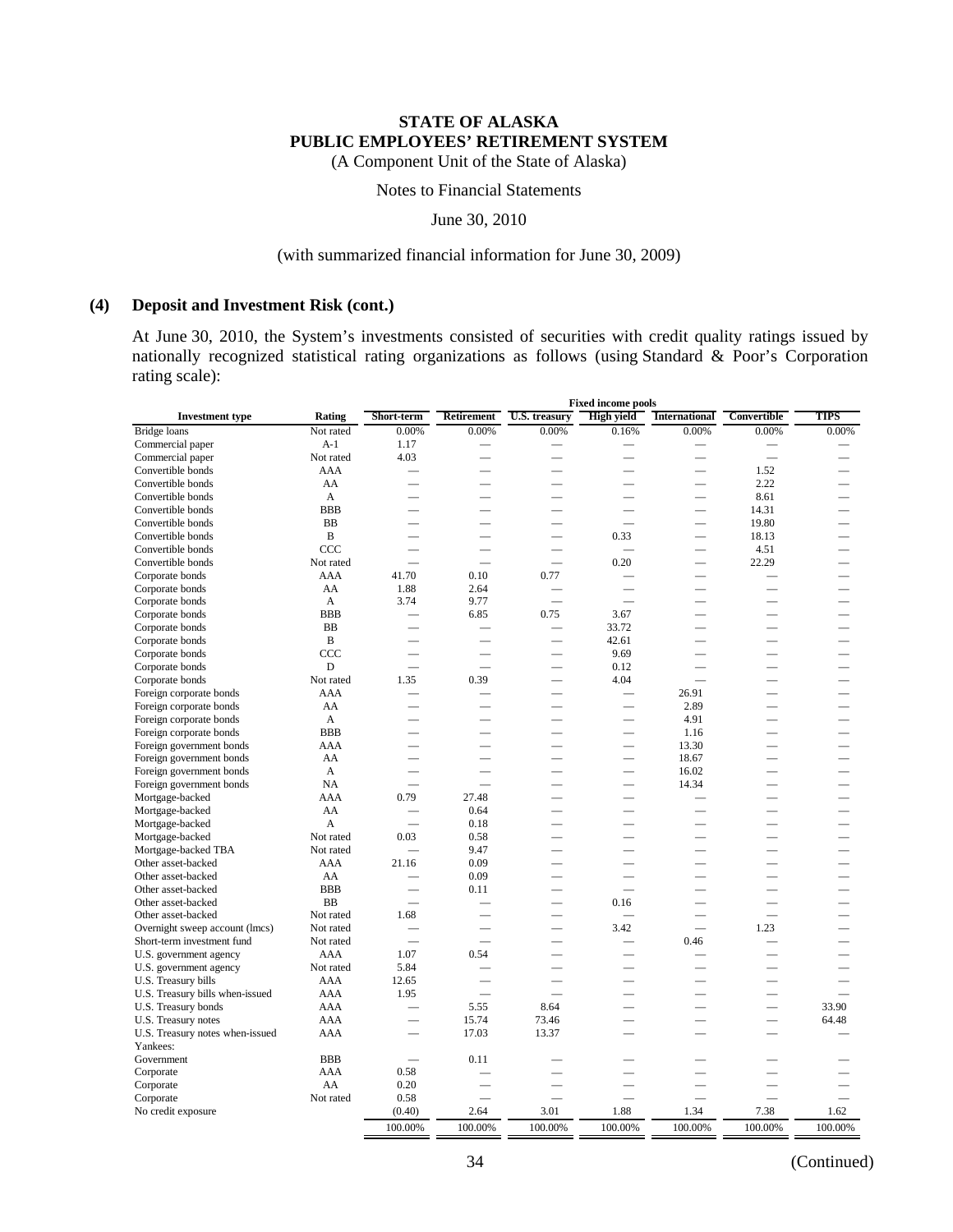(A Component Unit of the State of Alaska)

Notes to Financial Statements

June 30, 2010

#### (with summarized financial information for June 30, 2009)

#### **(4) Deposit and Investment Risk (cont.)**

#### *Custodial Credit Risk – Deposits*

Custodial credit risk is the risk that deposits may not be returned in the event of a bank failure. The Board does not have a policy in relation to custodial credit risk for deposits. At June 30, 2010, the Board's Invested Assets had the following uncollateralized and uninsured deposits:

|                                                                     | Amount         |  |  |
|---------------------------------------------------------------------|----------------|--|--|
|                                                                     | (In thousands) |  |  |
| <b>International Equity Pool</b><br>International Fixed Income Pool | 22.975<br>145  |  |  |

### *Foreign Currency Risk*

Foreign Currency Risk is the risk that changes in exchange rates will adversely impact the fair value of an investment. The Board's policy with regard to foreign currency risk in the International Fixed Income Pool is to restrict obligations to those issued in the currencies of countries represented in the Citigroup Non-USD World Government Bond Index and Mexico. The Board has no specific policy with regard to foreign currency risk relating to international or private equity. However, through its asset allocation policy, the Board limits total investments in international fixed income, global equity ex-U.S. and private equity to the following:

| <b>Fixed-income</b> | Global equity ex-U.S. | <b>Private equity pool</b> |  |  |  |
|---------------------|-----------------------|----------------------------|--|--|--|
| 23%                 | 26%                   | 12%                        |  |  |  |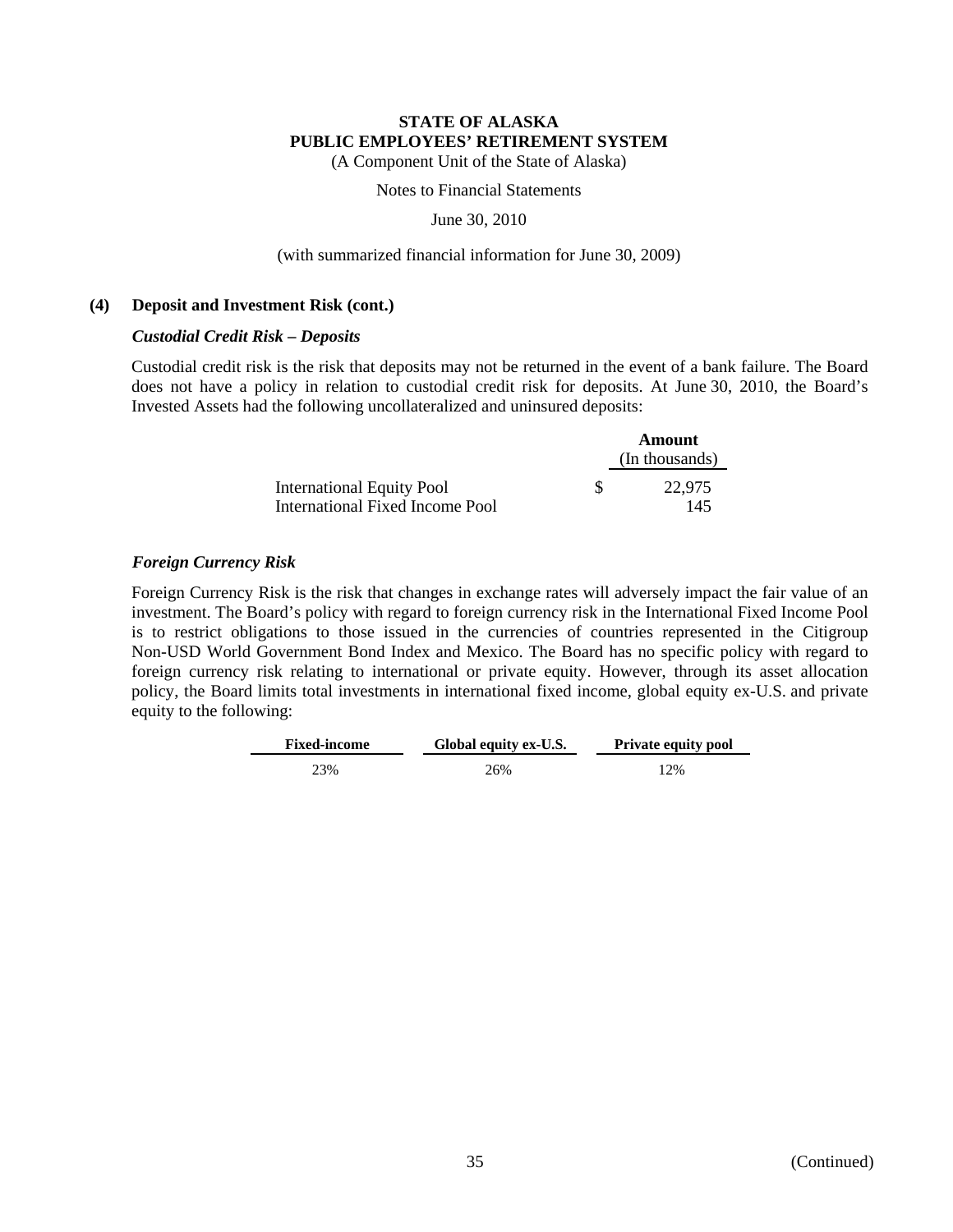(A Component Unit of the State of Alaska)

Notes to Financial Statements

June 30, 2010

## (with summarized financial information for June 30, 2009)

### **(4) Deposit and Investment Risk (cont.)**

The Board has no policy regarding foreign currency risk in the Defined Contribution Pooled Investment Funds and Collective Investment Funds. At June 30, 2010, the System had exposure to foreign currency risk with the following deposits:

|                    | <b>Amount</b> (In thousands)                 |                                     |  |  |  |
|--------------------|----------------------------------------------|-------------------------------------|--|--|--|
| <b>Currency</b>    | <b>International</b><br>fixed income<br>pool | <b>International</b><br>equity pool |  |  |  |
| Australian Dollar  | \$                                           | 47                                  |  |  |  |
| Canadian Dollar    |                                              | 91                                  |  |  |  |
| Danish Krone       |                                              | 10                                  |  |  |  |
| Euro Currency      | 101                                          | 20,021                              |  |  |  |
| Hong Kong Dollar   |                                              | 128                                 |  |  |  |
| Israeli Shekel     |                                              | 22                                  |  |  |  |
| Japanese Yen       | 44                                           | 2,415                               |  |  |  |
| New Taiwan Dollar  |                                              |                                     |  |  |  |
| New Zealand Dollar |                                              | 2                                   |  |  |  |
| Norwegian Krone    |                                              | 13                                  |  |  |  |
| Pound Sterling     |                                              | 100                                 |  |  |  |
| Singapore Dollar   |                                              | 49                                  |  |  |  |
| South Korean Won   |                                              |                                     |  |  |  |
| Swedish Krona      |                                              | 28                                  |  |  |  |
| Swiss Franc        |                                              | 48                                  |  |  |  |
|                    | \$<br>145                                    | 22,975                              |  |  |  |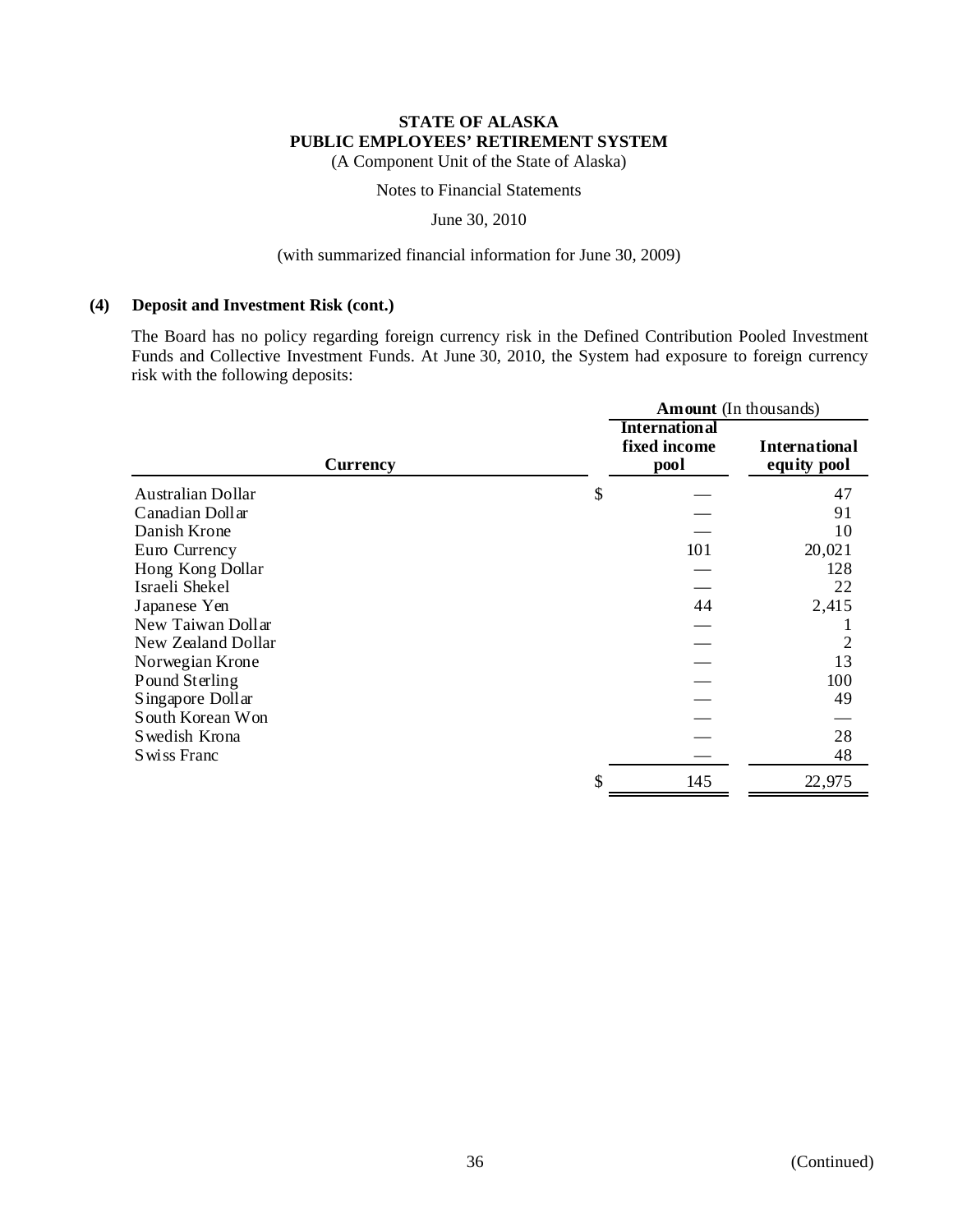(A Component Unit of the State of Alaska)

Notes to Financial Statements

June 30, 2010

### (with summarized financial information for June 30, 2009)

## **(4) Deposit and Investment Risk (cont.)**

At June 30, 2010, the System had exposure to foreign currency risk with the following investments:

|                          | Amount (In thousands) |                            |                      |                         |  |  |  |
|--------------------------|-----------------------|----------------------------|----------------------|-------------------------|--|--|--|
|                          |                       | <b>International fixed</b> | <b>International</b> | Private                 |  |  |  |
|                          | income pool           |                            | equity pool          | equity pool             |  |  |  |
| <b>Currency</b>          | Foreign<br>government | Corporate                  | <b>Equity</b>        | Limited<br>partnerships |  |  |  |
| <b>Australian Dollar</b> | \$<br>19,818          |                            | 28,698               |                         |  |  |  |
| Brazilian Real           |                       |                            | 2,173                |                         |  |  |  |
| Canadian Dollar          |                       |                            | 40,156               |                         |  |  |  |
| Danish Krone             |                       |                            | 11,786               |                         |  |  |  |
| Euro Currency            | 27,141                | 8,402                      | 404,822              | 87,876                  |  |  |  |
| Hong Kong Dollar         |                       |                            | 30,725               |                         |  |  |  |
| Indonesian Rupah         |                       |                            | 1,926                |                         |  |  |  |
| Israeli Shekel           |                       |                            | 471                  |                         |  |  |  |
| Japanese Yen             | 15,713                | 41,195                     | 309,353              |                         |  |  |  |
| Malaysian Ringgit        |                       |                            | 1,814                |                         |  |  |  |
| New Taiwan Dollar        |                       |                            | 5,122                |                         |  |  |  |
| New Zealand Dollar       |                       |                            | 1,205                |                         |  |  |  |
| Norwegian Krone          |                       |                            | 6,712                |                         |  |  |  |
| Polish Zloty             | 5,104                 |                            |                      |                         |  |  |  |
| Pound Sterling           | 18,380                |                            | 232,457              | 13,288                  |  |  |  |
| Singapore Dollar         |                       |                            | 7,144                |                         |  |  |  |
| South African Rand       |                       |                            | 724                  |                         |  |  |  |
| South Korean Won         |                       |                            | 22,142               |                         |  |  |  |
| Swedish Krona            |                       |                            | 23,319               |                         |  |  |  |
| Swiss Franc              |                       |                            | 90,902               |                         |  |  |  |
| Turkish Lira             |                       |                            | 4,066                |                         |  |  |  |
|                          | \$<br>86,156          | 49,597                     | 1,225,717            | 101,164                 |  |  |  |

At June 30, 2010, the Board also had exposure to foreign currency risk in the Emerging Markets Equity Pool. This pool consists of investments in commingled funds; therefore no disclosure of specific currencies is made.

# *Concentration of Credit Risk*

Treasury's policy with regard to concentration of credit risk for the Short-term Fixed Income Pool is to prohibit the purchase of more than five percent of the portfolio's assets in corporate bonds of any one company or affiliated group. This provision does not apply to securities backed by the full faith and credit of the United States Government.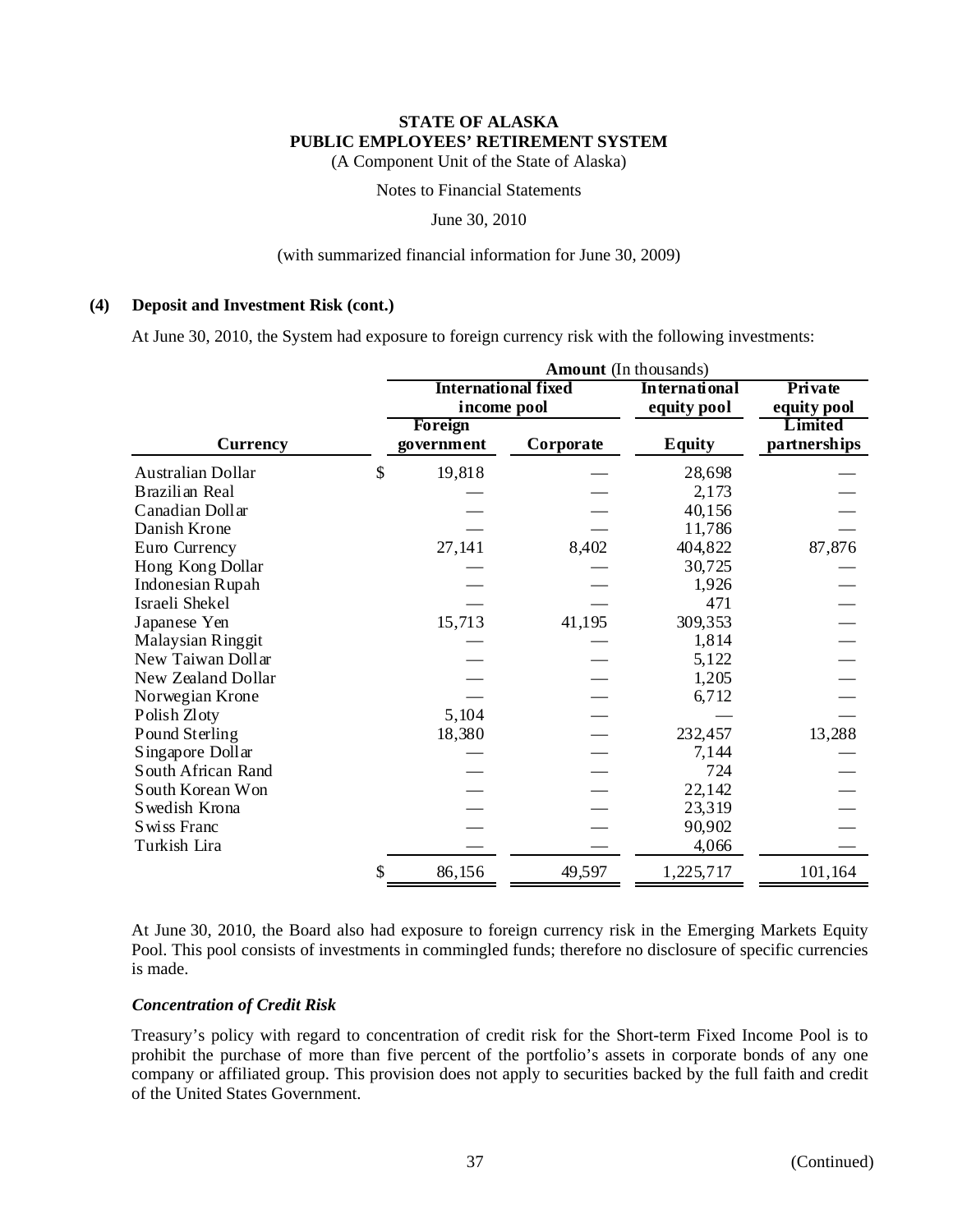(A Component Unit of the State of Alaska)

Notes to Financial Statements

June 30, 2010

#### (with summarized financial information for June 30, 2009)

#### **(4) Deposit and Investment Risk (cont.)**

The Board's policy with regard to concentration of credit risk for the Retirement Fixed Income, Intermediate U.S. Treasury Fixed Income, High Yield, International Fixed Income and Convertible Bond Pools is to prohibit the purchase of more than five percent of the portfolio's assets in corporate bonds of any one company or affiliated group. The Board does not have a policy with regard to concentration of credit for the TIPS Pools.

At June 30, 2010, the System did not have exposure to any one issuer greater than 5% of total invested assets.

### **(5) Foreign Exchange, Derivative, and Counterparty Credit Risk**

The Board is exposed to credit risk on investment derivative instruments that are in asset positions. The Board has no policy of requiring collateral or other security to support derivative instruments subject to credit risk. Additionally, the Board has no policy regarding entering into netting arrangements when it enters into derivative instrument transactions with a counterparty, nor does the Board have a policy for contingencies.

On June 30, 2010 the Board had the following derivative instruments outstanding (in thousands):

|                       | Changes in fair value |     | Fair value at June 30, 2010 |                       |   |        |                 |
|-----------------------|-----------------------|-----|-----------------------------|-----------------------|---|--------|-----------------|
|                       | Classification        |     | Amount                      | Classification        |   | Amount | <b>Notional</b> |
| Rights                | Investment revenue \$ |     | 419                         | Common stock          | S | 262    | 8,234           |
| Warrants              | Investment revenue    |     | (80)                        | Common stock          |   | 19     |                 |
| Index futures long    | Investment revenue    |     | 3.165                       | <b>Futures</b>        |   | (992)  | 19              |
| FX forwards           | Investment revenue    |     | 2,187                       | Long term instruments |   | 419    |                 |
| TBA transactions long | Investment revenue    |     | 9,172                       | Long term instruments |   | 1,033  | 82,096          |
| Grand totals          |                       | \$. | 14,863                      |                       | S | 741    |                 |

The International Equity Pool includes foreign currency forward contracts to buy and sell specified amounts of foreign currencies at specified rates on specified future dates for the purpose of hedging existing security positions. The counterparties to the foreign currency forward contracts consist of a diversified group of financial institutions. Credit risk exposure exists to the extent of nonperformance by these counterparties; however, the risk of default is considered to be remote. The market risk is limited to the difference between contractual rates and forward rates at the balance sheet date.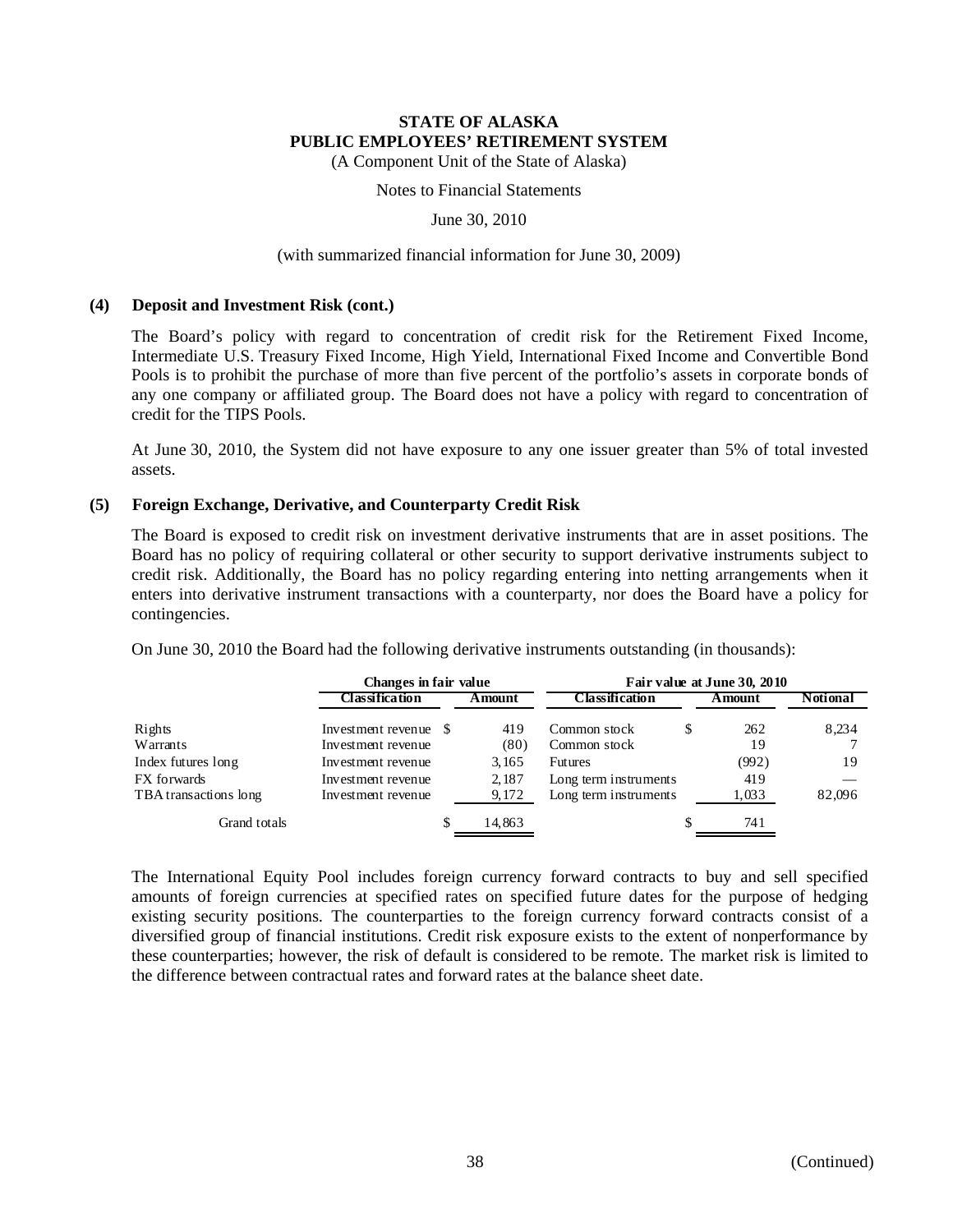(A Component Unit of the State of Alaska)

Notes to Financial Statements

June 30, 2010

#### (with summarized financial information for June 30, 2009)

### **(5) Foreign Exchange, Derivative, and Counterparty Credit Risk (cont.)**

At June 30, 2010 the Board had the following counterparty credit and counterparty concentration risk associated with its investment derivative positions (in thousands):

| <b>Counterparty name</b>                            | <b>Amount of</b><br>net exposure | <b>S&amp;P</b> rating | <b>Fitch rating</b> | Moody's rating |
|-----------------------------------------------------|----------------------------------|-----------------------|---------------------|----------------|
| Credit Suisse London<br>Branch (GFX)<br>Mellon Bank | 116<br>757                       | $A+$<br>$AA-$         | $AA-$<br>$AA-$      | Aa1<br>Aa2     |

| Maximum amount of loss Alaska ARMB (PERS) would face in case of default             |     |
|-------------------------------------------------------------------------------------|-----|
| of all counterparties <i>i.e.</i> aggregated (positive) fair value of OTC positions |     |
| as of June 30, 2010                                                                 | 873 |
| Effect of collateral reducing maximum exposure                                      |     |
| Liabilities subject to netting arrangements reducing exposure                       |     |
| Resulting net exposure                                                              | 873 |

### **(6) Claims Payable**

The liability for claims incurred but not reported represents the estimated amounts necessary to settle all outstanding claims, incurred but not reported, as of the balance sheet date. The Plan's reserve estimates are based primarily on historical development patterns adjusted for current trends that would modify past experience. Claims are reevaluated periodically to consider the effects of inflation, claims settlement trends and other economic factors. The process of establishing loss reserves is subject to uncertainties that are normal, recurring and inherent in the healthcare business.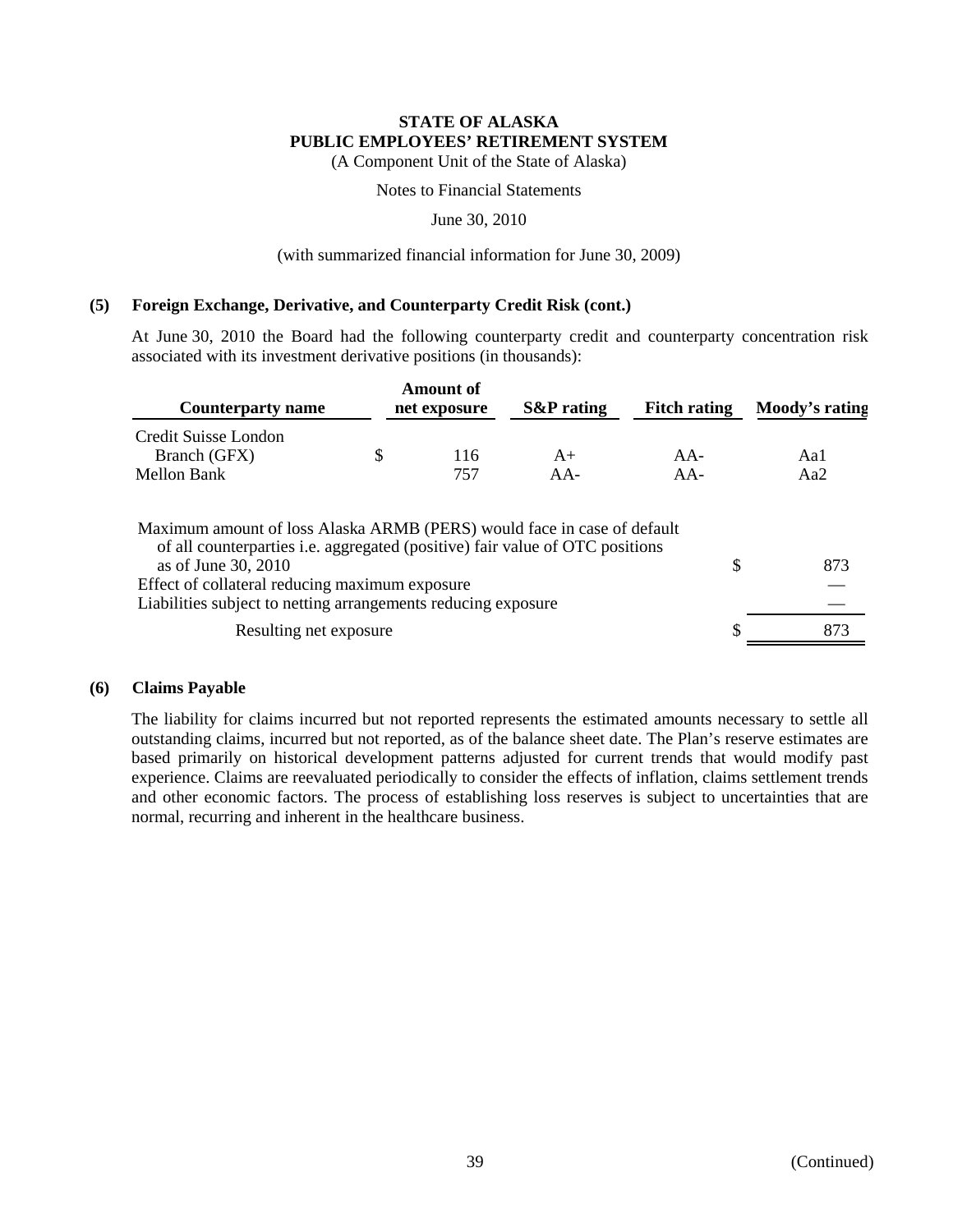(A Component Unit of the State of Alaska)

Notes to Financial Statements

#### June 30, 2010

### (with summarized financial information for June 30, 2009)

#### **(6) Claims Payable (cont.)**

Changes in the balances of claims liabilities follows:

|                                          |    | 2010<br>(In thousands) |
|------------------------------------------|----|------------------------|
| Beginning of year                        | S  |                        |
| Benefit deductions                       |    | 312,901                |
| Benefits paid                            |    | (280, 586)             |
| Total, end of year                       | S  | 32,315                 |
| End of year:                             |    |                        |
| Due to State of Alaska General Fund for  |    |                        |
| outstanding warrants                     | \$ |                        |
| Outstanding claims received but not paid |    |                        |
| Incurred but not reported                |    | 32,315                 |
| Total, end of year                       |    | 32,315                 |

### **(7) Transfers**

During fiscal year 2009, the System transferred the \$3,490,576,000 balance of the Postemployment Healthcare Fund as of June 30, 2008, to the Alaska Retiree Healthcare Trust as a result of the creation of the Alaska Retiree Healthcare Trust fund, which became effective on July 1, 2007.

Under SB 123, enacted in 2007, the State of Alaska sought to enhance compliance of the states' pension systems with the Internal Revenue Code by creating a new defined benefit retiree healthcare trust into which other postemployment benefits (OPEB) contributions would be deposited, and from which OPEB benefits would be paid. Historically, all such contributions had been deposited and benefits paid from the pension trust fund account. With the creation of the new healthcare trust fund account, the systems then sought approval from the Internal Revenue Service through the Voluntary Compliance Program (VCP) to post the amount allocated to healthcare in the 2007 CAFR to the new healthcare trust fund. On October 10, 2008, the Internal Revenue Service (IRS) orally advised tax counsel for the states' pension systems that the request to transfer the 2007 CAFR amount in the new healthcare trust had been approved. The systems received formal VCP decision from the IRS in May 2009.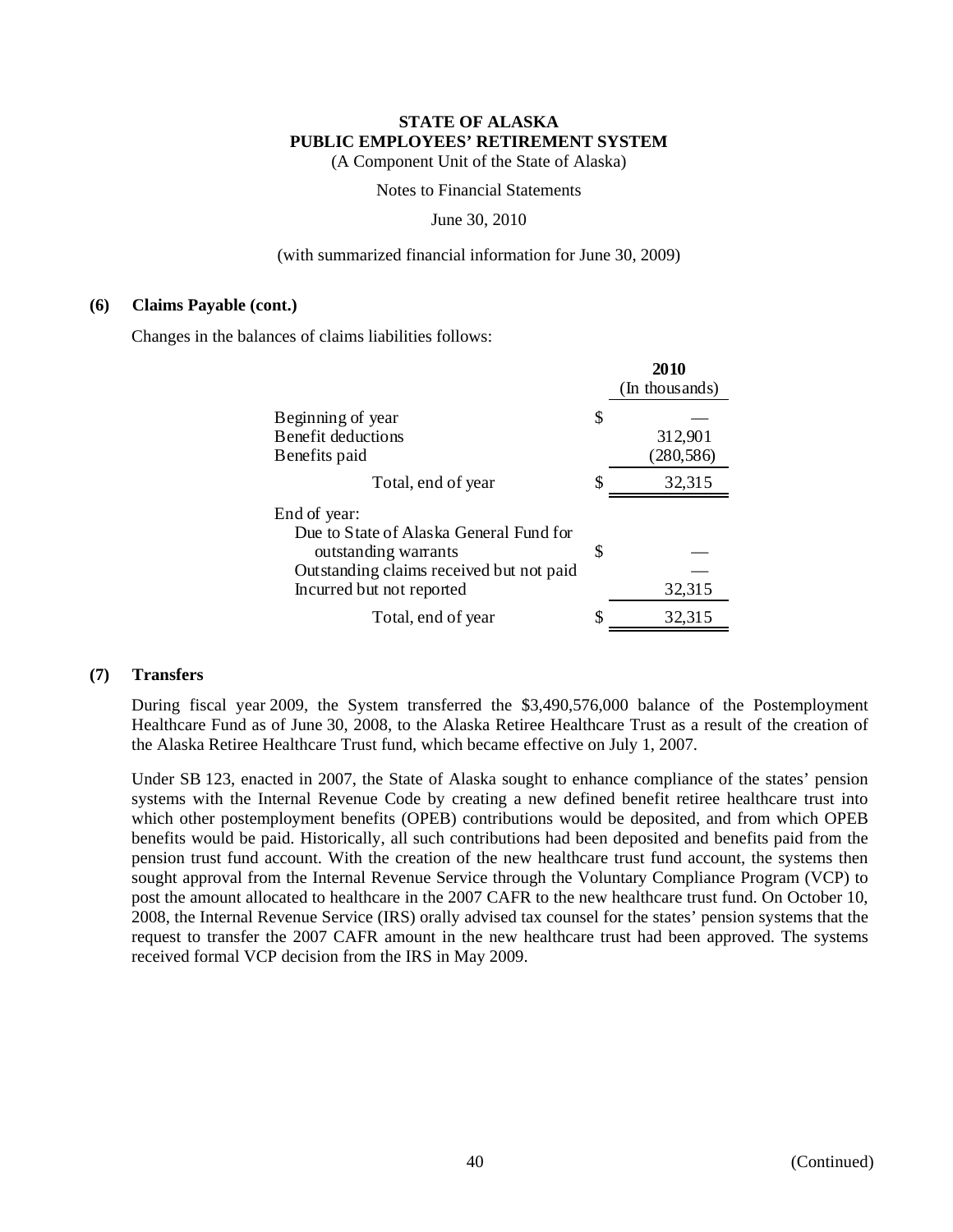(A Component Unit of the State of Alaska)

### Notes to Financial Statements

June 30, 2010

#### (with summarized financial information for June 30, 2009)

#### **(8) Funded Status and Funding Progress**

The funded status of the defined benefit pension and postemployment healthcare benefit plan is as follows (dollars in thousands):

|                               | <b>Actuarial</b><br>valuation<br>date | <b>Actuarial</b><br>valuation<br>assets | <b>Actuarial</b><br>aggregate<br>accrued<br>liability<br>$(AAL)$ –<br>entry age | <b>Unfunded</b><br>actuarial<br>accrued<br>liability<br>(UAAL) | Assets as a<br>percent of<br>accrued<br>liability<br>(funded<br>ratio) | Covered<br>payroll | <b>UAAL</b><br>as a<br>percentage<br>of covered<br>payroll |
|-------------------------------|---------------------------------------|-----------------------------------------|---------------------------------------------------------------------------------|----------------------------------------------------------------|------------------------------------------------------------------------|--------------------|------------------------------------------------------------|
| Pension                       | June 30, 2009 \$                      | 6.108.528                               | 9.702.086                                                                       | 3.593.558                                                      | 63.0% \$                                                               | 1.585.490          | 226.7%                                                     |
| Post employment<br>healthcare | June 30, 2009                         | 4.134.450                               | 12,770,990                                                                      | 8.636.540                                                      | 32.4                                                                   | 1.585.490          | 544.7                                                      |

The funded status of the defined contribution retirement plan occupational death and disability and retiree medical benefits is as follows (dollars in thousands):

|                           | <b>Actuarial</b><br>valuation<br>date | <b>Actuarial</b><br>valuation<br>assets | Actuarial<br>accrued<br>liability<br>$(AAL)$ –<br>entry age | Unfunded<br>actuarial<br>accrued<br>liability<br>(UAAL) | <b>Funded</b><br>ration | Covered<br>payroll | <b>UAAL</b><br>as a<br>percentage<br>of covered<br>payroll |
|---------------------------|---------------------------------------|-----------------------------------------|-------------------------------------------------------------|---------------------------------------------------------|-------------------------|--------------------|------------------------------------------------------------|
| Death and disability plan | June 30, 2009 $$$                     | 3,138                                   | 403                                                         | (2,735)                                                 | 778.7% \$               | 314.118            | (0.9)%                                                     |
| Retiree medical           | June 30, 2009                         | 5.475                                   | 4.594                                                       | (881)                                                   | 119.2                   | 314.118            | (0.3)                                                      |

Actuarial valuations of an ongoing plan involve estimates of the value of reported amounts and assumptions about the probability of occurrence of events far into the future. Examples include assumptions about future employment, mortality, and healthcare cost trend. Actuarially determined amounts are subject to continual revisions as actual results are compared with past expectations and new estimates are made about the future. The schedules of funding progress, presented as required supplementary information following the notes to the financial statements, present multi-year trend information about whether the actuarial values of plan assets are increasing or decreasing over time relative to the actuarial accrued liabilities for benefits.

The accompanying schedules of contributions from employers presents trend information about the amounts contributed to the plan by employers in comparison to the actuarially required contribution (ARC), an amount that is actuarially determined in accordance with the parameters of GASB 43. The ARC represents a level of funding that, if paid on an on-going basis, is projected to cover normal cost for each year and amortize any unfunded actuarial liabilities (or funding excess) over a period not to exceed thirty years.

Projections of benefits for financial report purposes are based on the substantive plan (the plan as understood by the employer and plan members) and include the types of benefits provided at the time of each valuation and the historical pattern of sharing benefit costs between the employer and plan members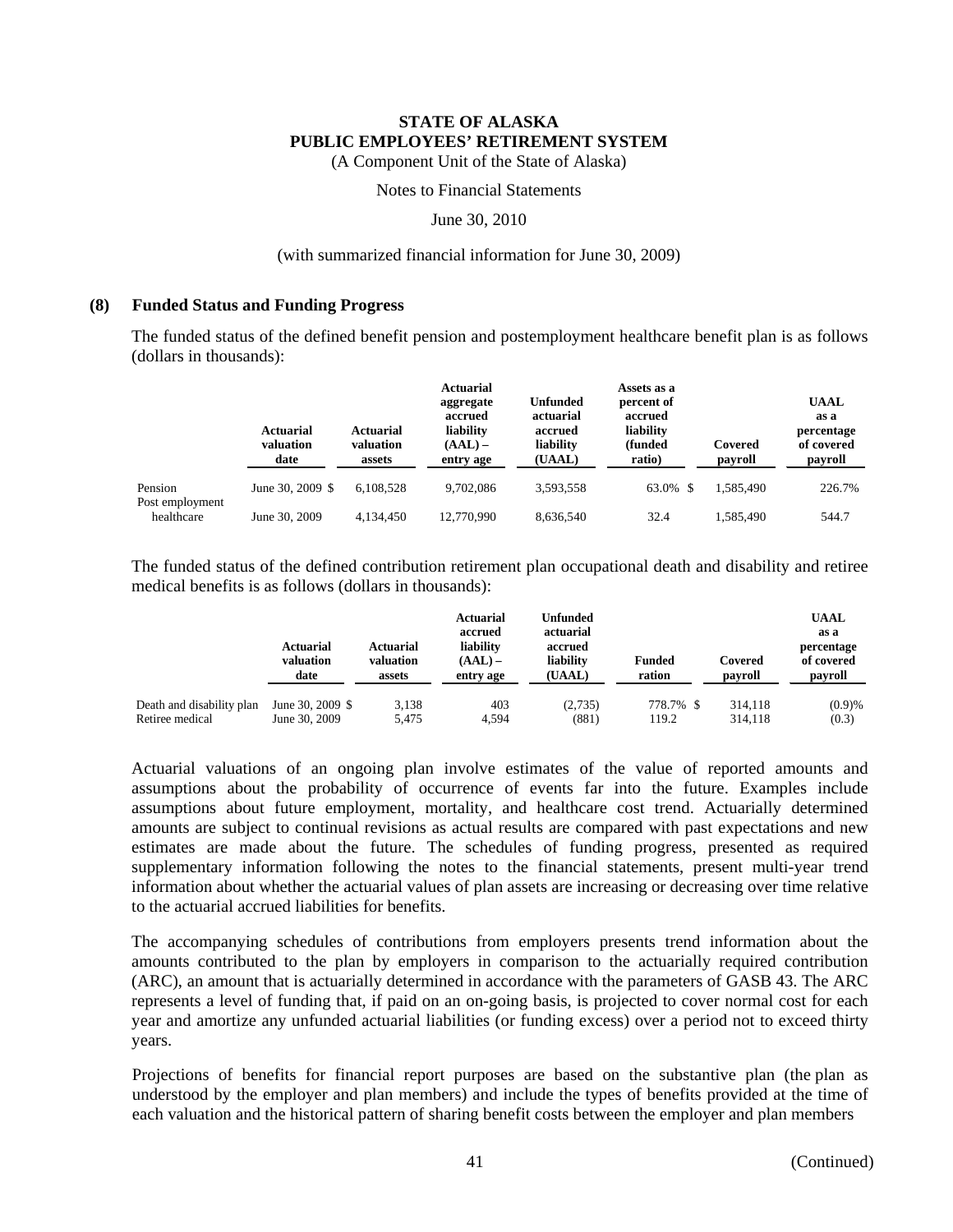(A Component Unit of the State of Alaska)

### Notes to Financial Statements

June 30, 2010

#### (with summarized financial information for June 30, 2009)

### **(8) Funded Status and Funding Progress (cont.)**

to that point. The actuarial method and assumptions used include techniques that are designed to reduce the effects of short-term volatility in actuarial accrued liabilities and the actuarial value of assets, consistent with the long-term perspective of the calculations. Additional information as of the latest actuarial valuation follows:

|                                              | <b>Defined benefit</b>                                                                                                                       | Defined contribution ODD and retiree medical                                                                            |
|----------------------------------------------|----------------------------------------------------------------------------------------------------------------------------------------------|-------------------------------------------------------------------------------------------------------------------------|
| <b>Valuation date</b>                        | June 30, 2009                                                                                                                                | June 30, 2009                                                                                                           |
| <b>Actuarial cost method</b>                 | Entry age normal; level percentage of pay for<br>pension; level dollar for healthcare                                                        | Entry age normal; level percentage of pay for<br>occupational death and disability;<br>level dollar for retiree medical |
| <b>Amortization method</b>                   | Level dollar, closed with bases established annually                                                                                         | Level dollar, closed with bases established annually                                                                    |
| <b>Equivalent single amortization period</b> | 20 years                                                                                                                                     | 24 years                                                                                                                |
| <b>Asset valuation method</b>                | 5 year smoothed market                                                                                                                       | 5 year smoothed market                                                                                                  |
| <b>Actuarial assumptions:</b>                |                                                                                                                                              |                                                                                                                         |
| <b>Investment rate of return</b>             | 8.25% for pension, 4.70% for healthcare (includes<br>inflation at 3.5%)                                                                      | 8.25% (includes inflation at 3.5%)                                                                                      |
| Projected salary increases                   | Peace Officer/Firefighter: merit $-2.5%$ per year for<br>the first 6 years of employment, 0.5% thereafter.<br>Productivity $-0.5%$ per year. | 4.0%                                                                                                                    |
|                                              | Others: merit $-5.5\%$ per year grading down to 1.5%<br>after 5 years; for more than 6 years of service, 1.0%<br>grading down to 0.0%.       |                                                                                                                         |
|                                              | Productivity $-0.5%$ per year.                                                                                                               |                                                                                                                         |
| Cost-of-living adjustment                    | Postretirement pension adjustment                                                                                                            | Not applicable                                                                                                          |
|                                              |                                                                                                                                              |                                                                                                                         |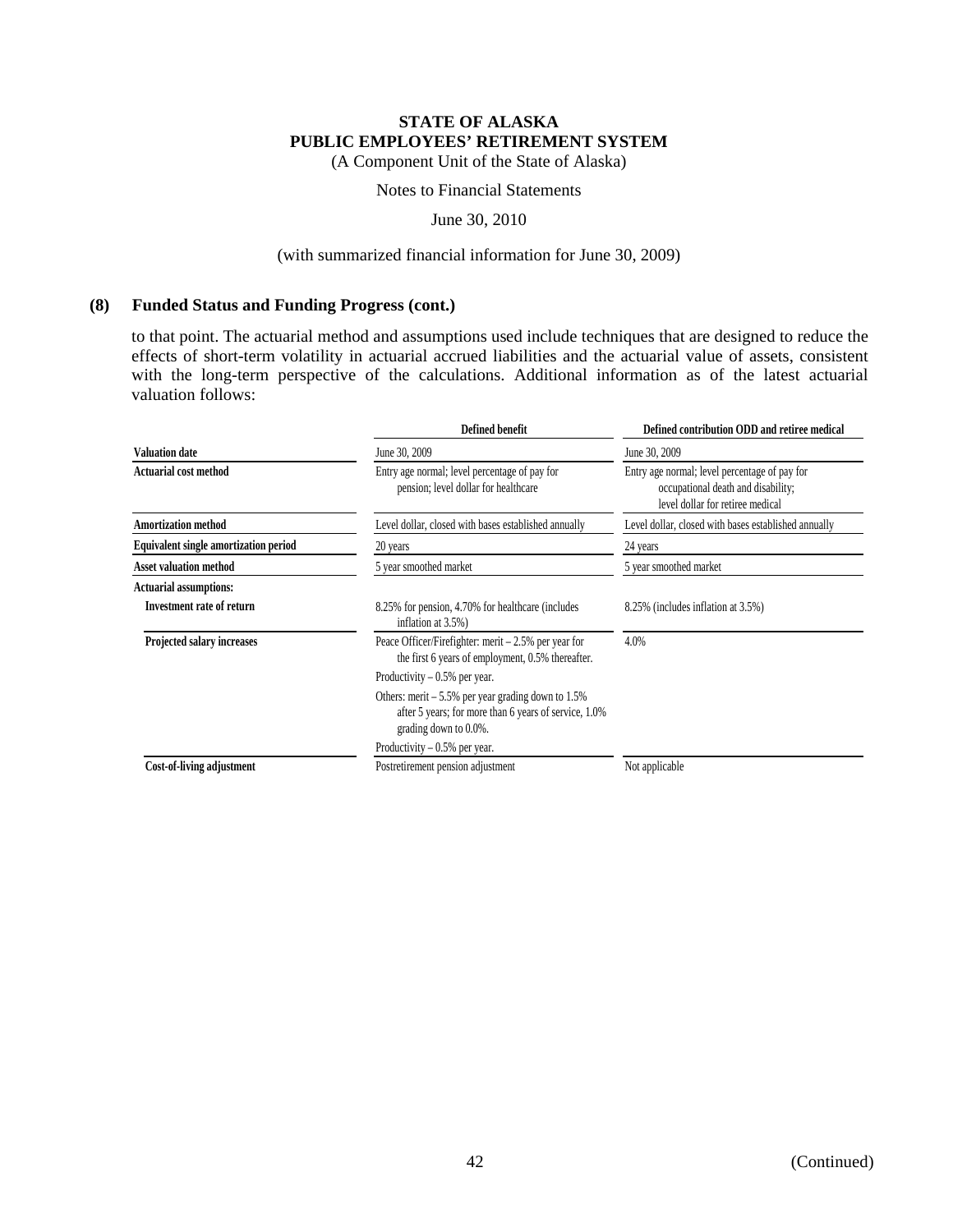(A Component Unit of the State of Alaska)

Notes to Financial Statements

June 30, 2010

#### (with summarized financial information for June 30, 2009)

#### **(8) Funded Status and Funding Progress (cont.)**

Health cost trend for defined benefit, defined contribution occupation death and disability and retiree medical plans:

| <b>Fiscal year</b> | <b>Medical</b> | Prescription<br>drugs |
|--------------------|----------------|-----------------------|
| 2010               | 7.5%           | 9.6%                  |
| 2011               | 6.9            | 8.3                   |
| 2012               | 6.4            | 7.1                   |
| 2013               | 5.9            | 5.9                   |
| 2014               | 5.9            | 5.9                   |
| 2015               | 5.9            | 5.9                   |
| 2016               | 5.9            | 5.9                   |
| 2025               | 5.8            | 5.8                   |
| 2050               | 5.7            | 5.7                   |
| 2100               | 5.1            | 5.1                   |

GASB 43 requires that the discount rate used in the valuation be the estimated long-term yield on investments that are expected to finance postemployment benefits. Depending on the method by which a plan is financed, the relevant investments could be plan assets, employer assets or a combination of plan and employer assets. The investment return should reflect the nature and the mix of both current and expected investments and the basis used to determine the actuarial value of assets.

### **(9) Commitments and Contingencies**

### *Commitments*

The Board entered into an agreement through an external investment manager to provide capital funding for a domestic equity limited partnership. At June 30, 2010, the System's share of the unfunded commitment totaled \$25,217,850. This commitment can be withdrawn annually in December with ninety days notice.

The Board entered into agreements through external investment managers to provide capital funding for limited partnerships as it continues to build the private equity portfolio. At June 30, 2010, the System's share of these unfunded commitments totaled \$561,232,783. These commitments are estimated to be paid through 2020.

The Board entered into agreements through external investment managers to provide capital funding for a limited partnerships as it continues to build the energy investment portfolio. At June 30, 2010, the System's share of these unfunded commitments totaled \$29,147,275. These commitments are estimated to be paid through 2017.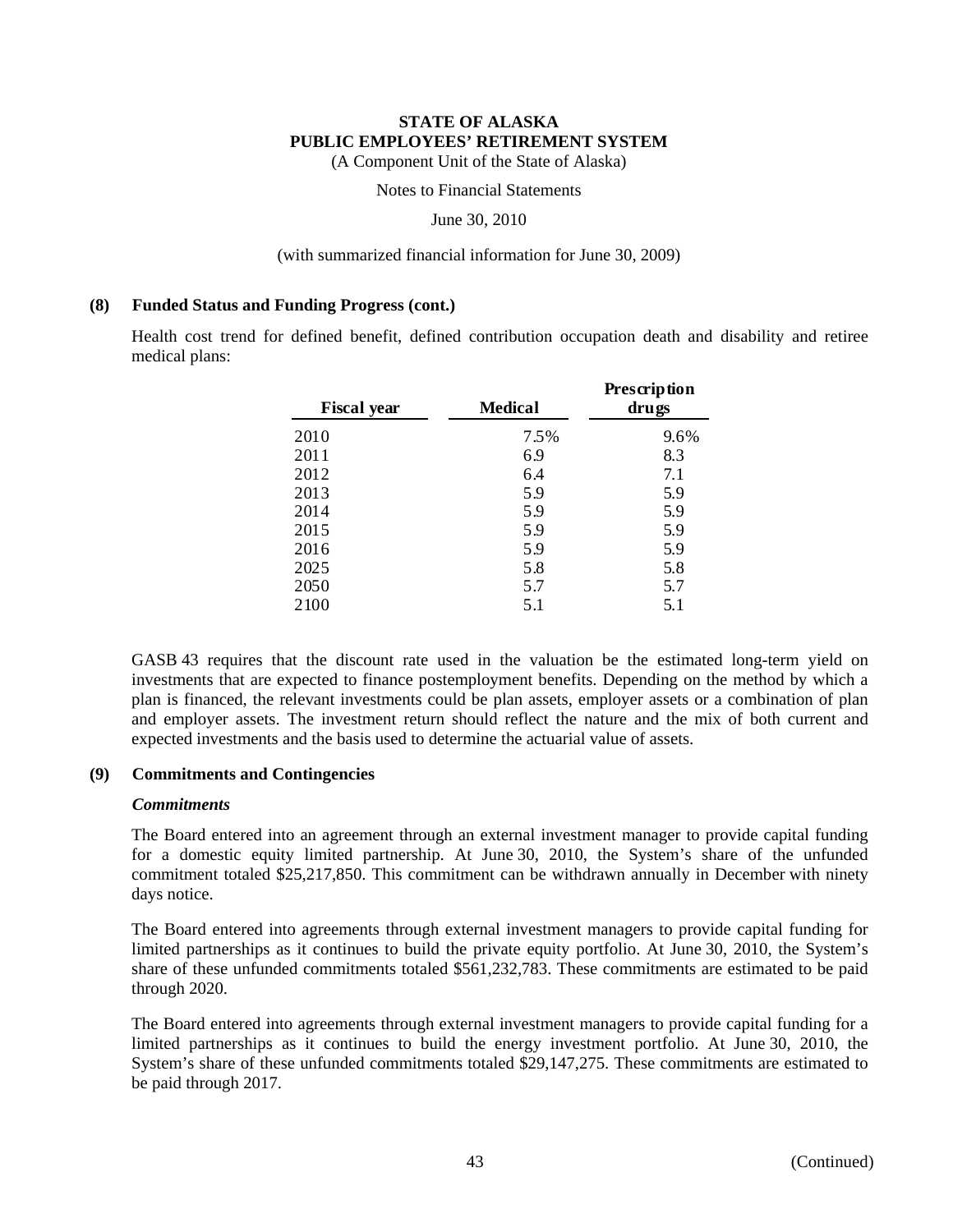(A Component Unit of the State of Alaska)

Notes to Financial Statements

June 30, 2010

### (with summarized financial information for June 30, 2009)

### **(9) Commitments and Contingencies (cont.)**

The Board entered into agreements through external investment managers to provide capital funding for real estate investments as it continues to build the real estate portfolio. At June 30, 2010, the System's share of these unfunded commitments totaled \$125,100,064. These commitments are estimated to be paid through 2019.

### *Contingencies*

The Division of Retirement and Benefits (the Division) is a defendant in various lawsuits. Although the outcome of these lawsuits is not presently determinable, in the opinion of the Division's counsel the resolution of these matters will not have a material adverse effect on the financial condition of the Division.

### **(10) Medicare Part D Retiree Drug Subsidy**

One of the provisions of Medicare Part D provides sponsors of pension healthcare plans the opportunity to receive a retiree drug subsidy (RDS) payment if the sponsor's plan provides a prescription drug benefit that is actuarially equivalent to the Medicare Part D benefit. The RDS is equal to twenty-eight percent of the amount of eligible prescription drug benefit costs of retirees who are eligible for, but not enrolled in, Medicare Part D, by virtue of continuing to be covered by the sponsor's plan. The Plan was approved for participation in the Medicare Part D program beginning calendar year 2007. The RDS for the six month period ended June 30, 2010, cannot be reasonably estimated, and therefore is not recorded in the financial statements for the period ended June 30, 2010.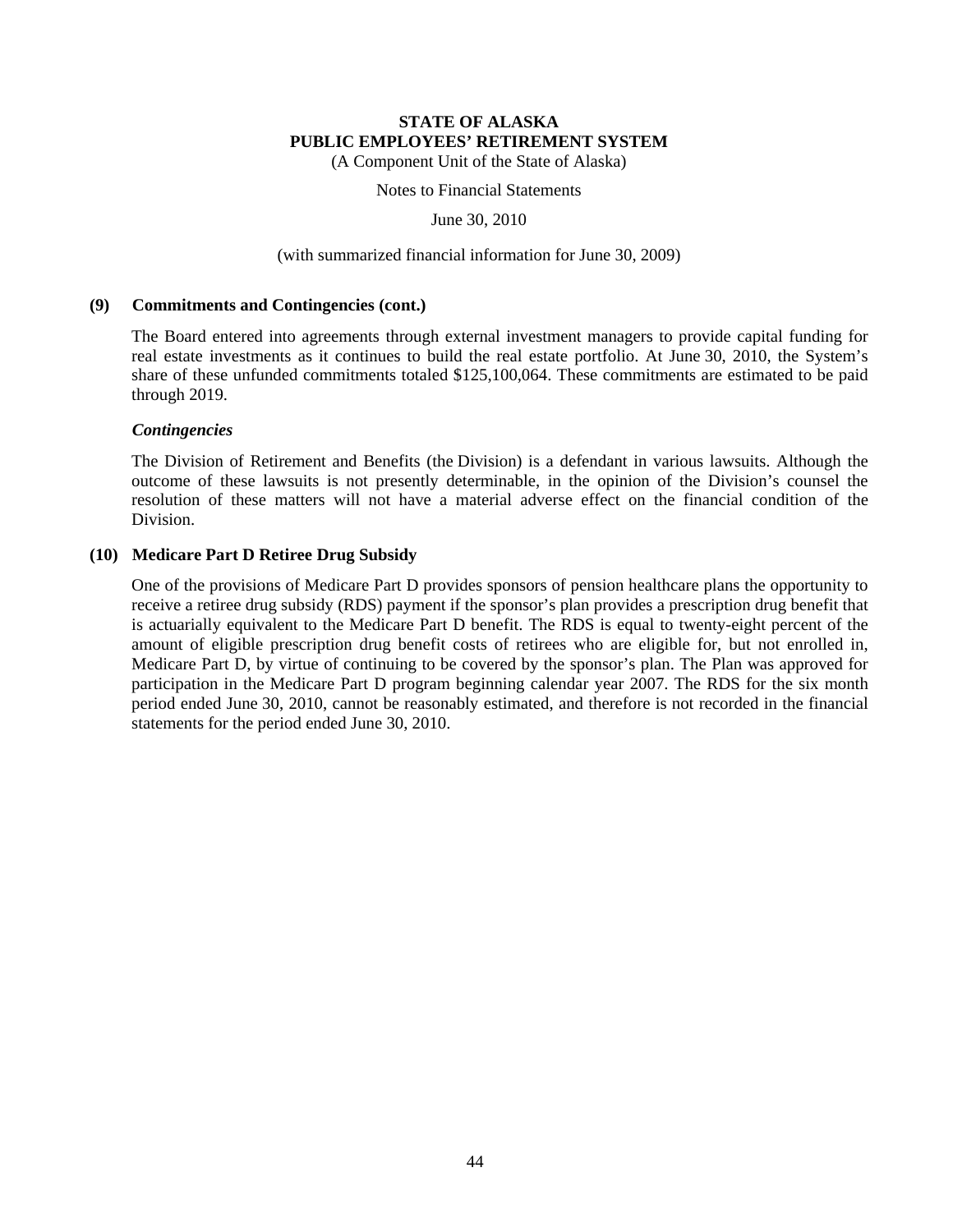Required Supplementary Information (Unaudited)

Schedule of Funding Progress Defined Benefit Retirement Pension Benefits

June 30, 2010

(In thousands)

| <b>Actuarial</b><br>valuation<br>date as of<br>June 30 | Actuarial<br>value of<br>plan assets | Actuarial<br>accrued<br><b>liabilities</b><br>(AAL) | Unfunded<br>actuarial<br>accrued<br><b>liabilities</b><br>(UAAL) | <b>Funded</b><br>ratio | Covered<br>payroll | <b>UAAL</b> as<br>a percentage<br>of covered<br>payroll |
|--------------------------------------------------------|--------------------------------------|-----------------------------------------------------|------------------------------------------------------------------|------------------------|--------------------|---------------------------------------------------------|
| 2004                                                   | \$<br>4.709.592                      | 6.711.507                                           | 2.001.915                                                        | 70.2%<br>- \$          | 1.305.670          | 153.3%                                                  |
| 2005                                                   | 4.658.413                            | 7.087.191                                           | 2.428,778                                                        | 65.7                   | 1.404.043          | 173.0                                                   |
| 2006                                                   | 6,331,065                            | 8.094.043                                           | 1.762.978                                                        | 78.2                   | 1,590,693          | 110.8                                                   |
| 2007                                                   | 6.739,004                            | 8.662.324                                           | 1,923,320                                                        | 77.8                   | 1,605,819          | 119.8                                                   |
| 2008                                                   | 7.210.772                            | 9.154.282                                           | 1.943.510                                                        | 78.8                   | 1,577,846          | 123.2                                                   |
| 2009                                                   | 6.108.528                            | 9.702.086                                           | 3,593,558                                                        | 63.0                   | 1,585,490          | 226.7                                                   |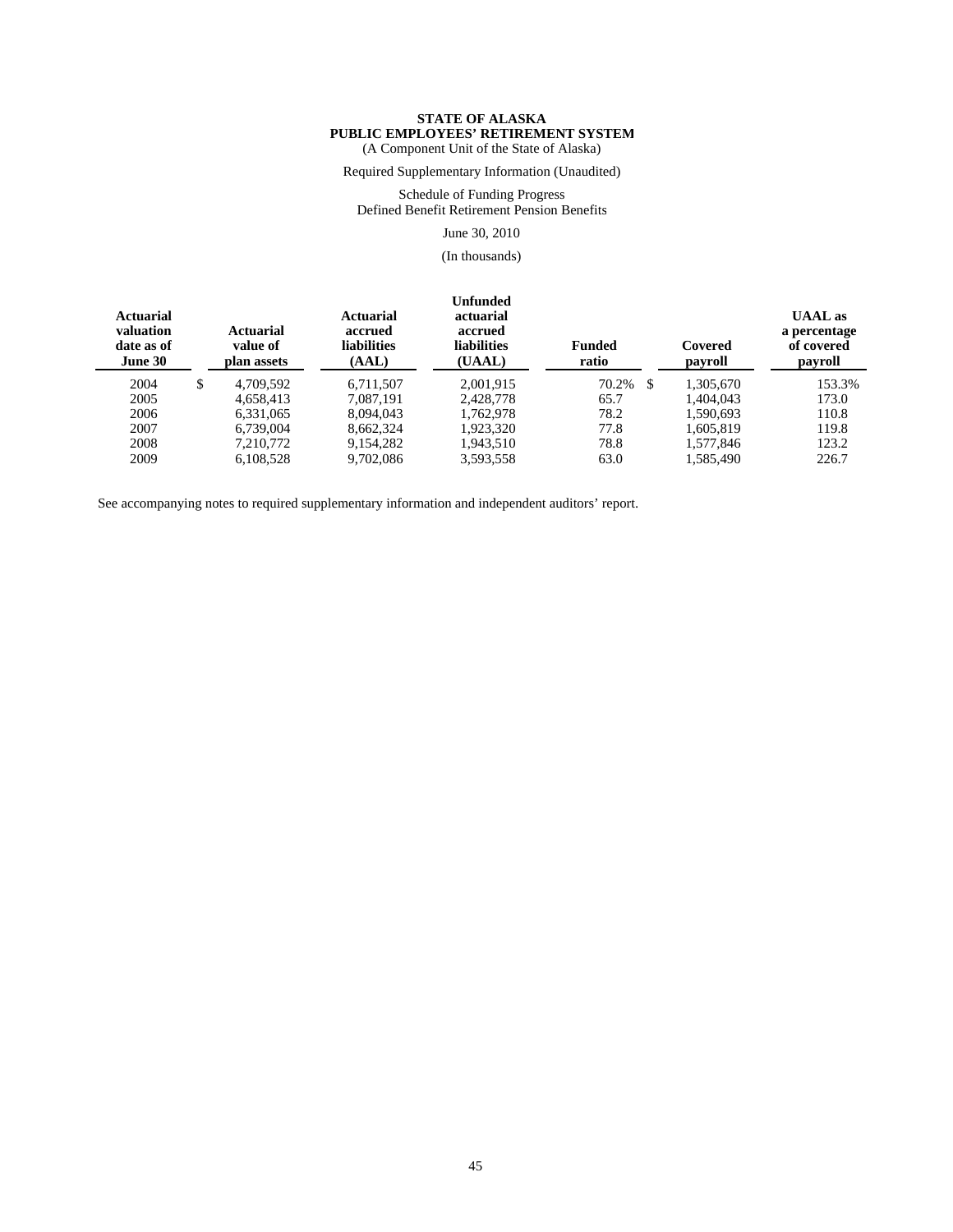Required Supplementary Information (Unaudited)

Schedule of Funding Progress

Defined Benefit Retirement Postemployment Healthcare Benefits

June 30, 2010

(In thousands)

| <b>Actuarial</b><br>valuation<br>date as of<br>June 30 | <b>Actuarial</b><br>value of<br>plan assets | Actuarial<br>accrued<br><b>liabilities</b><br>(AAL) | Unfunded<br>actuarial<br>accrued<br><b>liabilities</b><br>(UAAL) | <b>Funded</b><br>ratio | Covered<br>payroll | <b>UAAL</b> as<br>a percentage<br>of covered<br>payroll |
|--------------------------------------------------------|---------------------------------------------|-----------------------------------------------------|------------------------------------------------------------------|------------------------|--------------------|---------------------------------------------------------|
| 2004                                                   | \$<br>3,320,822                             | 4.732.409                                           | 1.411.587                                                        | 70.2%<br>-S            | 1.305.670          | 108.1%                                                  |
| 2005                                                   | 3.784.506                                   | 5.757.650                                           | 1.973.144                                                        | 65.7                   | 1.404.043          | 140.5                                                   |
| 2006                                                   | 2,709,843                                   | 11.455.015                                          | 8,745,172                                                        | 23.7                   | 1,590,693          | 549.8                                                   |
| 2007                                                   | 3.161.956                                   | 11.108.553                                          | 7,946,597                                                        | 28.5                   | 1,605,819          | 494.9                                                   |
| 2008                                                   | 3.829.334                                   | 13.013.450                                          | 9,184,116                                                        | 29.4                   | 1.577.846          | 582.1                                                   |
| 2009                                                   | 4.134.450                                   | 12.770.990                                          | 8,636,540                                                        | 32.4                   | 1,585,490          | 544.7                                                   |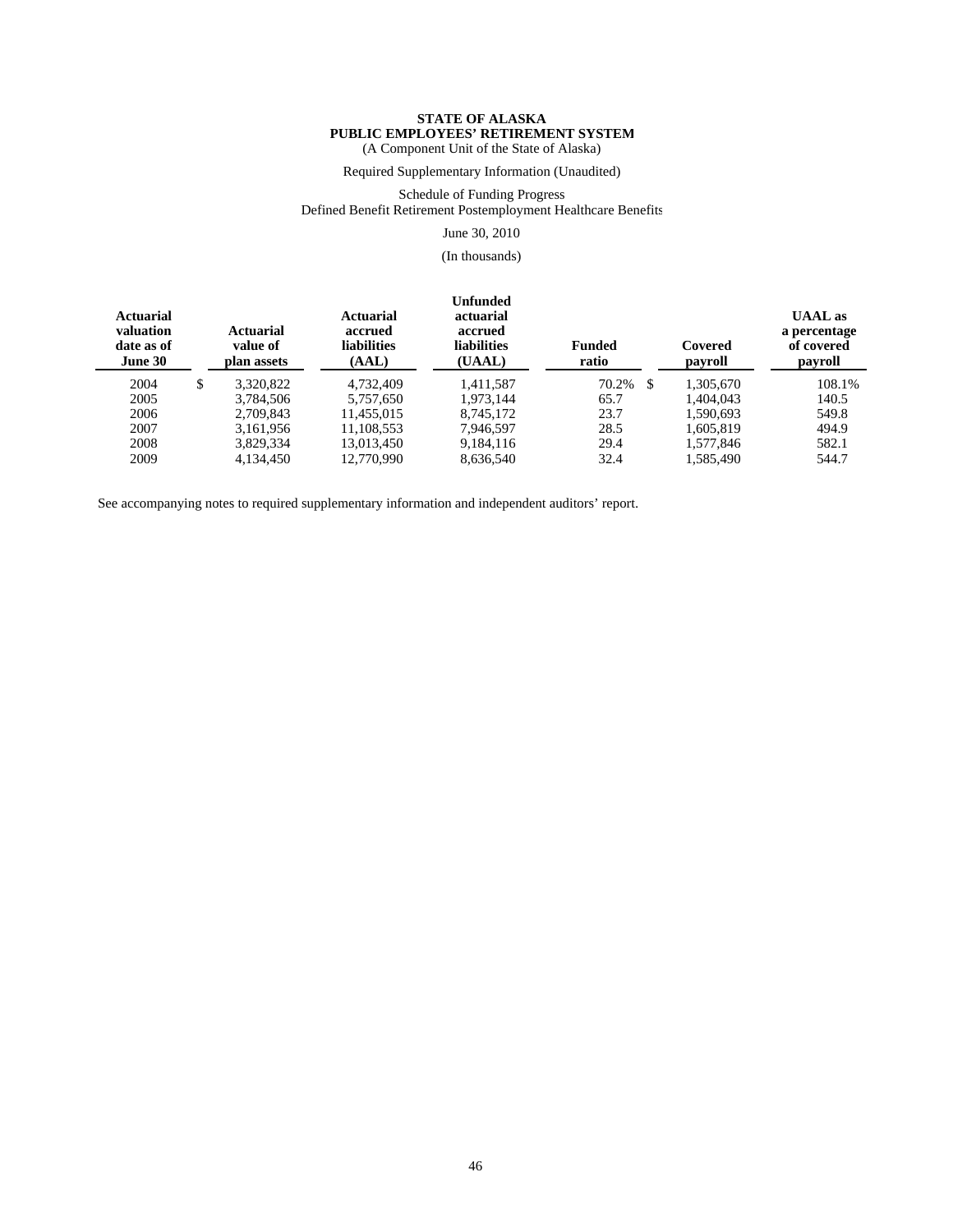Required Supplementary Information (Unaudited)

Schedule of Funding Progress

Defined Contribution Retirement Occupational Death and Disability Benefits

June 30, 2010

(In thousands)

| <b>Actuarial</b><br>valuation<br>date as of<br>June 30 | <b>Actuarial</b><br>value of<br>plan assets | Actuarial<br>accrued<br><b>liabilities</b><br>(AAL) | <b>Unfunded</b><br>actuarial<br>accrued<br>liabilities<br>(UAAL) | <b>Funded</b><br>ratio | Covered<br>payroll | <b>UAAL</b> as<br>a percentage<br>of covered<br>payroll |  |
|--------------------------------------------------------|---------------------------------------------|-----------------------------------------------------|------------------------------------------------------------------|------------------------|--------------------|---------------------------------------------------------|--|
| 2007                                                   | 188                                         | 48                                                  | (140)                                                            | 391.7%                 | 105,611            | (0.1)%                                                  |  |
| 2008                                                   | .288                                        | 242                                                 | (1,046)                                                          | 532.2                  | 203,955            | (0.5)                                                   |  |
| 2009                                                   | 3,138                                       | 403                                                 | (2,735)                                                          | 778.7                  | 314,118            | (0.9)                                                   |  |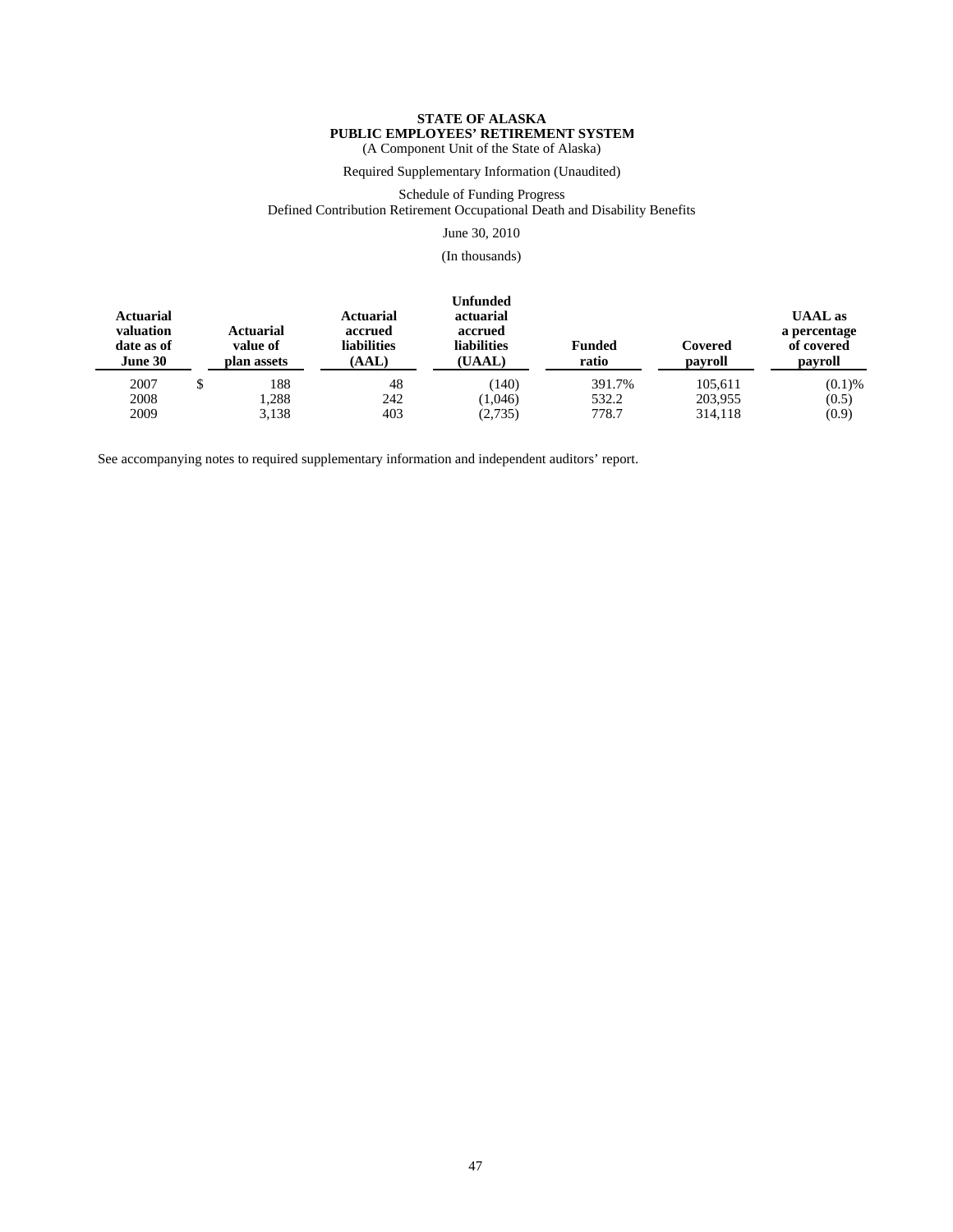Required Supplementary Information (Unaudited)

Schedule of Funding Progress Defined Contribution Retirement Retiree Medical Benefits

June 30, 2010

(In thousands)

| <b>Actuarial</b><br>valuation<br>date as of<br>June 30 | Actuarial<br>value of<br>plan assets | <b>Actuarial</b><br>accrued<br><b>liabilities</b><br>(AAL) | Unfunded<br>actuarial<br>accrued<br><b>liabilities</b><br>(UAAL) | <b>Funded</b><br>ratio | Covered<br>payroll | <b>UAAL</b> as<br>a percentage<br>of covered<br>payroll |  |
|--------------------------------------------------------|--------------------------------------|------------------------------------------------------------|------------------------------------------------------------------|------------------------|--------------------|---------------------------------------------------------|--|
| 2007                                                   | .067                                 | 803                                                        | (264)                                                            | 132.9%                 | 105.611            | (0.2)%                                                  |  |
| 2008                                                   | 2.719                                | 2.123                                                      | (596)                                                            | 128.1                  | 203.955            | (0.3)                                                   |  |
| 2009                                                   | 5,475                                | 4.594                                                      | (881)                                                            | 119.2                  | 314,118            | (0.3)                                                   |  |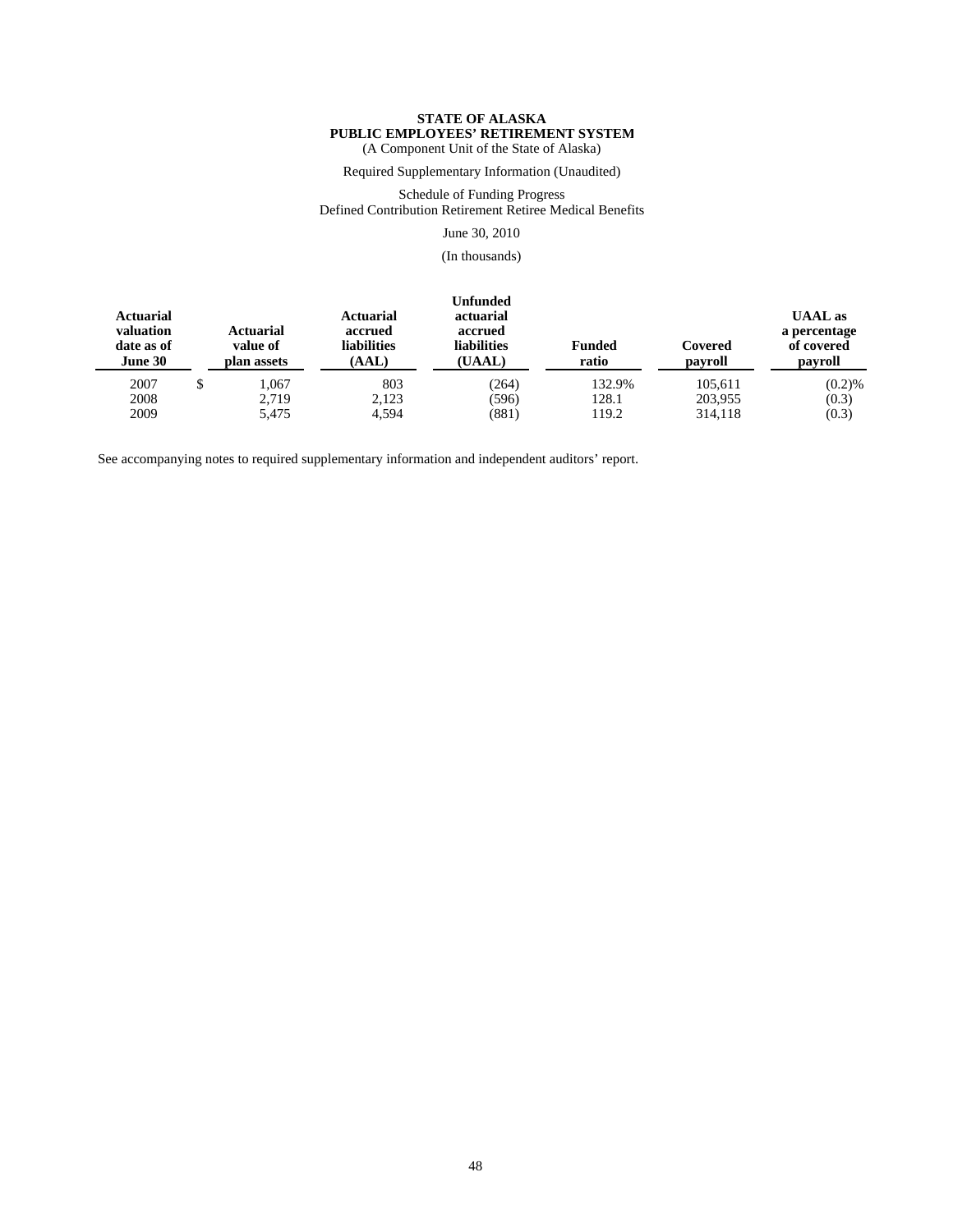### Required Supplementary Information (Unaudited)

Schedule of Contributions from Employers and the State of Alaska Defined Benefit Retirement Pension and Postemployment Healthcare Benefit

#### June 30, 2010

**Postemployment**

#### (In thousands)

|            |                        |         |                                     |         |                                | гоменногопиент<br>healthcare<br><b>Pension percentage</b> |                                           |           |                     |  |
|------------|------------------------|---------|-------------------------------------|---------|--------------------------------|-----------------------------------------------------------|-------------------------------------------|-----------|---------------------|--|
|            | Actuarial<br>valuation |         | <b>Annual required contribution</b> |         | contributed<br><b>By State</b> |                                                           | percentage contributed<br><b>By State</b> |           | Total<br>percentage |  |
| Year ended | date as of             |         | Postemployment                      |         | Bv                             | of Alaska                                                 | Bv                                        | of Alaska | contributed         |  |
| June 30    | June 30 $^{(1)}$       | Pension | healthcare                          | Total   | employer                       | (note 3)                                                  | employer                                  | (note 3)  | (note 3)            |  |
| 2005       | 2002                   | 234,361 | 142.393                             | 376,754 | 47.3%                          | $-$ %                                                     | 47.3%                                     | $-$ %     | 47.3%               |  |
| 2006       | 2003                   | 249,488 | 166,749                             | 416,237 | 61.0                           | 4.4                                                       | 61.0                                      | 4.4       | 65.4                |  |
| 2007       | 2004                   | 268,742 | 189.495                             | 458,237 | 73.2                           | 4.1                                                       | 73.2                                      | 4.1       | 77.3                |  |
| 2008       | 2005                   | 140,729 | 370,456                             | 511.185 | 71.2                           | 36.2                                                      | 71.2                                      | 36.2      | 107.4               |  |
| 2009       | 2006                   | 166,016 | 391.321                             | 557,337 | 68.1                           | 48.0                                                      | 68.1                                      | 41.4      | 111.4               |  |
| 2010       | 2007                   | 162,177 | 275,306                             | 437.483 | 87.7                           | 27.4                                                      | 90.9                                      | 23.1      | 14.4ء               |  |

 $^{(1)}$  Actuarial valuation related to annual required contribution for fiscal year.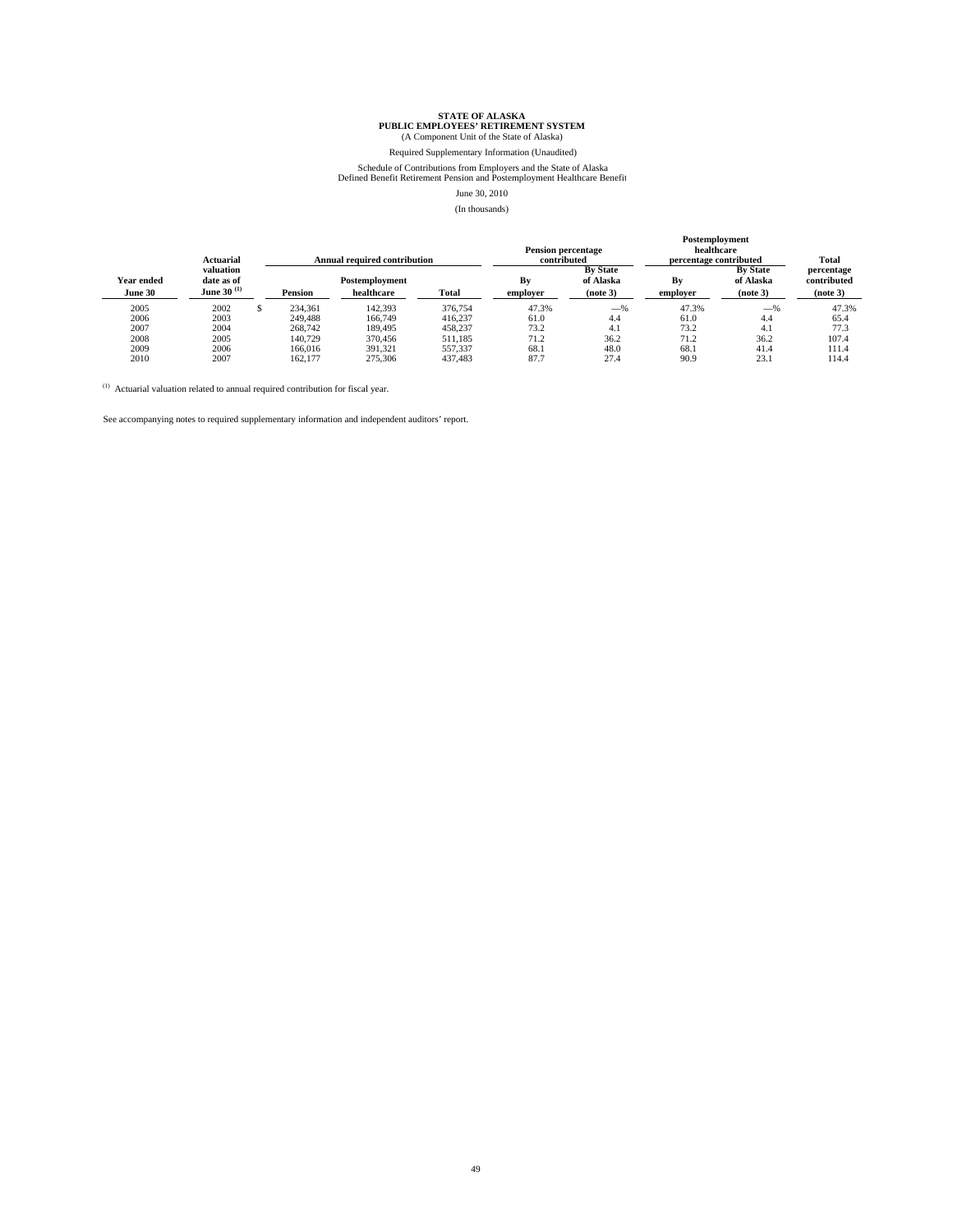(A Component Unit of the State of Alaska)

Required Supplementary Information (Unaudited)

Schedule of Contributions Defined Contribution Retirement Occupational Death and Disability Benefits

June 30, 2010

(In thousands)

| <b>Year ended</b><br>June 30 |   | <b>Annual</b><br>required<br>contribution | <b>Percentage of</b><br><b>ARC</b> contributed |  |
|------------------------------|---|-------------------------------------------|------------------------------------------------|--|
| 2007                         | S | 181                                       | 100.0%                                         |  |
| 2008                         |   | 1,063                                     | 100.0                                          |  |
| 2009                         |   | 1,787                                     | 100.0                                          |  |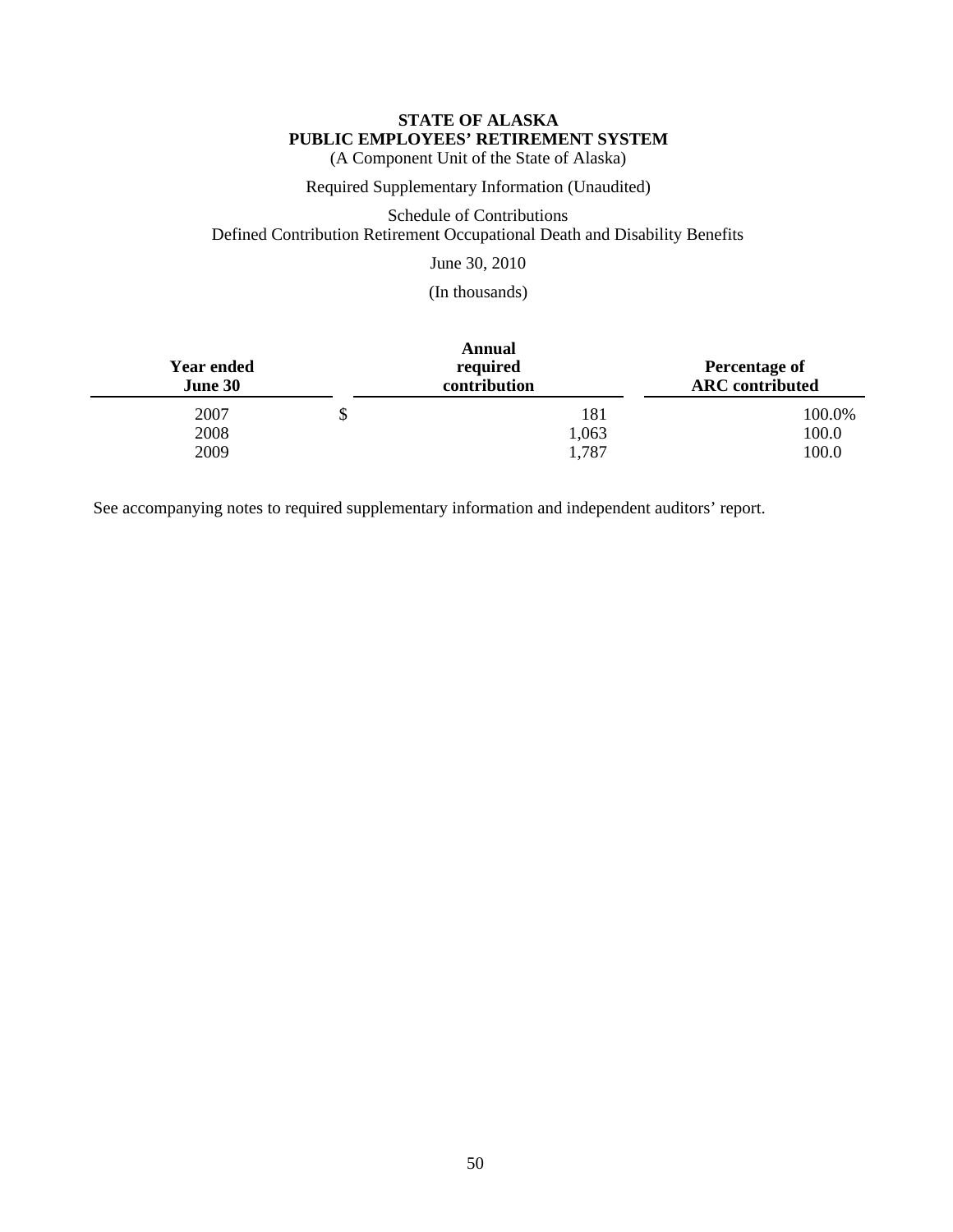(A Component Unit of the State of Alaska)

Required Supplementary Information (Unaudited)

Schedule of Contributions Defined Contribution Retirement Retiree Medical Benefits

June 30, 2010

(In thousands)

| <b>Year ended</b><br>June 30 |   | <b>Annual</b><br>required<br>contribution | <b>Percentage of</b><br><b>ARC</b> contributed |  |
|------------------------------|---|-------------------------------------------|------------------------------------------------|--|
| 2007                         | Φ | 1,028                                     | 100.0%                                         |  |
| 2008                         |   | 1,845                                     | 85.0                                           |  |
| 2009                         |   | 3,152                                     | 85.0                                           |  |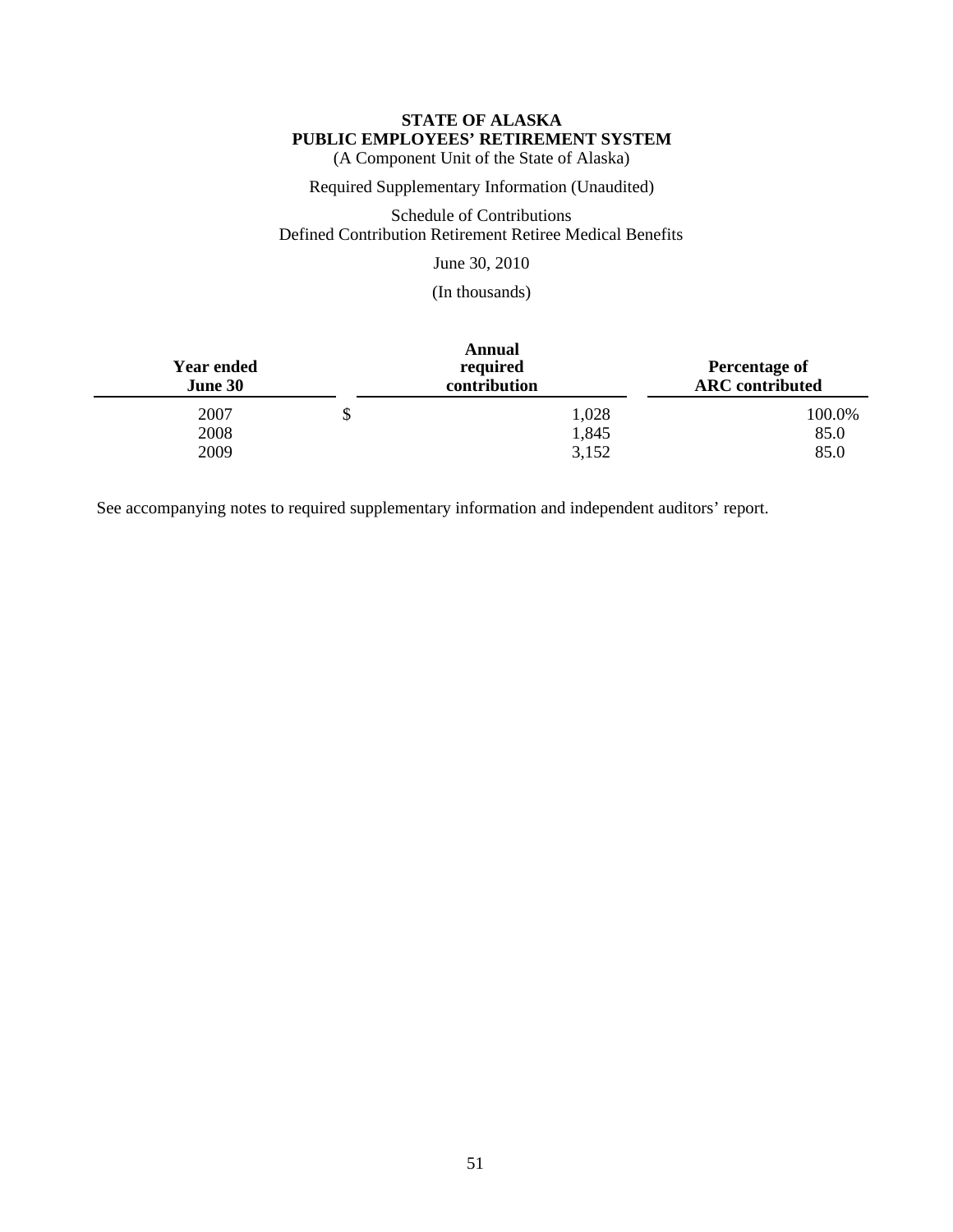(A Component Unit of the State of Alaska)

Notes to Required Supplemental Information (Unaudited)

June 30, 2010

### **(1) Description of Schedule of Funding Progress**

Each time a new benefit is added which applies to service already rendered, an "unfunded actuarial accrued liability" is created. Laws governing the System require that these additional liabilities be financed systematically over a period of future years. Also, if actual financial experiences are less favorable than assumed financial experiences, the difference is added to the unfunded actuarial accrued liability.

In an inflationary economy, the value of the dollar is decreasing. This environment results in employee pay increasing in dollar amounts resulting in unfunded actuarial accrued liabilities increasing in dollar amounts, all at a time when the actual value of these items, in real terms, may be decreasing.

### **(2) Actuarial Assumptions and Methods**

The actuarial valuation was prepared by Buck Consultants. The significant actuarial assumptions used in the defined benefit pension and postemployment healthcare benefit plan valuation as of June 30, 2009 are as follows:

- (a) Actuarial cost method entry age actuarial cost, funding surplus or unfunded actuarial accrued liability is amortized over 25 years as a level percentage of pay.
- (b) Valuation of assets recognizes 20% of the difference between actual and expected investment return in each of the current and preceding four years. This method was phased in over the next five years. All assets are valued at fair value. Valuation assets are constrained to a range of 80% to 120% of the market value of assets.
- (c) Valuation of medical benefits base claims cost rates are incurred healthcare cost expressed as a rate per member per year. Separate analysis is limited by the availability and credibility of cost and enrollment data for each component of cost. This valuation reflects nonprescription claims separated by Medicare status, including eligibility of free Part A coverage. Prescription costs are analyzed separately as in prior valuations. Administrative costs are assumed in the final per capita claims cost rates used for valuation purposes. Analysis to date on Medicare Part A coverage is limited since Part A coverage is not available by individual, nor is this status incorporated into historical claim data. Valuation assumes that 3.5% of the active and inactive workforce will not qualify for free Part A coverage when they retire. Similarly, the valuation assumes that 3.5% of the current Medicare retiree population does not receive Part A coverage.
- (d) Investment return/discount rate 8.25% per year (geometric), compounded annually, net of expenses.
- (e) Salary scale inflation 3.5% per year. Peace Officer/Firefighter Merit 2.5% per year for the first 6 years of employment, 0.5% thereafter. Productivity 0.5% per year. Others: Merit – 5.5% per year grading down to 1.5% after 5 years; for more than 6 years of service, 1.0% grading down to 0%. Productivity  $-0.5%$  per year.
- (f) Payroll growth  $-4.0\%$  per year (inflation + productivity).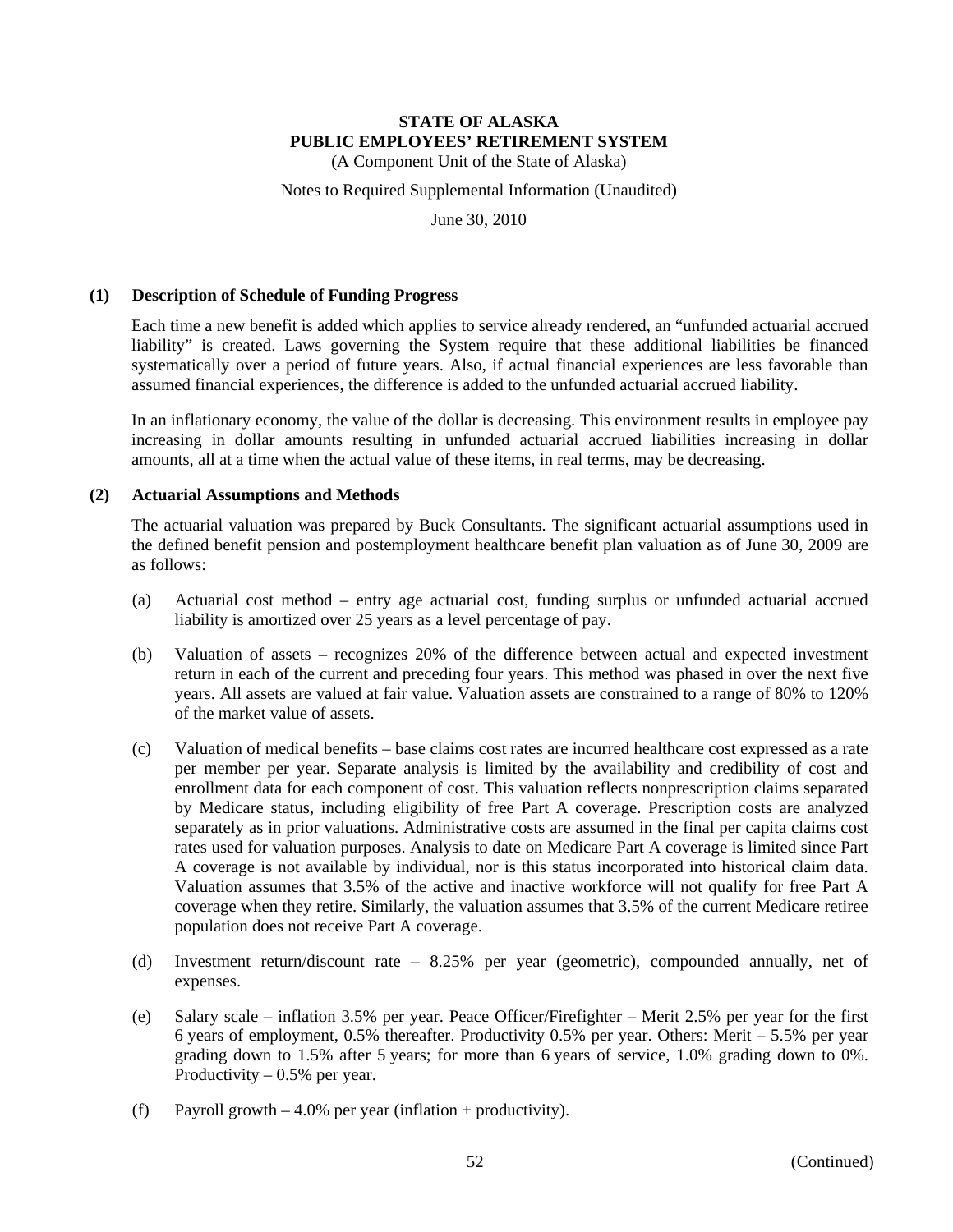(A Component Unit of the State of Alaska)

Notes to Required Supplemental Information (Unaudited)

June 30, 2010

### **(2) Actuarial Assumptions and Methods (cont.)**

- (g) Total inflation total inflation as measured by the Consumer Price Index for urban and clerical workers for Anchorage is assumed to increase 3.5% annually.
- (h) Mortality (Preretirement) Peace Officer/Firefighters: 1994 Group Annuity Mortality Basic Table for males and females, 1994 base year without margin. Others: based upon the 2001-2005 actual experience. 42% of 1994 Group Annuity Table, 1994 Base Year without margin for males and females. Deaths are assumed to be occupational 75% of the time for Peace Officer/Firefighters, 50% of the time for Others.
- (i) Mortality (Postretirement) 1994 Group Annuity Mortality Basic Table for males and females, 1994 Base Year without margin.
- (j) Turnover based upon the 2001-2005 actual withdrawal experience.
- (k) Disability incidence rates based upon the 2001-2005 actual experience. Post-disability mortality in accordance with the 1979 Pension Benefit Guaranty Corporation Disability Mortality Table to reflect mortality of those receiving disability benefits under Social Security. Disabilities are assumed to be occupational 75% of the time for Peace Officers/Firefighters, 50% of the time for Others.
- (l) Retirement retirement rates based on the 2001-2005 actual experience. Deferred vested members are assumed to retire at their earliest retirement date.
- (m) Marriage and age difference wives are assumed to be three years younger than husbands. 80% of male members and 70% of female members are assumed to be married.
- (n) Dependent children benefits to dependent children have been valued assuming members who are married and between the ages of 25 and 45 have two dependent children.
- (o) Contribution refunds 15% of terminating members with vested benefits are assumed to have their contributions refunded. 100% of those with nonvested benefits are assumed to have their contributions refunded.
- (p) Cost of Living Allowance (COLA) of those benefit recipients who are eligible for the COLA, 60% are assumed to remain in Alaska and receive the COLA.
- (q) Post-retirement pension adjustment (PRPA) 50% and 75% of assumed inflation, or 1.75% and 2.625% respectively, is valued for the annual automatic PRPA as specified in the statute.
- (r) Expenses all expenses are net of the investment return assumption.
- (s) Part-time status part-time members are assumed to earn 1.00 year of credited service per year for Peace Officer/Firefighters and 0.65 years of credited service per year for Other members.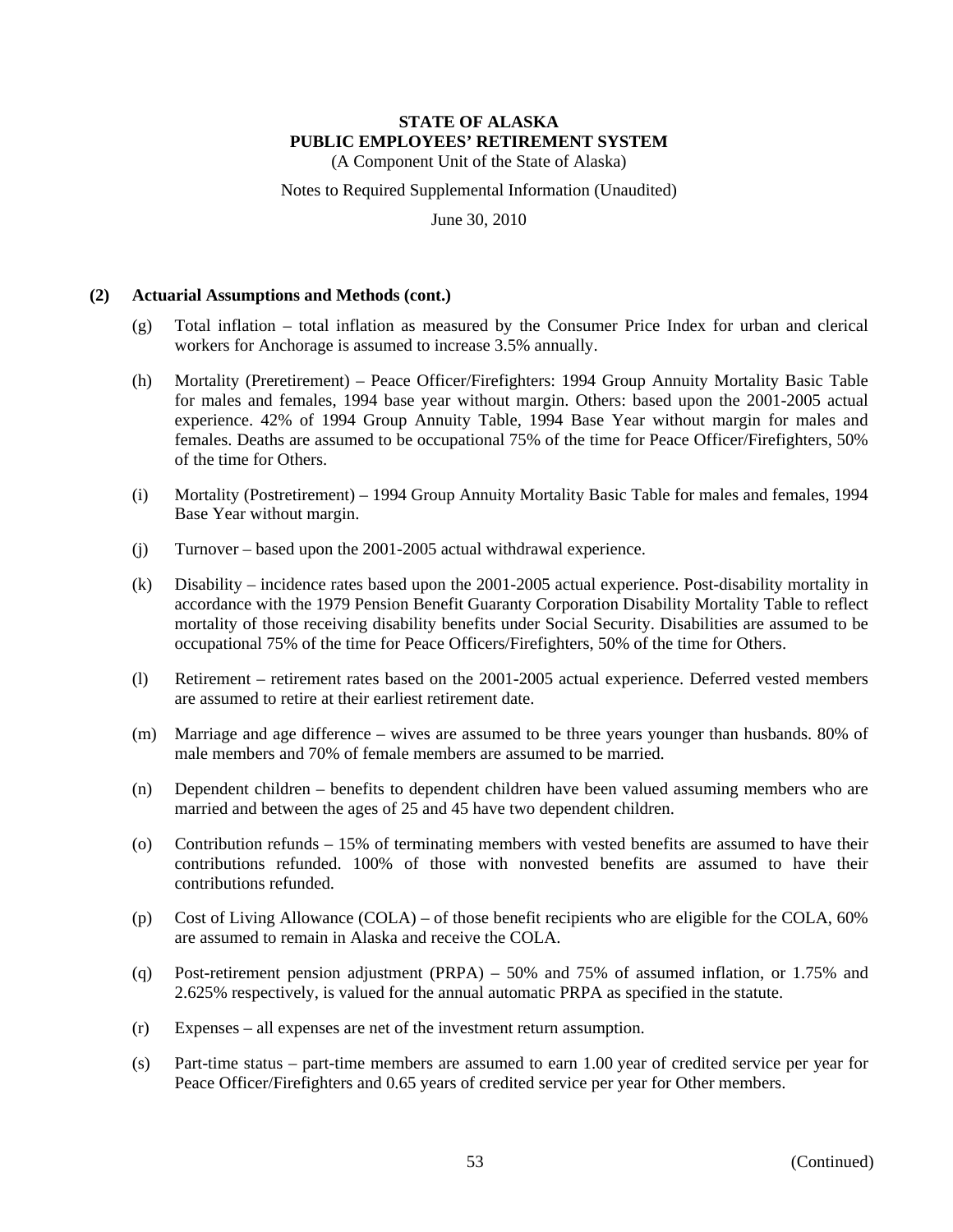(A Component Unit of the State of Alaska)

Notes to Required Supplemental Information (Unaudited)

June 30, 2010

### **(2) Actuarial Assumptions and Methods (cont.)**

- (t) Final Average Earnings final average earnings is provided on the data for active members. This amount is used as a minimum in the calculation of the average earnings in the future.
- (u) Per capita claims cost sample claims cost rates for FY10 medical benefits are shown below:

|                       | <b>Medical</b> | Prescription<br>drugs |
|-----------------------|----------------|-----------------------|
| Pre-Medicare          | 7,503          | 2,419                 |
| Medicare Part A and B | 1,336          | 2,419                 |
| Medicare Part B Only  | 4,754          | 2.419                 |
| Medicare Part D       | N/A            | 477                   |

- (v) Third party administrator fees \$153.33 per person per year; assumed trend rate of 5% per year.
- (w) Health cost trend the table below shows the rate used to project the cost from the shown fiscal year to the next fiscal year. For example, 8.0% is applied to the FY09 rate claims cost to get the FY10 claims costs.

| <b>Fiscal year</b> | <b>Medical</b> | <b>Prescription</b><br>drugs |  |
|--------------------|----------------|------------------------------|--|
| 2010               | 7.5%           | 9.6%                         |  |
| 2011               | 6.9            | 8.3                          |  |
| 2012               | 6.4            | 7.1                          |  |
| 2013               | 5.9            | 5.9                          |  |
| 2014               | 5.9            | 5.9                          |  |
| 2015               | 5.9            | 5.9                          |  |
| 2016               | 5.9            | 5.9                          |  |
| 2025               | 5.8            | 5.8                          |  |
| 2050               | 5.7            | 5.7                          |  |
| 2100               | 5.1            | 5.1                          |  |

For the June 30, 2008 valuation and later, the Society of Actuaries' Healthcare Cost Trend Model is used to project medical and prescription drug cost. This model effectively begins estimating trend amount beginning in 2012, and projects out to 2100. This model has been adopted by the Society of Actuaries, and has been populated with assumptions that are specific to the State of Alaska.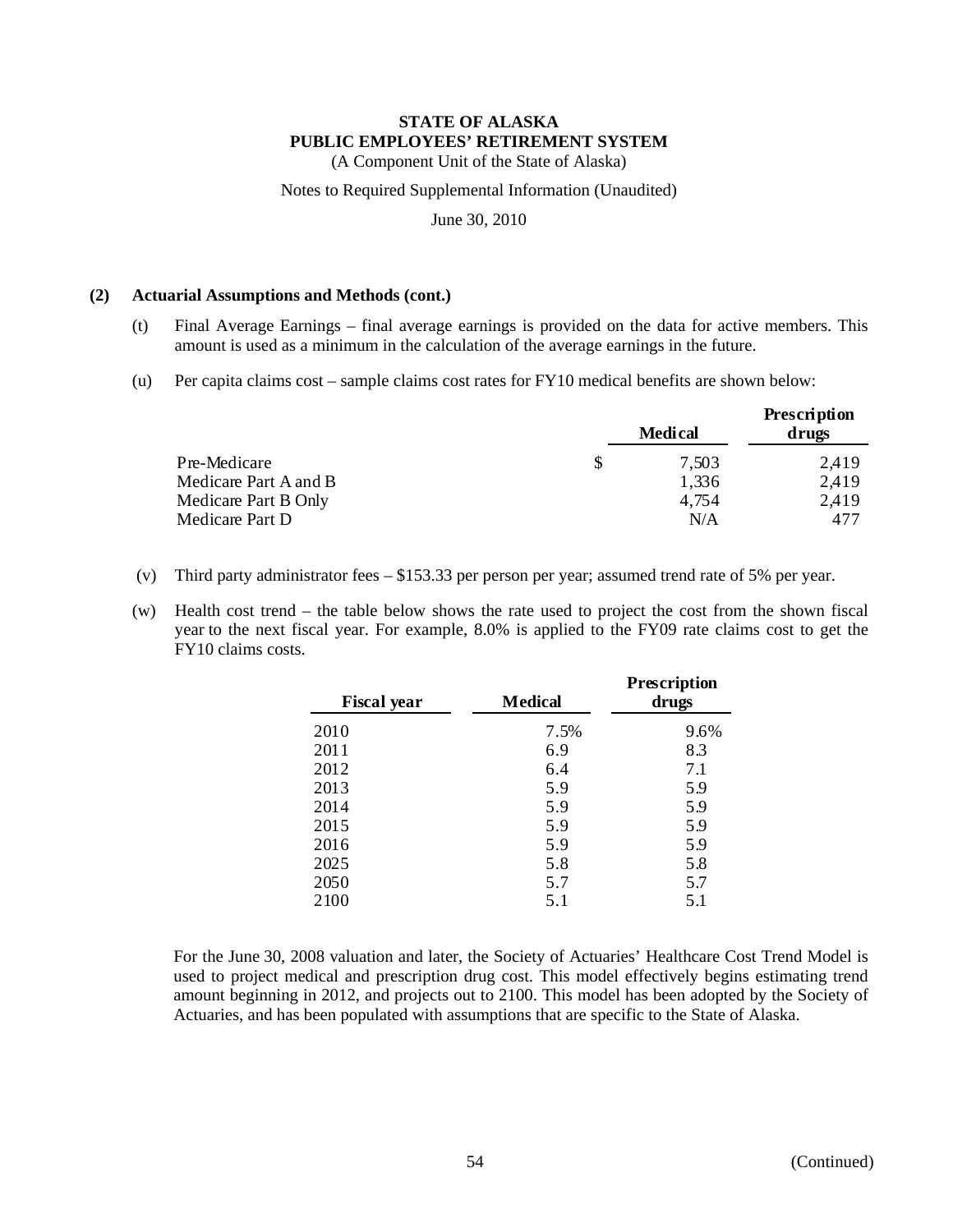(A Component Unit of the State of Alaska)

Notes to Required Supplemental Information (Unaudited)

June 30, 2010

## **(2) Actuarial Assumptions and Methods (cont.)**

(x) Aging Factors:

| Age       | <b>Medical</b> | <b>Prescription</b><br>drugs |
|-----------|----------------|------------------------------|
| $0 - 44$  | 2.0%           | 4.5%                         |
| $45 - 54$ | 2.5            | 3.5                          |
| $55 - 64$ | 3.5            | 3.0                          |
| $65 - 74$ | 4.0            | 1.5                          |
| $75 - 84$ | 1.5            | 0.5                          |
| $85 - 94$ | 0.5            |                              |
| $95+$     |                |                              |

(y) Retired member contributions for medical benefits – currently contributions are required for PERS members who are under age 60 and have less than 30 years of service (25 for Peace Officer/Firefighter). Eligible Tier 1 members are exempt from contribution requirements. Annual FY10 contributions based on monthly rates shown below for calendar 2009 and 2010 are assumed based on the coverage category for current retirees. The composite rate shown is used for current active and inactive members in Tier 2 or 3 who are assumed to retire prior to age 60 with less than 30 years of service and who are not disabled:

|                        |   | Calendar 2010          | Calendar 2009                  |                                |
|------------------------|---|------------------------|--------------------------------|--------------------------------|
| Coverage category      |   | Annual<br>contribution | <b>Monthly</b><br>contribution | <b>Monthly</b><br>contribution |
| Retiree only           | S | 8,628                  | 719                            | 631                            |
| Retiree and spouse     |   | 17,268                 | 1,439                          | 1,262                          |
| Retiree and child(ren) |   | 12,192                 | 1,016                          | 891                            |
| Retiree and family     |   | 20,832                 | 1,736                          | 1,523                          |
| Composite              |   | 12,816                 | 1,068                          | 937                            |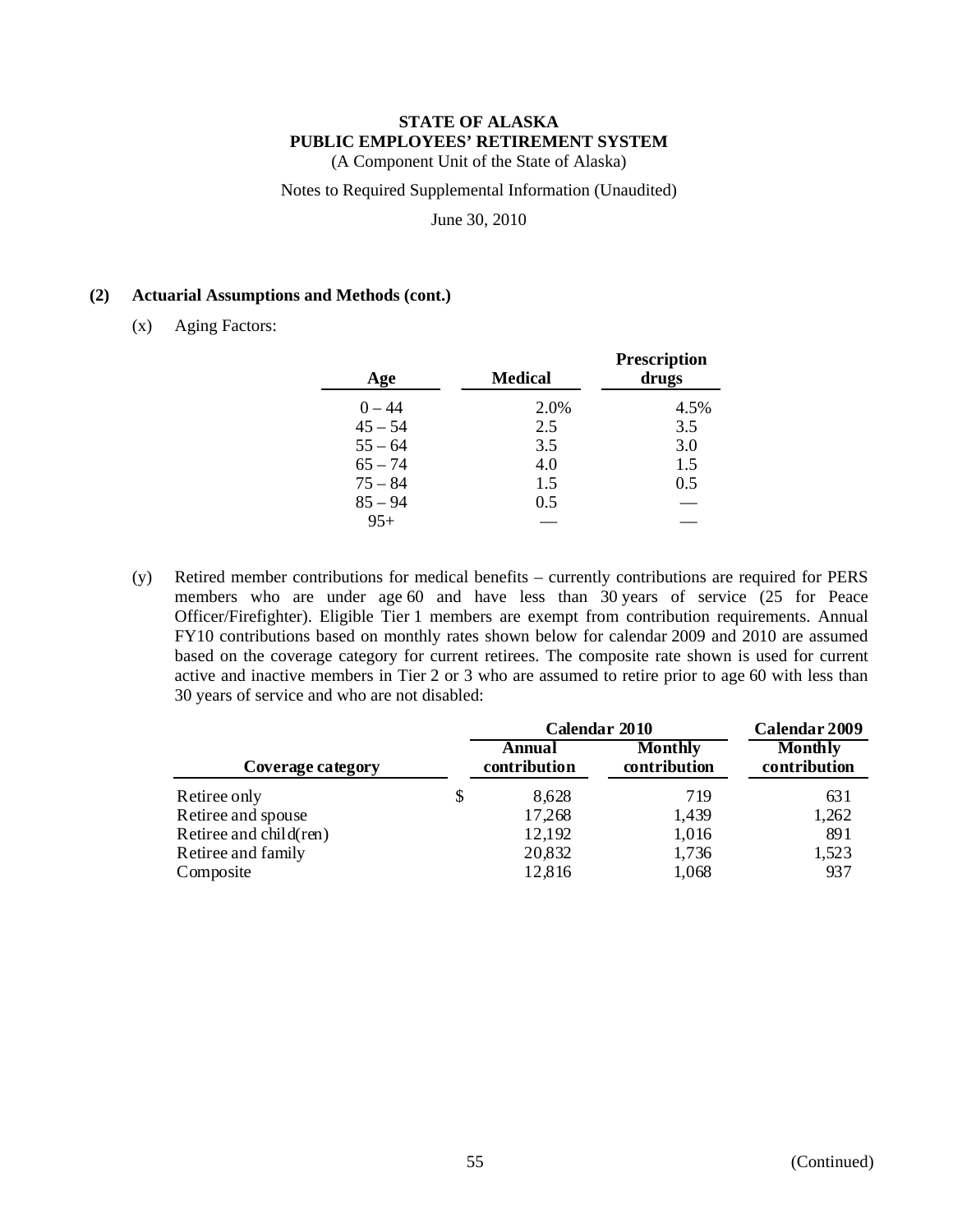(A Component Unit of the State of Alaska)

Notes to Required Supplemental Information (Unaudited)

June 30, 2010

### **(2) Actuarial Assumptions and Methods (cont.)**

(z) Trend rate for retired member contributions – the table below shows the rate used to project the retired member medical contributions from the shown fiscal year to the next fiscal year. For example, 7.0% is applied to the FY10 retired member medical contributions to get the FY11 retired member medical contributions.

| Fiscal year:   |      |
|----------------|------|
| 2010           | 7.0% |
| 2011           | 6.7  |
| 2012           | 6.3  |
| 2013           | 6.0  |
| 2014           | 5.7  |
| 2015           | 5.3  |
| 2016           | 5.0  |
| 2017           | 5.0  |
| 2018 and later | 5.0  |

Graded trend rates for retired member medical contributions were reinitialized for the June 30, 2005 valuation. Note that actual FY09 retired member medical contributions are reflected in the valuation so trend on such contribution during FY09 is not applicable.

(aa) Healthcare participation – 100% of members and their spouses are assumed to elect the healthcare benefits as soon as they are eligible.

The significant actuarial assumptions used in the defined contribution retirement plan occupational death and disability and retiree medical benefit plan valuation as of June 30, 2009 are as follows:

- (a) Actuarial cost method entry age actuarial cost, funding surplus or unfunded accrued liability is amortized over 25 years as a level percentage of expected payroll.
- (b) Valuation of assets recognizes 20% of the investment gain or loss in each of the current and preceding four years. This method will be phased in over five years. Market Value of Assets were \$0 as of June 30, 2006. All assets are valued at market value. Valuation assets are constrained to a range of 80% to 120% of market value of assets.
- (c) Valuation of retiree medical benefits due to lack of experience for the DCR Plan only, base claims cost are based on those described in the actuarial valuation as of June 30, 2009 for defined benefit pension and postemployment healthcare benefit plan (PERS DB Plan) with some adjustments. The claim costs were adjusted to reflect the differences between the DCR medical plan and the DB medical plan. These differences include different coverage levels and an indexing of the retiree out-of-pocket dollar amounts. To account for higher initial copays, deductibles and out-of-pocket limits, fiscal year 2009 claims cost were reduced to 5.9% for medical and 0.7% for prescription drugs. Retiree out-of-pocket amounts were indexed 4.8% each year to reflect the effect of the deductible leveraging on trend, putting the annual projected trend cost to the ultimate trend rate.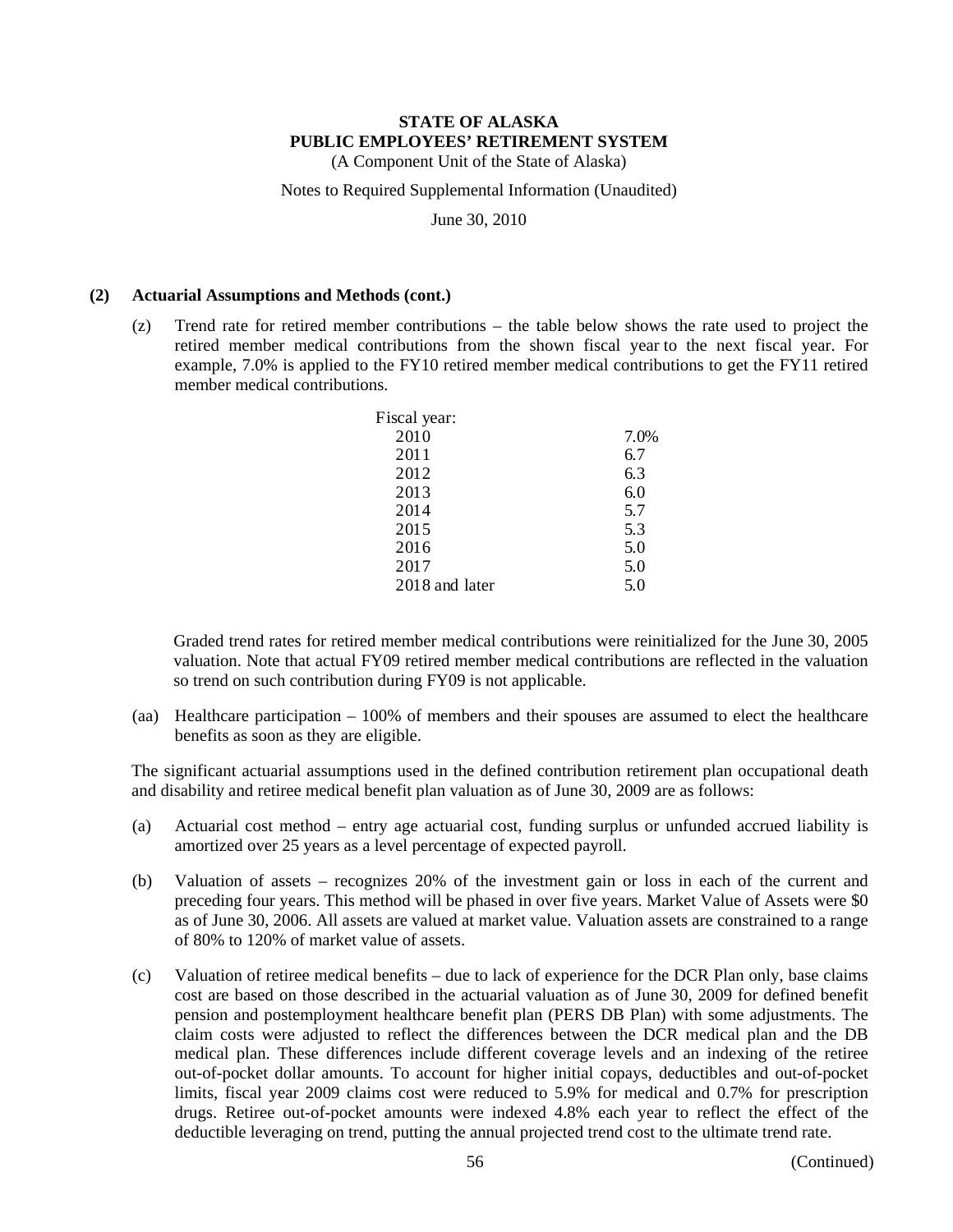(A Component Unit of the State of Alaska)

Notes to Required Supplemental Information (Unaudited)

June 30, 2010

### **(2) Actuarial Assumptions and Methods (cont.)**

- (d) Investment return/discount rate 8.25% per year, compounded annually, net of expenses.
- (e) Salary scale inflation 3.5% per year. Peace Officer/Firefighter Merit 2.5% per year for the first 6 years of employment, 0.5% thereafter. Productivity 0.5% per year. Others: Merit – 5.5% per year grading down to 1.5% after 5 years; for more than 6 years of service, 1.0% grading down to 0%. Productivity  $-0.5%$  per year.
- (f) Payroll growth  $-4.0\%$  per year.
- (g) Total inflation total inflation as measured by the Consumer Price Index for urban and clerical workers for Anchorage is assumed to increase 3.5% annually.
- (h) Mortality (Preretirement) Peace Officer/Firefighters: 1994 Group Annuity Mortality Basic Table for males and females, 1994 base year without margin. Others: based upon the 2001-2005 actual mortality experience of the PERS DB Plan. 42% of the 1994 Group Annuity Table, 1994 Base Year without margin for males and females. Deaths are assumed to be occupational 75% of the time for Peace Officer/Firefighters, 50% of the time for Others.
- (i) Mortality (Postretirement) 1994 Group Annuity Mortality Basic Table for males and females, 1994 Base Year without margin.
- (j) Turnover select rates were estimated and ultimate rates were set to the PERS DB Plan's rate loaded by 10%.
- (k) Disability incidence rates based upon the 2001-2005 actual experience of the PERS DB Plan. Post-disability mortality in accordance with the 1979 Pension Benefit Guaranty Corporation Disability Mortality Table to reflect mortality of those receiving disability benefits under Social Security. Disabilities are assumed to be occupational 75% of the time for Peace Officers/Firefighters, 50% of the time for Others.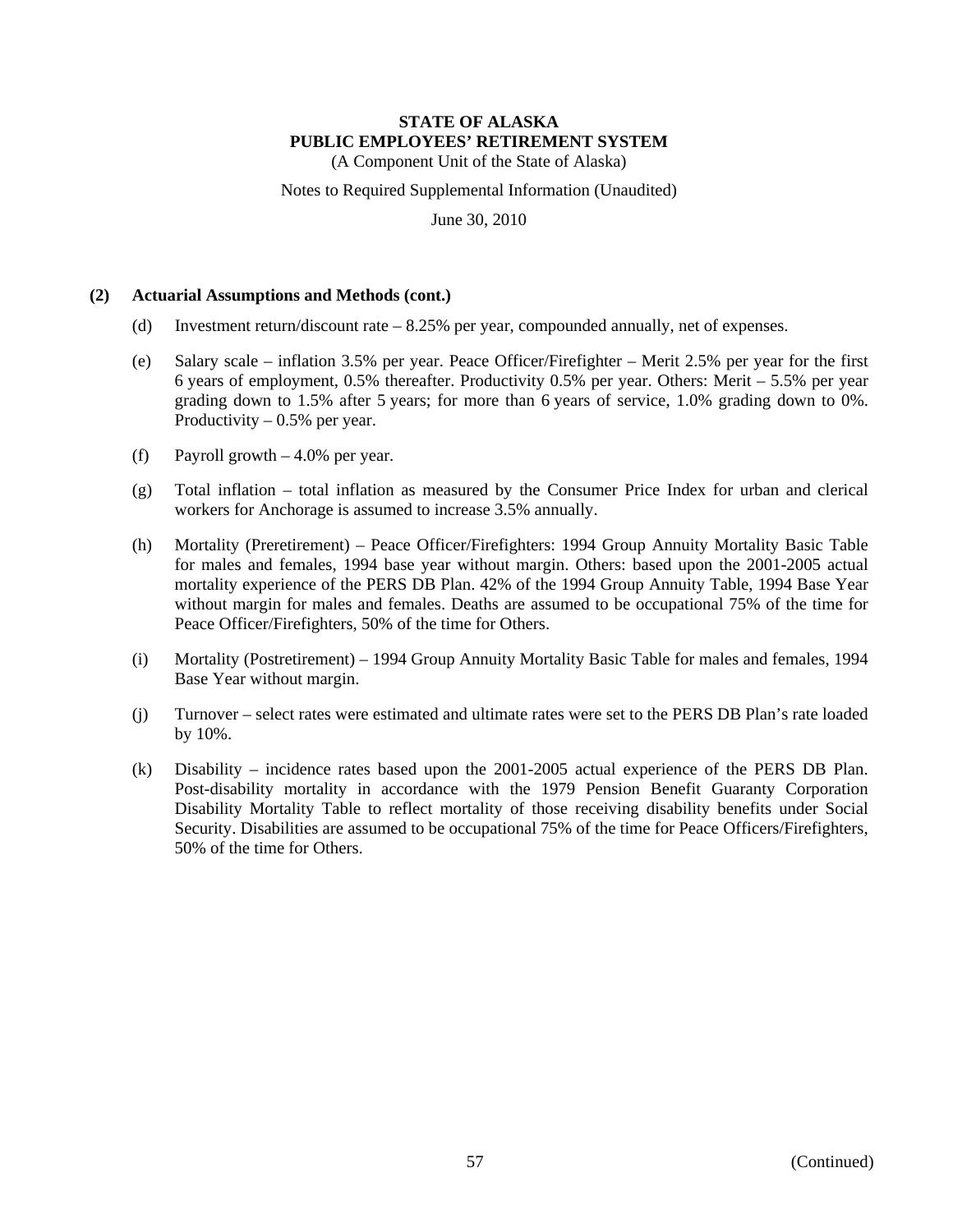(A Component Unit of the State of Alaska)

Notes to Required Supplemental Information (Unaudited)

June 30, 2010

### **(2) Actuarial Assumptions and Methods (cont.)**

(l) Retirement – retirement rates were estimated in accordance with the following table:

| Age   | Rate           |
|-------|----------------|
| < 55  | 2%             |
| 55-59 | 3              |
| 60    | 5              |
| 61    | $\overline{5}$ |
| 62    | 10             |
| 63    | 5              |
| 64    | 5              |
| 65    | 25             |
| 66    | 25             |
| 67    | 25             |
| 68    | 20             |
| 69    | 20             |
| 70    | 100            |
|       |                |

- (m) Marriage and age difference wives are assumed to be three years younger than husbands. 80% of male members and 70% of female members are assumed to be married.
- (n) Expenses all expenses are net of the investment return assumption.
- (o) Per capita claims cost sample claims cost rates for FY10 medical benefits are shown below:

|                       |   | <b>Medical</b> | <b>Prescription</b><br>drugs |
|-----------------------|---|----------------|------------------------------|
| Pre-Medicare          | S | 7,503          | 2,419                        |
| Medicare Part A and B |   | 1,336          | 2,419                        |
| Medicare Part B Only  |   | 4,754          | 2,419                        |
| Medicare Part D       |   | N/A            | 477                          |

- (p) Third party administrator fees \$153.33 per person per year; assumed trend rate of 5% per year.
- (q) Base claims cost adjustments due to higher initial copays, deductibles, out-of-pocket limits and member cost sharing compared to the DB medical plan, the following adjustments were made: 0.941 for medical plan, 0.993 for the prescription drug plan, and 0.952 for the annual indexing for member cost sharing.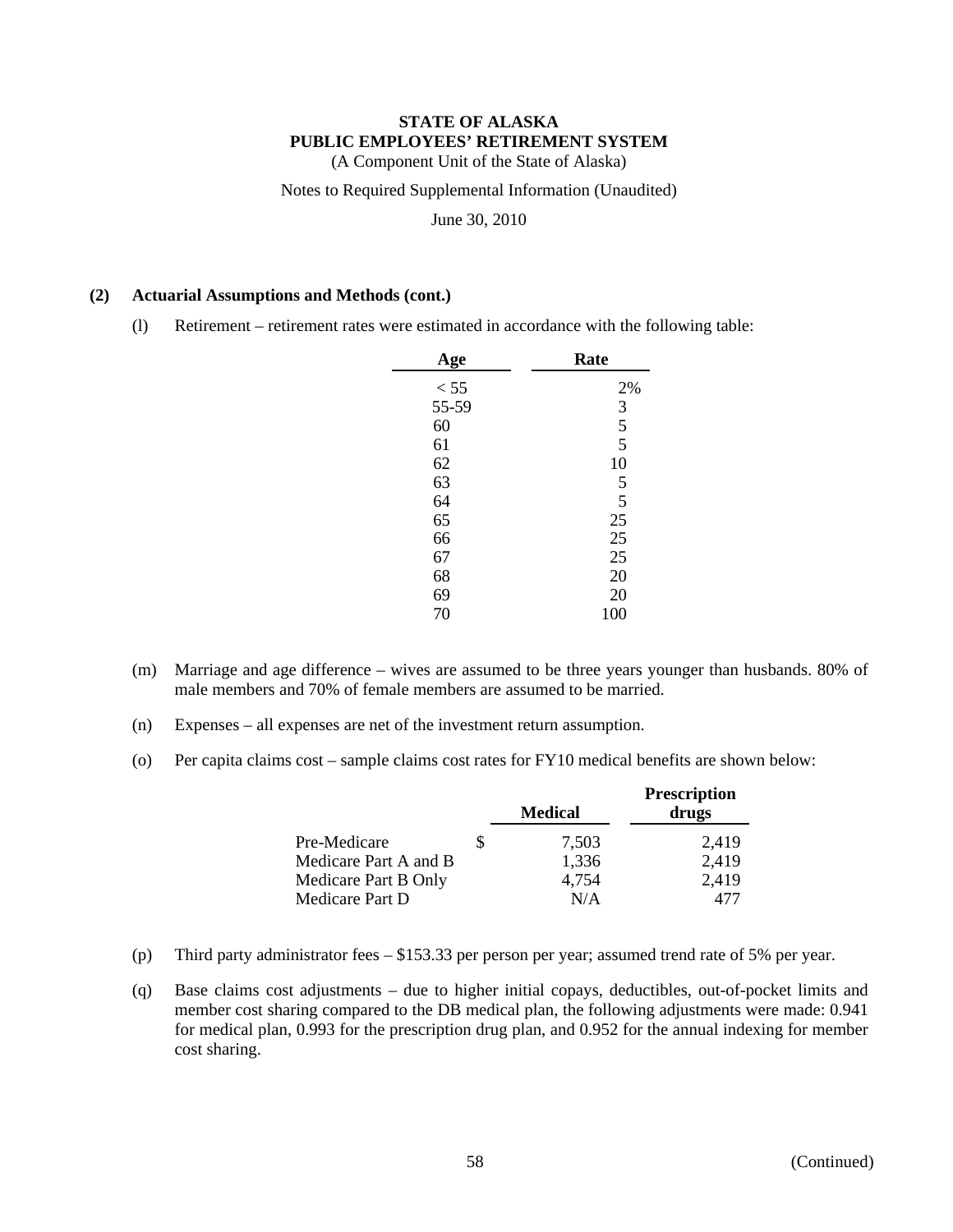(A Component Unit of the State of Alaska)

Notes to Required Supplemental Information (Unaudited)

June 30, 2010

#### **(2) Actuarial Assumptions and Methods (cont.)**

(r) Health cost trend – the table below shows the rate used to project the cost from the shown fiscal year to the next fiscal year. For example, 7.5% is applied to the FY10 rate claims cost to get the FY11 claims costs.

| <b>Fiscal year</b> | Medical | Prescription<br>drugs |
|--------------------|---------|-----------------------|
| 2010               | 7.5%    | 9.6%                  |
| 2011               | 6.9     | 8.3                   |
| 2012               | 6.4     | 7.1                   |
| 2013               | 5.9     | 5.9                   |
| 2014               | 5.9     | 5.9                   |
| 2015               | 5.9     | 5.9                   |
| 2016               | 5.9     | 5.9                   |
| 2025               | 5.8     | 5.8                   |
| 2050               | 5.7     | 5.7                   |
| 2100               | 5.1     | 5.1                   |

For the June 30, 2008 valuation and later, the Society of Actuaries' Healthcare Cost Trend Model is used to project medical and prescription drug cost. This model effectively begins estimating trend amount beginning in 2012, and projects out to 2100. This model has been populated with assumptions that are specific to the State of Alaska.

(s) Aging Factors:

| Age       | <b>Medical</b> | <b>Prescription</b><br>drugs |
|-----------|----------------|------------------------------|
| $0 - 44$  | 2.0%           | 4.5%                         |
| $45 - 54$ | 2.5            | 3.5                          |
| $55 - 64$ | 3.5            | 3.0                          |
| $65 - 74$ | 4.0            | 1.5                          |
| $75 - 84$ | 1.5            | 0.5                          |
| $85 - 94$ | 0.5            |                              |
| $95+$     |                |                              |

(t) Retiree medical participation – 100% of member and their spouses are assumed to elect retiree medical benefits as soon as they are eligible.

The assumptions and methods, when applied in combination, fairly represent past and anticipated future experience of the System. The foregoing actuarial assumptions are based on the presumption that the System will continue. Were the System to terminate, different actuarial assumptions and other factors might be applicable in determining the actuarial present value of accumulated benefits.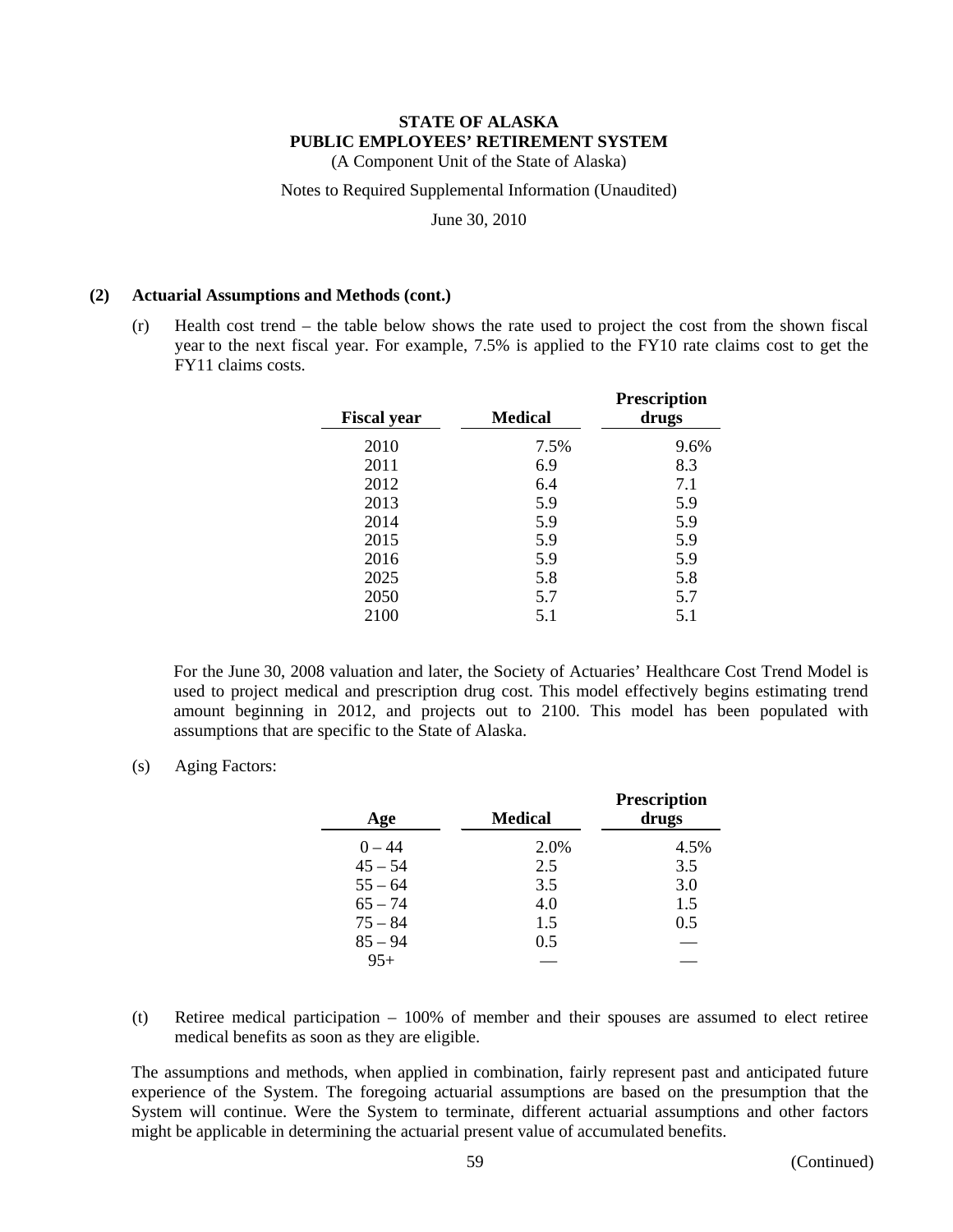(A Component Unit of the State of Alaska)

Notes to Required Supplemental Information (Unaudited)

June 30, 2010

### **(2) Actuarial Assumptions and Methods (cont.)**

### **Changes in Assumptions Since the Last Valuation**

There were no changes in assumptions from the prior valuation for the defined benefit pension and postemployment healthcare benefit plan.

There was one change in assumptions for the defined contribution retirement plan occupational death and disability and retiree medical benefits from the prior valuation. The occupational factor was changed from 100% for all deaths and disabilities to 75% for Peace Officers/Firefighters deaths and disabilities, 50% for others deaths and disabilities.

### **(3) Contributions – State of Alaska**

Alaska Statute 39.35.280 states that the State of Alaska shall contribute to the System each July 1 or, if funds are not available on July 1, as soon after July 1 as funds become available, an amount for the ensuing fiscal year that, when combined with the total employer contributions of 22%, is sufficient to pay the DB Plan's past service liability at the consolidated actuarially required contribution (ARC) adopted by the Alaska Retirement Management Board (Board) for the fiscal year. During fiscal year 2010, the actuarially required contribution adopted by the Board for fiscal year 2012 was 30.76%.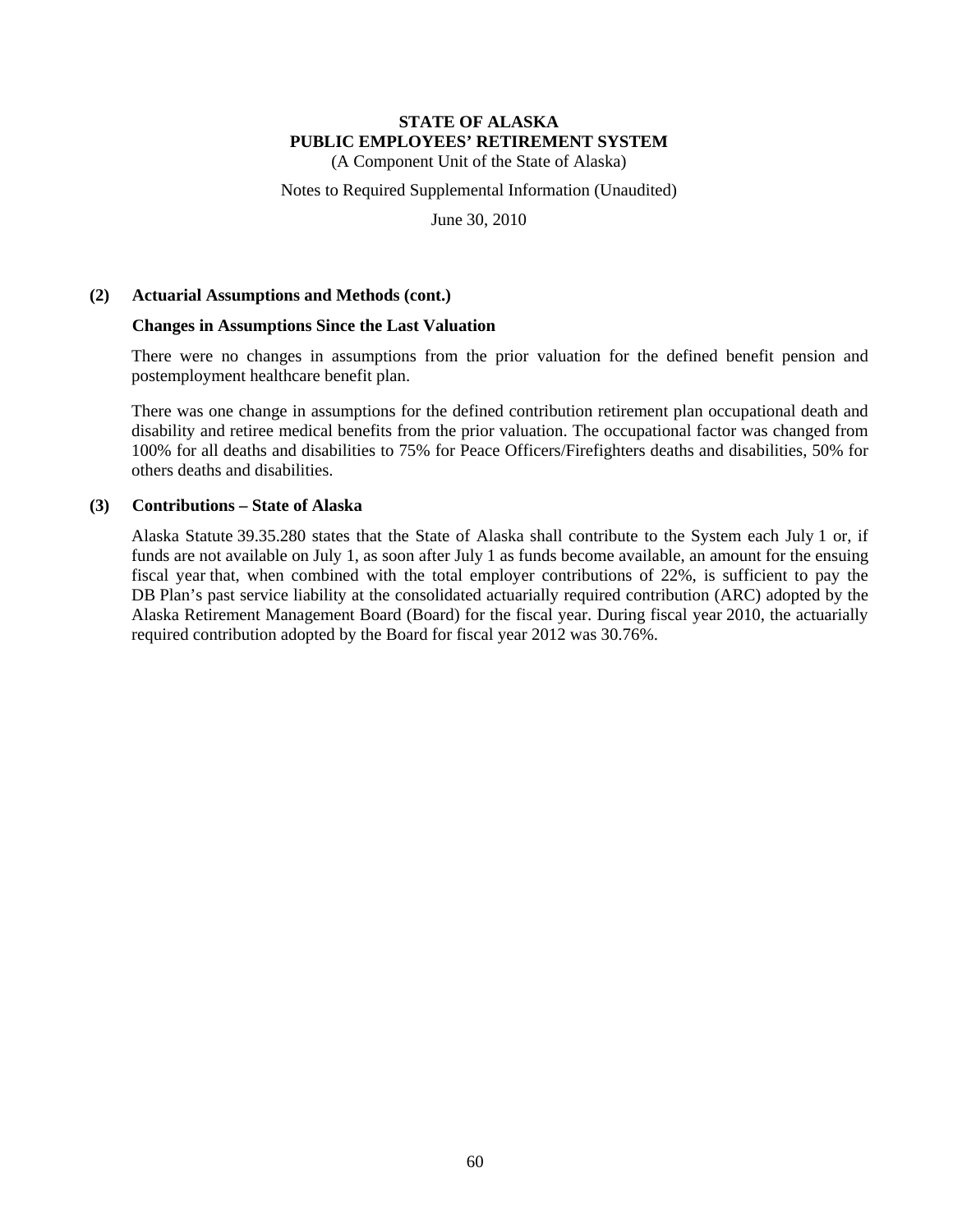#### **Schedule 1**

#### **STATE OF ALASKA PUBLIC EMPLOYEES' RETIREMENT SYSTEM** (A Component Unit of the State of Alaska)

Schedule of Administrative and Investment Deductions (Unaudited)

#### Defined Benefit Plan

Year ended June 30, 2010 and 2009

(In thousands)

|                             |                |                   | <b>Totals</b> |        |  |
|-----------------------------|----------------|-------------------|---------------|--------|--|
|                             | Administrative | <b>Investment</b> | 2010          | 2009   |  |
| Personal services:          |                |                   |               |        |  |
| \$<br>Wages                 | 3,160          | 1,101             | 4,261         | 4,348  |  |
| <b>Benefits</b>             | 1,735          | 472               | 2,207         | 2,673  |  |
| Total personal services     | 4,895          | 1,573             | 6,468         | 7,021  |  |
| Travel:                     |                |                   |               |        |  |
| Transportation              | 46             | 113               | 159           | 156    |  |
| Per diem                    | 10             | 18                | 28            | 24     |  |
| Honorarium                  | 3              |                   | 3             | 2      |  |
| <b>Total travel</b>         | 59             | 131               | 190           | 182    |  |
| Contractual services:       |                |                   |               |        |  |
| Management and consulting   | 93,708         | 14,280            | 107,988       | 27,644 |  |
| Accounting and auditing     | 36             | 656               | 692           | 812    |  |
| Data processing             | 841            | 480               | 1,321         | 1,187  |  |
| Communications              | 212            | 35                | 247           | 183    |  |
| Advertising and printing    | 130            | 4                 | 134           | 90     |  |
| Rentals/leases              | 239            | 84                | 323           | 241    |  |
| Legal                       | 277            | 130               | 407           | 133    |  |
| Medical specialists         | 10             |                   | 10            | 36     |  |
| Repairs and maintenance     | 39             | 21                | 60            | 75     |  |
| Transportation              | $\overline{2}$ | 3                 | 5             | 23     |  |
| Other services              | 311            | 47                | 358           | 410    |  |
| Total contractual services  | 95,805         | 15,740            | 111,545       | 30,834 |  |
| Other:                      |                |                   |               |        |  |
| Equipment                   | 203            | 10                | 213           | 301    |  |
| Supplies                    | 57             | 37                | 94            | 204    |  |
| Total other                 | 260            | 47                | 307           | 505    |  |
| Total administrative and    |                |                   |               |        |  |
| \$<br>investment deductions | 101,019        | 17,491            | 118,510       | 38,542 |  |

See accompanying independent auditors' report.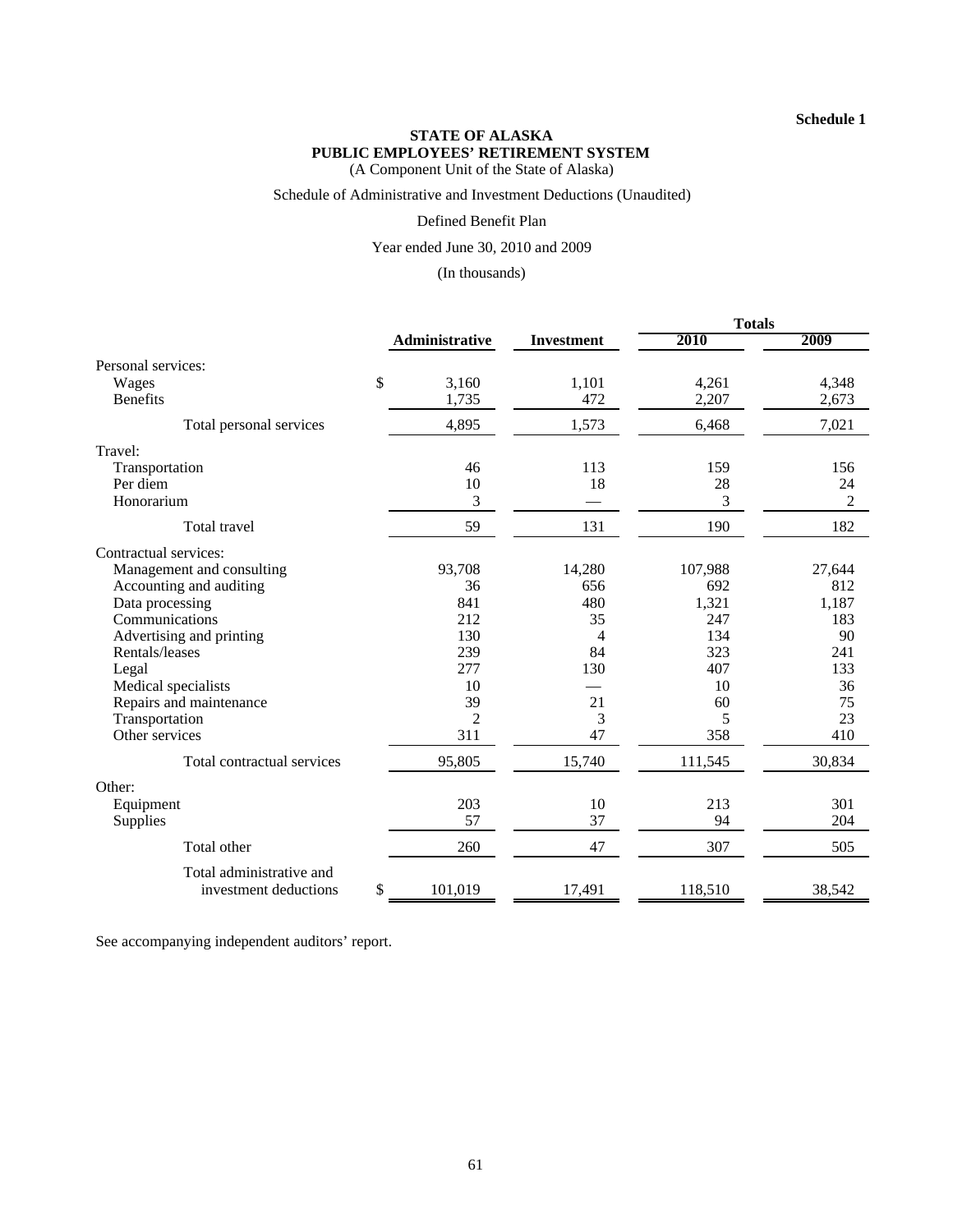# **Schedule 2**

# **STATE OF ALASKA PUBLIC EMPLOYEES' RETIREMENT SYSTEM**

(A Component Unit of the State of Alaska)

Schedule of Administrative Deductions (Unaudited)

# Defined Contribution Retirement Trust Plan

Year ended June 30, 2010 and 2009

(In thousands)

| Personal services:<br>\$<br>94<br>Wages<br>62<br><b>Benefits</b><br>9<br>103<br>62<br>Total personal services<br>3<br>Transportation<br>Per diem<br>Total travel<br>$\overline{4}$<br>191<br>Management and consulting<br>46<br>Accounting and auditing<br>22<br>Data processing<br>12<br>Communications<br>3<br>$\overline{7}$<br>Rentals/leases<br>15<br>8<br>Legal<br>$\overline{2}$<br>Repairs and maintenance<br>$\overline{2}$<br>Other services<br>225<br>84<br>Total contractual services<br>Equipment<br>1<br>2<br>Supplies<br>Total other<br>3<br>Total administrative and investment deductions<br>335<br>146 |                       | 2010 |  | 2009 |
|--------------------------------------------------------------------------------------------------------------------------------------------------------------------------------------------------------------------------------------------------------------------------------------------------------------------------------------------------------------------------------------------------------------------------------------------------------------------------------------------------------------------------------------------------------------------------------------------------------------------------|-----------------------|------|--|------|
|                                                                                                                                                                                                                                                                                                                                                                                                                                                                                                                                                                                                                          |                       |      |  |      |
|                                                                                                                                                                                                                                                                                                                                                                                                                                                                                                                                                                                                                          |                       |      |  |      |
|                                                                                                                                                                                                                                                                                                                                                                                                                                                                                                                                                                                                                          |                       |      |  |      |
|                                                                                                                                                                                                                                                                                                                                                                                                                                                                                                                                                                                                                          |                       |      |  |      |
|                                                                                                                                                                                                                                                                                                                                                                                                                                                                                                                                                                                                                          | Travel:               |      |  |      |
|                                                                                                                                                                                                                                                                                                                                                                                                                                                                                                                                                                                                                          |                       |      |  |      |
|                                                                                                                                                                                                                                                                                                                                                                                                                                                                                                                                                                                                                          |                       |      |  |      |
|                                                                                                                                                                                                                                                                                                                                                                                                                                                                                                                                                                                                                          |                       |      |  |      |
|                                                                                                                                                                                                                                                                                                                                                                                                                                                                                                                                                                                                                          | Contractual services: |      |  |      |
|                                                                                                                                                                                                                                                                                                                                                                                                                                                                                                                                                                                                                          |                       |      |  |      |
|                                                                                                                                                                                                                                                                                                                                                                                                                                                                                                                                                                                                                          |                       |      |  |      |
|                                                                                                                                                                                                                                                                                                                                                                                                                                                                                                                                                                                                                          |                       |      |  |      |
|                                                                                                                                                                                                                                                                                                                                                                                                                                                                                                                                                                                                                          |                       |      |  |      |
|                                                                                                                                                                                                                                                                                                                                                                                                                                                                                                                                                                                                                          |                       |      |  |      |
|                                                                                                                                                                                                                                                                                                                                                                                                                                                                                                                                                                                                                          |                       |      |  |      |
|                                                                                                                                                                                                                                                                                                                                                                                                                                                                                                                                                                                                                          |                       |      |  |      |
|                                                                                                                                                                                                                                                                                                                                                                                                                                                                                                                                                                                                                          |                       |      |  |      |
|                                                                                                                                                                                                                                                                                                                                                                                                                                                                                                                                                                                                                          |                       |      |  |      |
|                                                                                                                                                                                                                                                                                                                                                                                                                                                                                                                                                                                                                          | Other:                |      |  |      |
|                                                                                                                                                                                                                                                                                                                                                                                                                                                                                                                                                                                                                          |                       |      |  |      |
|                                                                                                                                                                                                                                                                                                                                                                                                                                                                                                                                                                                                                          |                       |      |  |      |
|                                                                                                                                                                                                                                                                                                                                                                                                                                                                                                                                                                                                                          |                       |      |  |      |
|                                                                                                                                                                                                                                                                                                                                                                                                                                                                                                                                                                                                                          |                       |      |  |      |

See accompanying independent auditors' report.